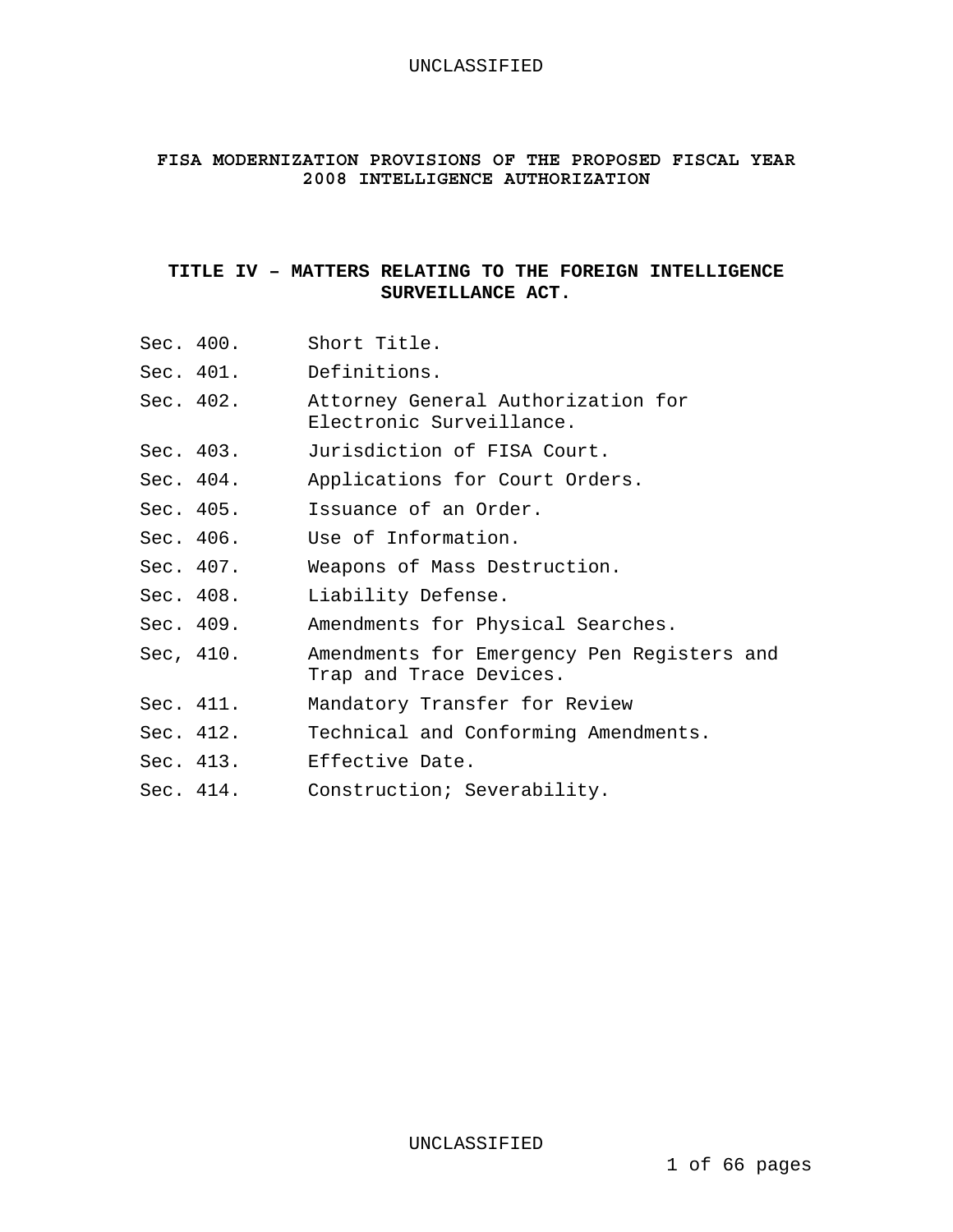# **SEC. 400. SHORT TITLE**

Sections 400 through 414 may be cited as the ''Foreign Intelligence Surveillance Modernization Act of 2007''.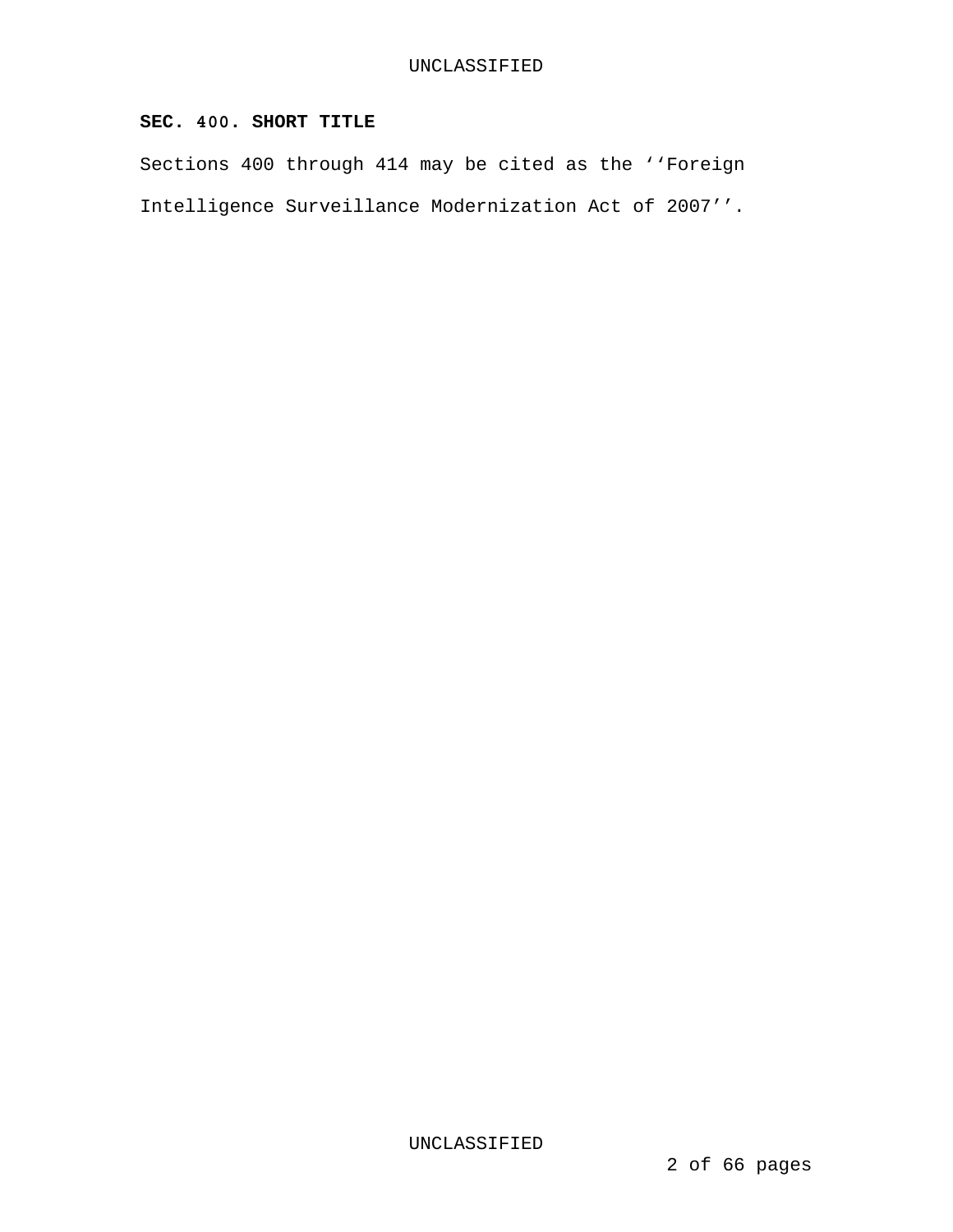## **SEC. 401. DEFINITIONS.**

(a) AGENT OF A FOREIGN POWER.—Subsection (b)(1) of section 101 of the Foreign Intelligence Surveillance Act of 1978 (50 U.S.C. 1801) is amended—

 (1) in subparagraph (B), by striking ''; or'' and inserting '';''; and

(2) by adding at the end the following:

 ''(D) is reasonably expected to possess, control, transmit, or receive foreign intelligence information while such person is in the United States, provided that the certification required under section  $104(a)(6)$  or  $303(a)(6)$  contains a description of the kind of significant foreign intelligence information sought;''.

(b) ELECTRONIC SURVEILLANCE.—Subsection (f) of such section is amended to read as follows:

''(f) 'Electronic surveillance' means—

''(1) the installation or use of an electronic, mechanical, or other surveillance device for acquiring information by intentionally directing surveillance at a particular, known person who is reasonably believed to be located within the United States under circumstances in which that person has a reasonable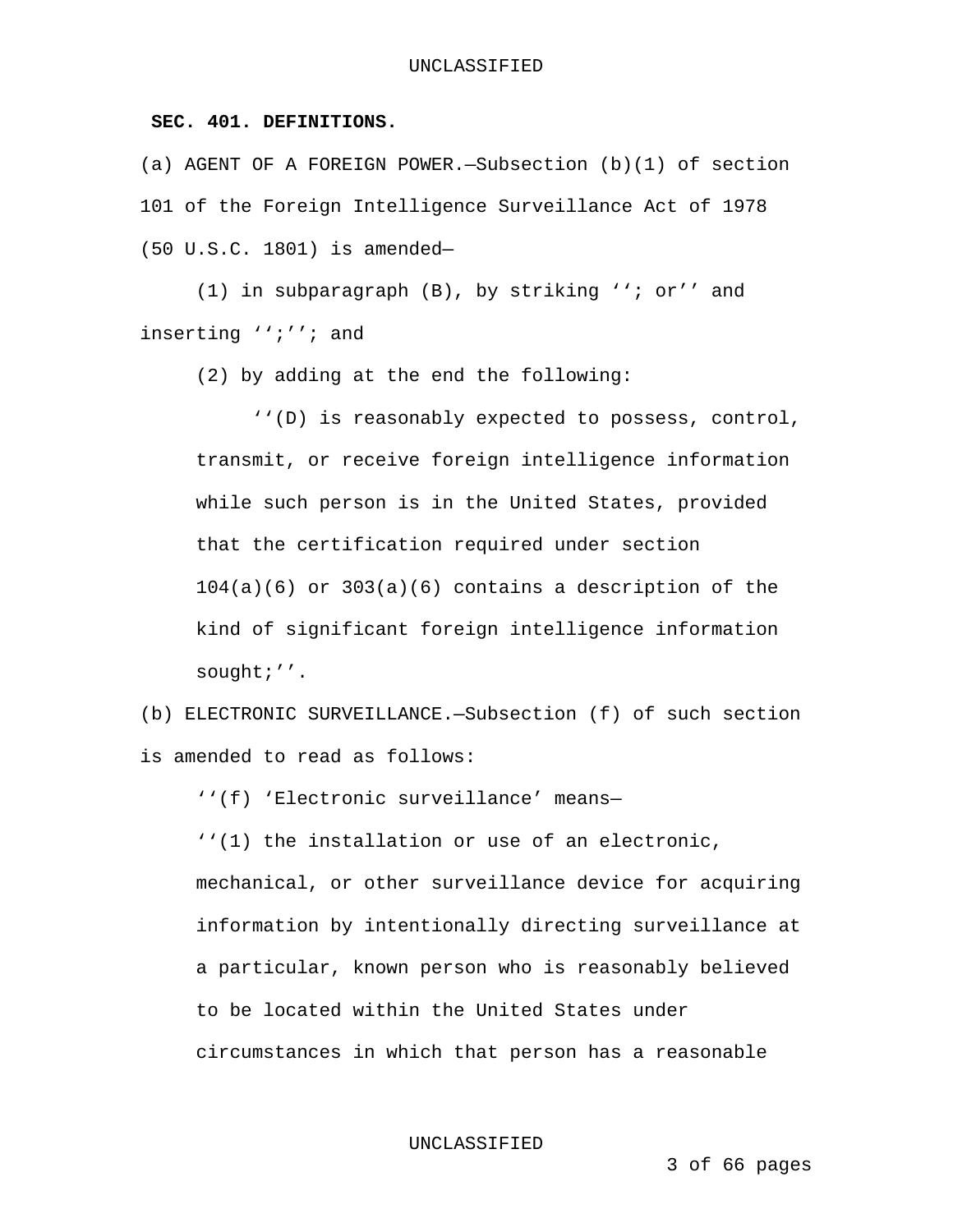### UNCLASSIFIED

expectation of privacy and a warrant would be required for law enforcement purposes; or ''(2) the intentional acquisition of the contents of any communication under circumstances in which a person has a reasonable expectation of privacy and a warrant would be required for law enforcement purposes, if both the sender and all intended recipients are reasonably believed to be located within the United States.''.

(c) WIRE COMMUNICATION. —Subsection (l) of such section is amended by striking subsection (l).

(d) MINIMIZATION PROCEDURES.—Subsection (h) of such section is amended—

 (1) in subsection (3) by striking "; and" and inserting "."; and

(2) by striking subsection (4).

(e) CONTENTS.—Subsection (n) of such section is amended to read as follows:

''(n) 'Contents', when used with respect to a communication, includes any information concerning the substance, purport, or meaning of that communication.''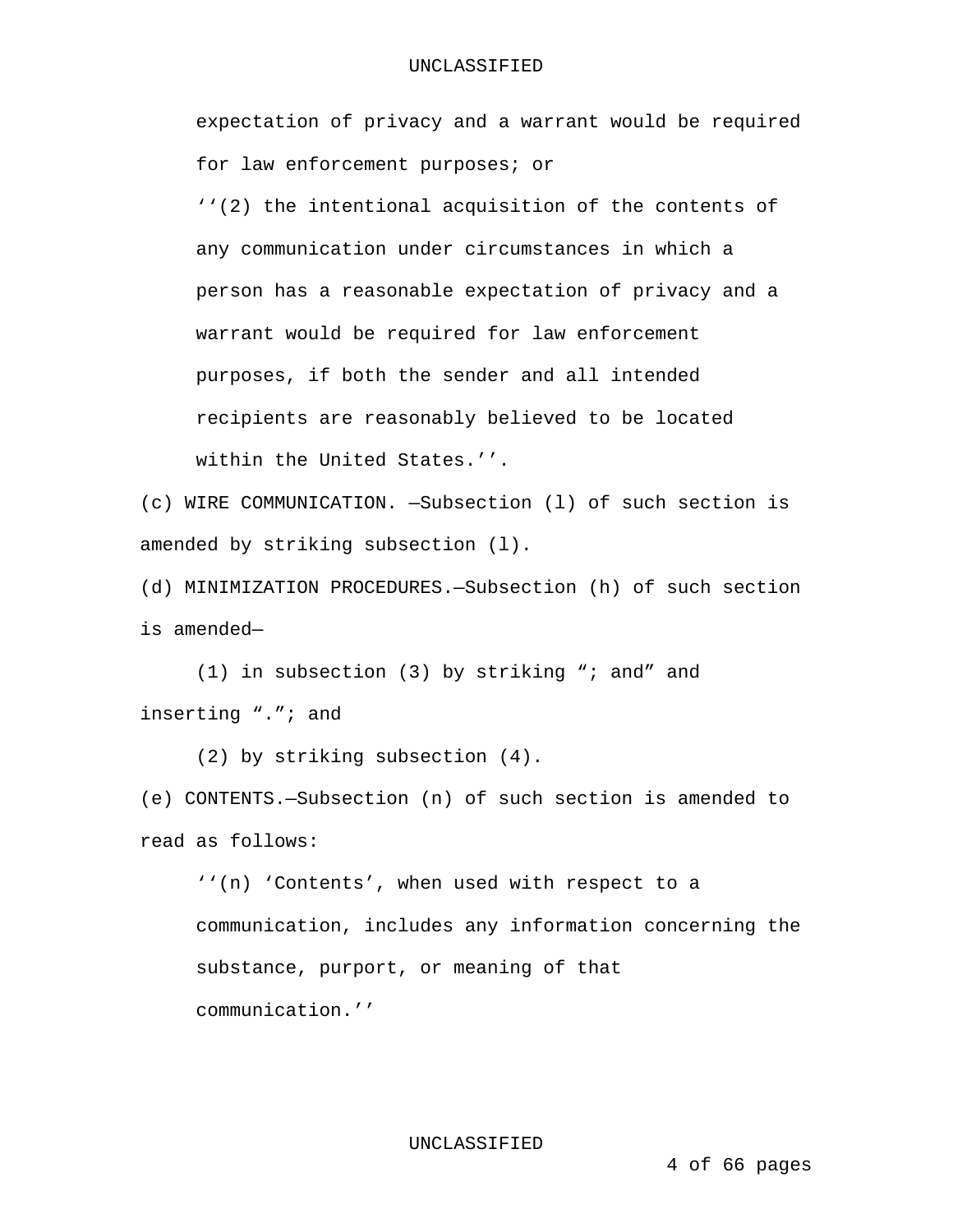# **SEC. 402. ATTORNEY GENERAL AUTHORIZATION FOR ELECTRONIC SURVEILLANCE.**

(a) IN GENERAL.—The Foreign Intelligence Surveillance Act of 1978 (50 U.S.C. 1801 et seq.) is further amended by striking section 102 and inserting the following:

''AUTHORIZATION FOR ELECTRONIC SURVEILLANCE FOR FOREIGN INTELLIGENCE PURPOSES

''SEC. 102. (a) IN GENERAL.— Notwithstanding any other law, the President, acting through the Attorney General, may authorize electronic surveillance without a court order under this title to acquire foreign intelligence information for periods of up to one year if the Attorney General—

''(1) certifies in writing under oath that—

''(A) the electronic surveillance is directed at—

> ''(i) the acquisition of the contents of communications of a foreign power, as defined in paragraph (1), (2), or  $(3)$  of section  $101(a)$ ; or ''(ii) the acquisition of technical intelligence, other than the spoken communications of individuals, from property or premises under the control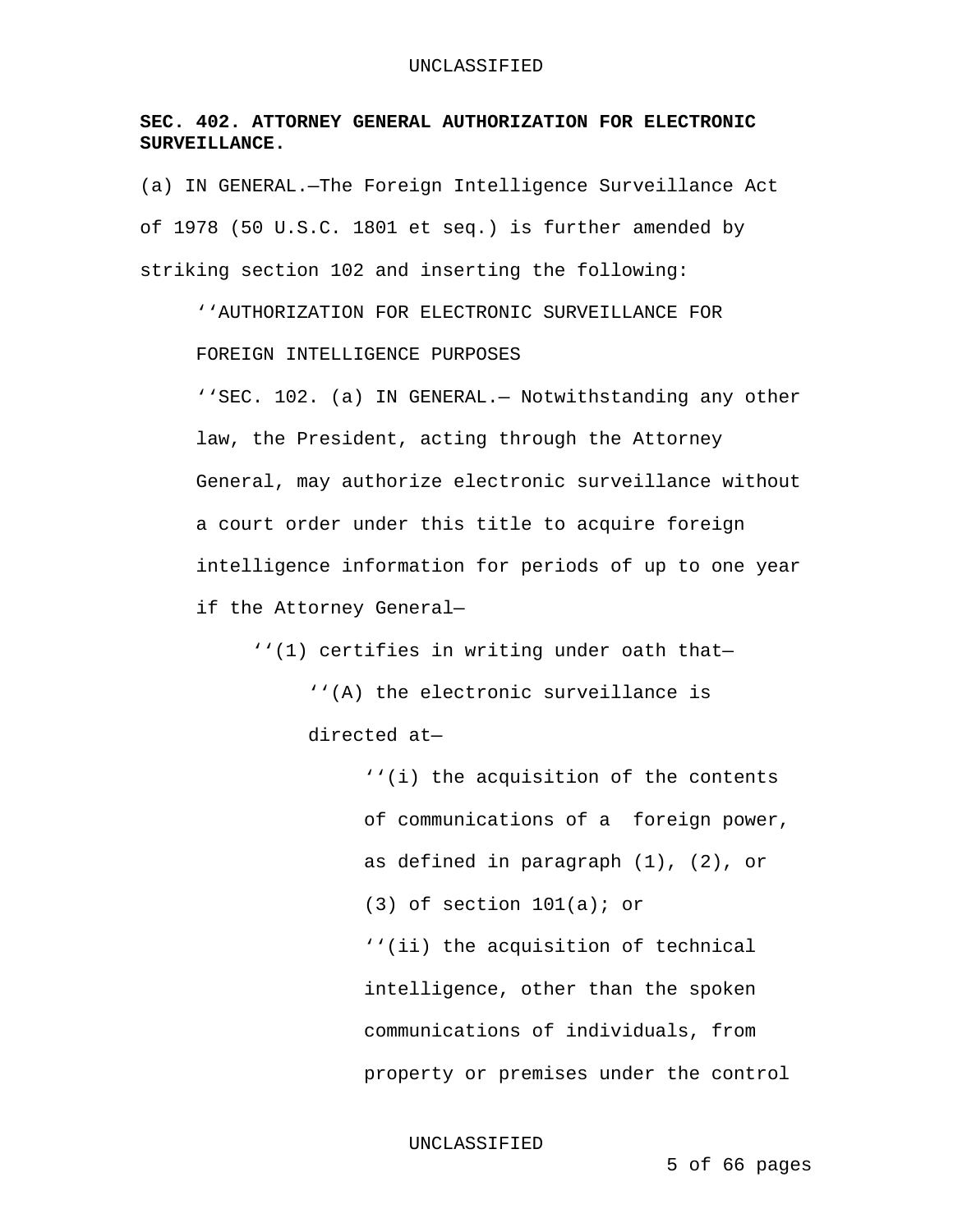of a foreign power, as defined in paragraph (1), (2), or (3) of section  $101(a);$  and

''(B) the proposed minimization procedures with respect to such surveillance meet the definition of minimization procedures under section  $101(h)$ ; and

''(2) reports such minimization procedures and any changes thereto to the Permanent Select Committee on Intelligence of the House of Representatives and the Select Committee on Intelligence of the Senate at least 30 days prior to the effective date of such minimization procedures, unless the Attorney General determines immediate action is required and promptly notifies the committees of such minimization procedures and the reason for their becoming effective immediately.

 ''(b) MINIMIZATION PROCEDURES.—An electronic surveillance authorized under this section may be conducted only in accordance with the Attorney General's certification and the minimization procedures. The Attorney General shall assess compliance with such procedures and shall report such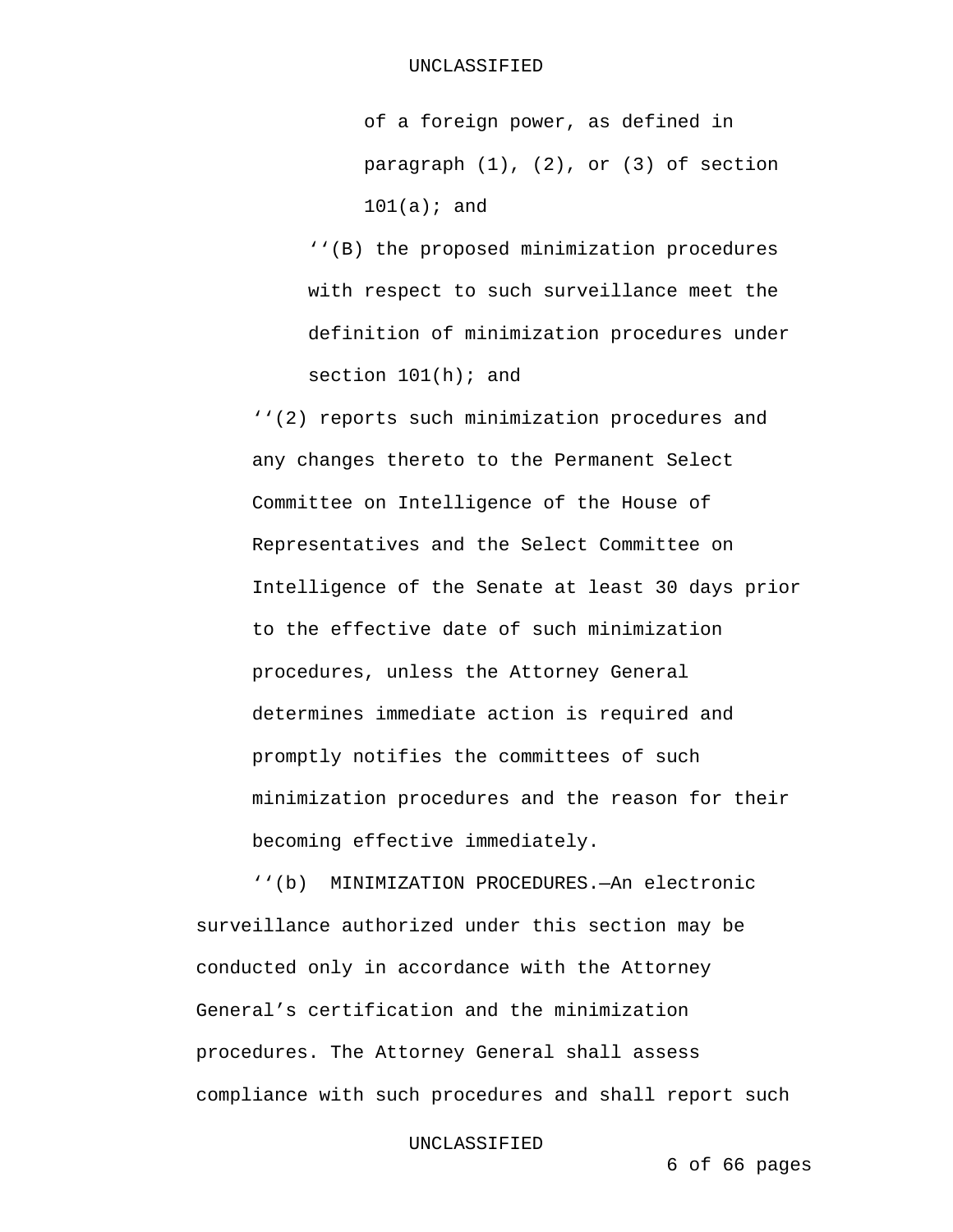### UNCLASSIFIED

assessments to the Permanent Select Committee on Intelligence of the House of Representatives and the Select Committee on Intelligence of the Senate under the provisions of section 108(a).

 ''(c) SUBMISSION OF CERTIFICATION.—The Attorney General shall promptly transmit under seal to the court established under section 103(a) a copy of the certification under subsection (a)(1). Such certification shall be maintained under security measures established by the Chief Justice with the concurrence of the Attorney General, in consultation with the Director of National Intelligence, and shall remain sealed unless—

''(1) an application for a court order with respect to the surveillance is made under section 104; or

''(2) the certification is necessary to determine the legality of the surveillance under section 106(f).

''AUTHORIZATION FOR ACQUISITION OF FOREIGN INTELLIGENCE INFORMATION

''SEC. 102A. (a) IN GENERAL.—Notwithstanding any other law, the President, acting through the Attorney General may, for periods of up to one year, authorize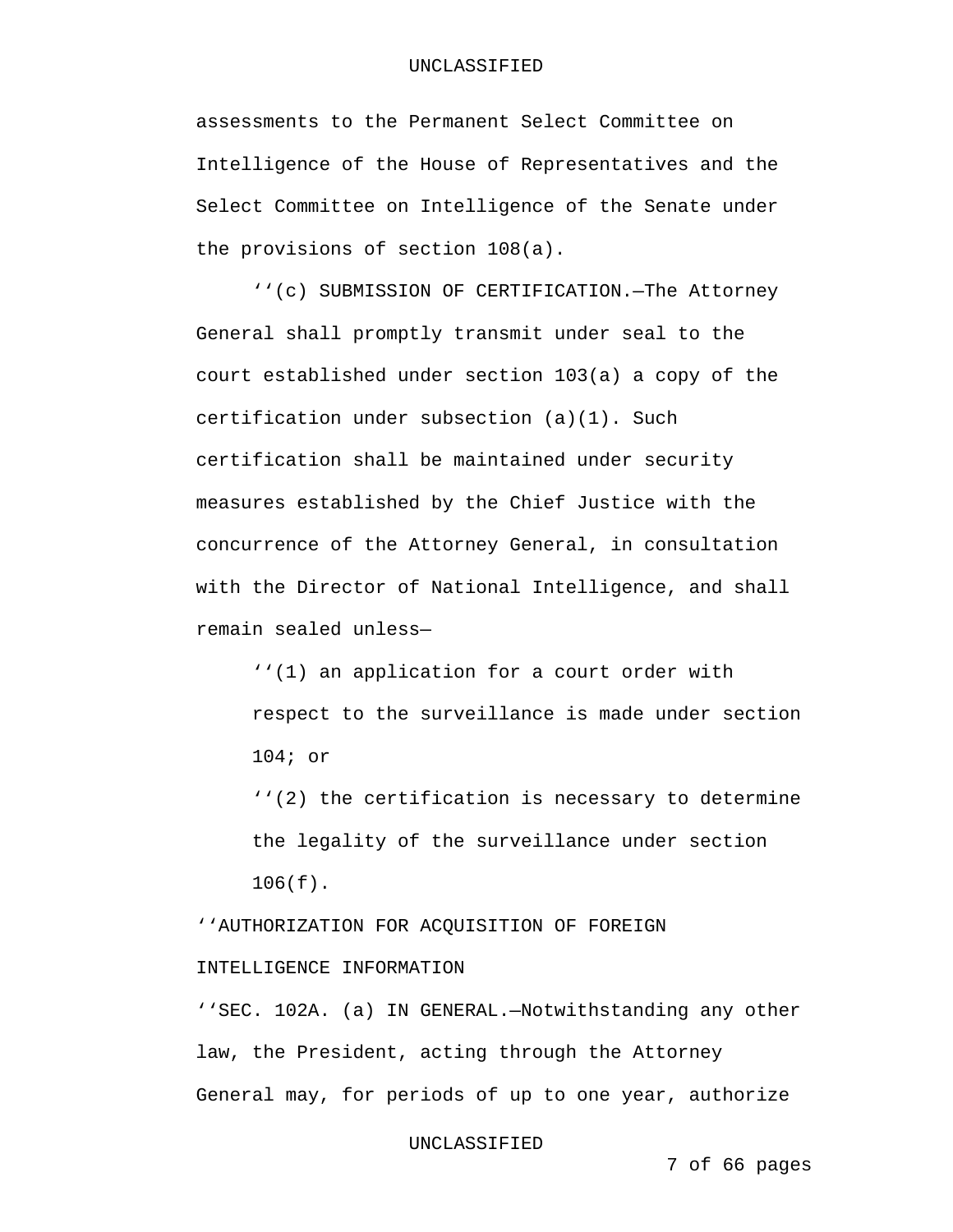the acquisition of foreign intelligence information concerning persons reasonably believed to be outside the United States if the Attorney General certifies in writing under oath that the Attorney General has determined that—

''(1) the acquisition does not constitute electronic surveillance;

''(2) the acquisition involves obtaining the foreign intelligence information from or with the assistance of a communications service provider, custodian, or other person (including any officer, employee, agent, or other specified person of such service provider, custodian, or other person) who has access to communications, either as they are transmitted or while they are stored, or equipment that is being or may be used to transmit or store such communications; ''(3) a significant purpose of the acquisition is to obtain foreign intelligence information; and ''(4) the minimization procedures to be used with respect to such acquisition activity meet the definition of minimization procedures under section 101(h).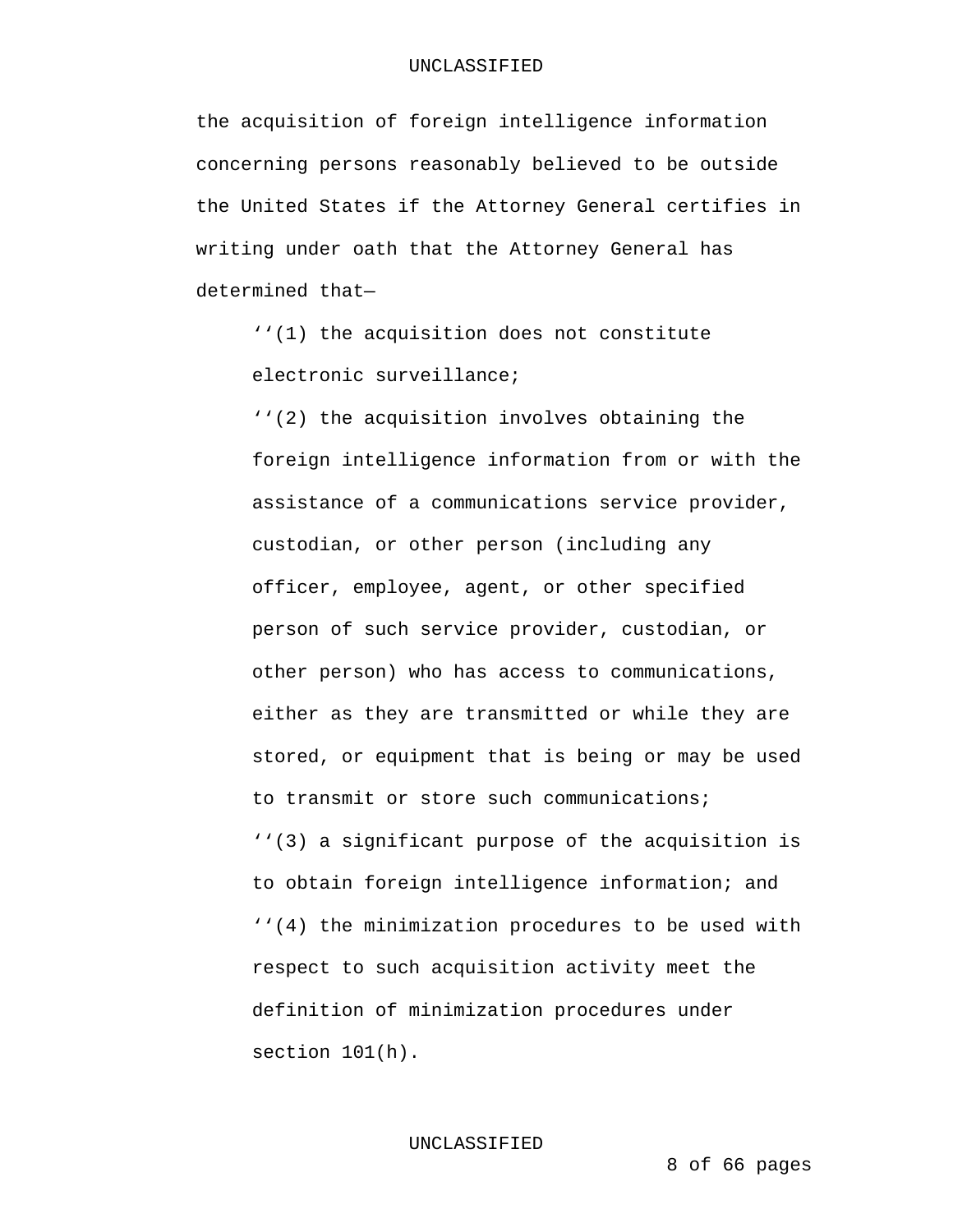#### UNCLASSIFIED

 ''(b) SPECIFIC PLACE NOT REQUIRED.—A certification under subsection (a) is not required to identify the specific facilities, places, premises, or property at which the acquisition of foreign intelligence information will be directed.

 ''(c) SUBMISSION OF CERTIFICATION.—The Attorney General shall immediately transmit under seal to the court established under section 103(a) a copy of a certification made under subsection (a). Such certification shall be maintained under security measures established by the Chief Justice of the United States and the Attorney General, in consultation with the Director of National Intelligence, and shall remain sealed unless the certification is necessary to determine the legality of the acquisition under section 102B.

 ''(d) MINIMIZATION PROCEDURES.—An acquisition under this section may be conducted only in accordance with the certification of the Attorney General and the minimization procedures adopted by the Attorney General. The Attorney General shall assess compliance with such procedures and shall report such assessments to the Permanent Select Committee on Intelligence of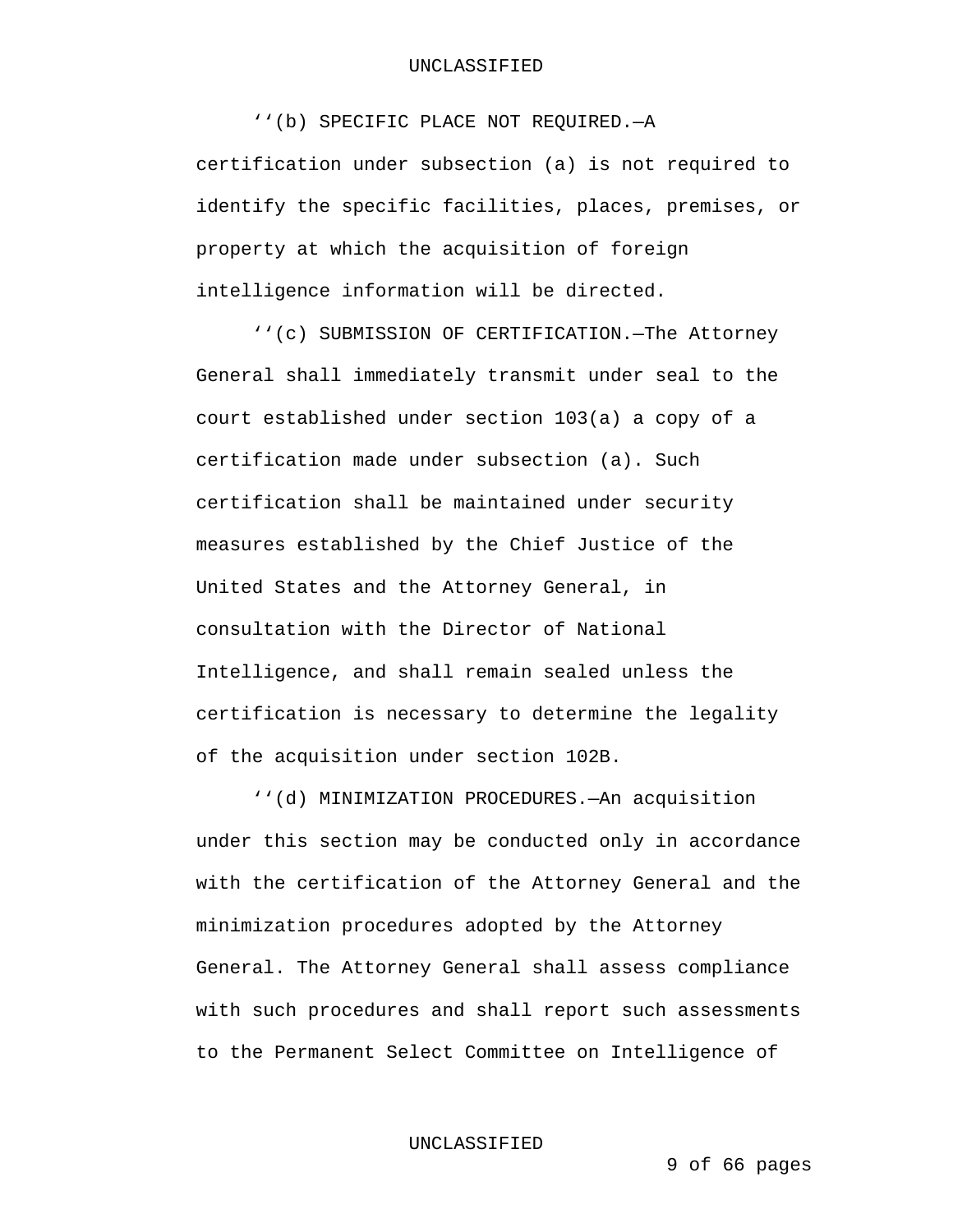the House of Representatives and the Select Committee on Intelligence of the Senate under section 108(a). ''DIRECTIVES RELATING TO ELECTRONIC SURVEILLANCE AND OTHER ACQUISITIONS OF FOREIGN INTELLIGENCE INFORMATION ''SEC. 102B. (a) DIRECTIVE.—With respect to an authorization of electronic surveillance under section 102 or an authorization of an acquisition under section 102A, the Attorney General may direct a person to—

''(1) immediately provide the Government with all information, facilities, and assistance necessary to accomplish the acquisition of foreign intelligence information in such a manner as will protect the secrecy of the electronic surveillance or acquisition and produce a minimum of interference with the services that such person is providing to the target; and ''(2) maintain under security procedures approved by the Attorney General and the Director of National Intelligence any records concerning the electronic surveillance or acquisition or the aid furnished that such person wishes to maintain.

 ''(b) COMPENSATION.—The Government shall compensate, at the prevailing rate, a person for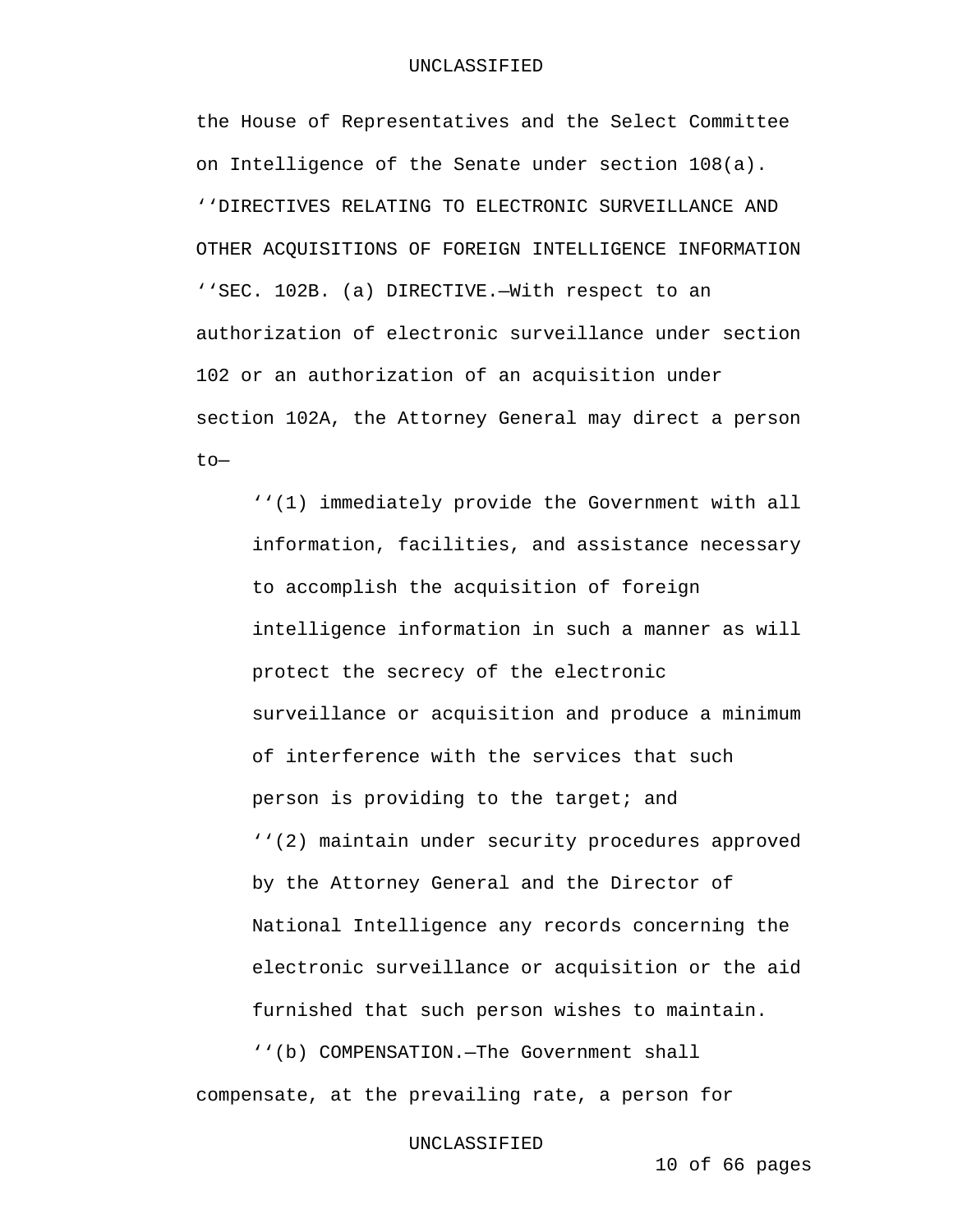providing information, facilities, or assistance pursuant to subsection (a).

 ''(c) FAILURE TO COMPLY.—In the case of a failure to comply with a directive issued pursuant to subsection (a), the Attorney General may invoke the aid of the court established under section 103(a) to compel compliance with the directive. The court shall issue an order requiring the person to comply with the directive if it finds that the directive was issued in accordance with subsection (a) and is otherwise lawful. Failure to obey an order of the court may be punished by the court as contempt of court. Any process under this section may be served in any judicial district in which the person may be found.

 ''(d) REVIEW OF PETITIONS.—(1) (A) A person receiving a directive issued pursuant to subsection (a) may challenge the legality of that directive by filing a petition with the pool established under section 103(e)(1).

> ''(B) The presiding judge designated pursuant to section 103(b) shall assign a petition filed under subparagraph (A) to one of the judges serving in the pool established by section 103(e)(1). Not later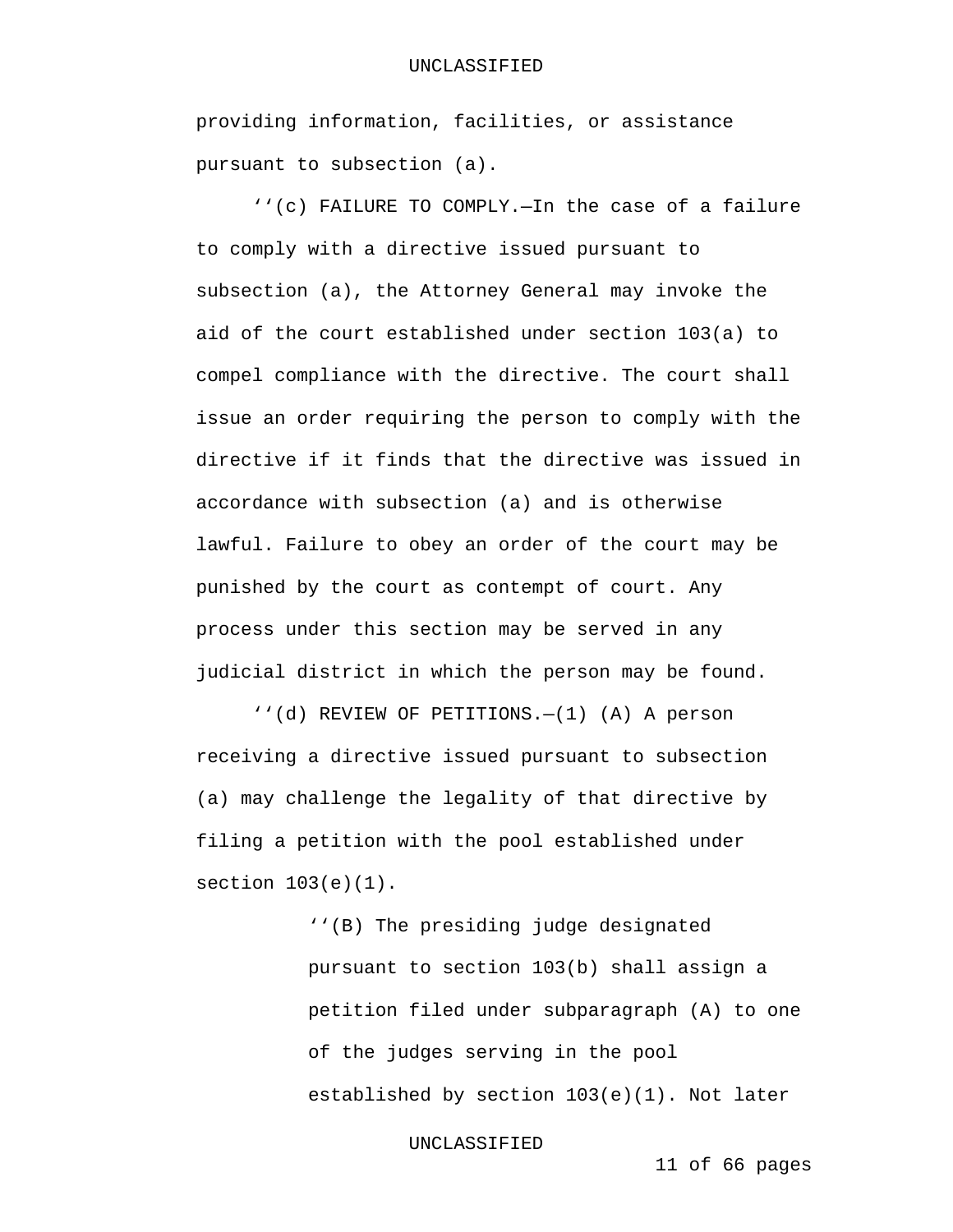than 24 hours after the assignment of such petition, the assigned judge shall conduct an initial review of the directive. If the assigned judge determines that the petition is frivolous, the assigned judge shall immediately deny the petition and affirm the directive or any part of the directive that is the subject of the petition. If the assigned judge determines the petition is not frivolous, the assigned judge shall, within 72 hours, consider the petition in accordance with the procedures established under section 103(e)(2) and provide a written statement for the record of the reasons for any determination under this subsection.

''(2) A judge considering a petition to modify or set aside a directive may grant such petition only if the judge finds that such directive does not meet the requirements of this section or is otherwise unlawful. If the judge does not modify or set aside the directive, the judge shall immediately affirm such directive, and order the recipient to comply with such directive.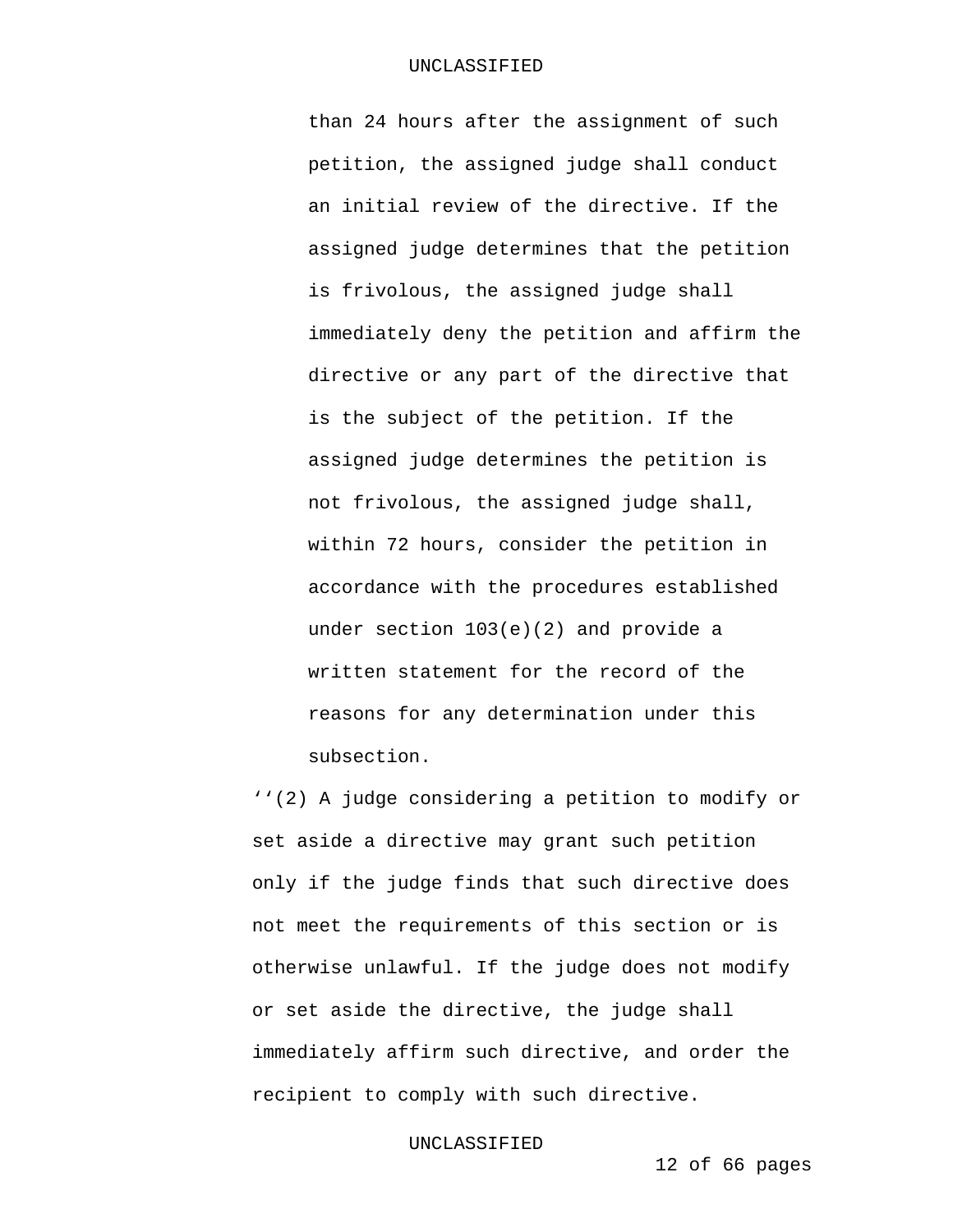''(3) Any directive not explicitly modified or set aside under this subsection shall remain in full effect.

 ''(e) APPEALS.—The Government or a person receiving a directive reviewed pursuant to subsection (d) may file a petition with the Court of Review established under section 103(b) for review of the decision issued pursuant to subsection (d) not later than 7 days after the issuance of such decision. Such court of review shall have jurisdiction to consider such petitions and shall provide for the record a written statement of the reasons for its decision. On petition for a writ of certiorari by the Government or any person receiving such directive, the record shall be transmitted under seal to the Supreme Court, which shall have jurisdiction to review such decision.

 ''(f) PROCEEDINGS.—Judicial proceedings under this section shall be concluded as expeditiously as possible. The record of proceedings, including petitions filed, orders granted, and statements of reasons for decision, shall be maintained under security measures established by the Chief Justice of the United States, in consultation with the Attorney General and the Director of National Intelligence.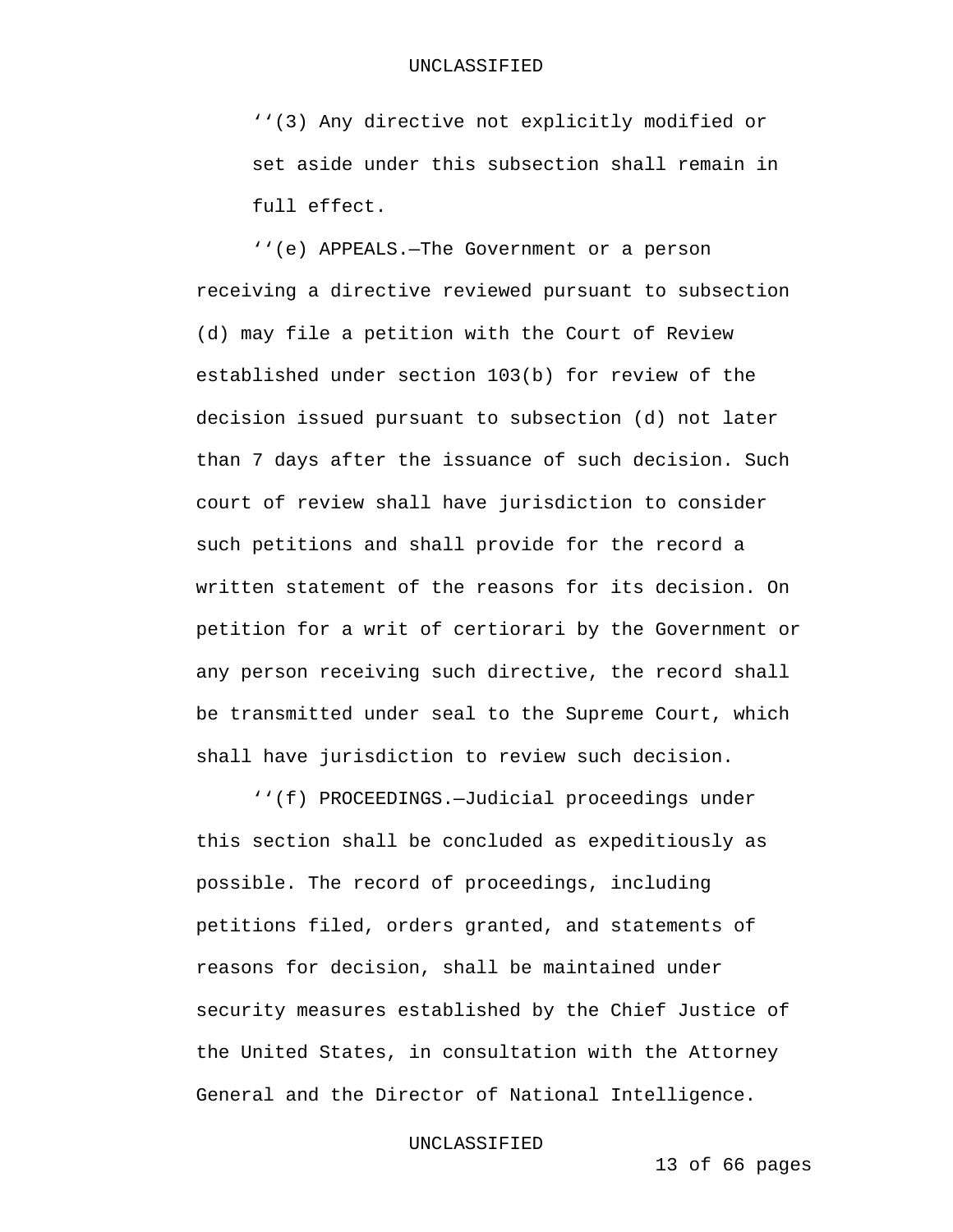''(g) SEALED PETITIONS.—All petitions under this section shall be filed under seal. In any proceedings under this section, the court shall, upon request of the Government, review ex parte and in camera any Government submission, or portions of a submission, which may include classified information.

 ''(h) LIABILITY.—No cause of action shall lie in any court against any person for providing any information, facilities, or assistance in accordance with a directive under this section.

 ''(i) RETENTION OF DIRECTIVES AND ORDERS.—A directive made or an order granted under this section shall be retained for a period of not less than 10 years from the date on which such directive or such order is made.''.

''USE OF INFORMATION ACQUIRED UNDER SECTION 102A ''SEC. 102C. (a) USE OF INFORMATION.—Information acquired from an acquisition conducted pursuant to section 102A concerning any United States person may be used and disclosed by Federal officers and employees without the consent of the United States person only in accordance with the minimization procedures required by section 102A. No otherwise privileged communication obtained in accordance with,

#### UNCLASSIFIED

14 of 66 pages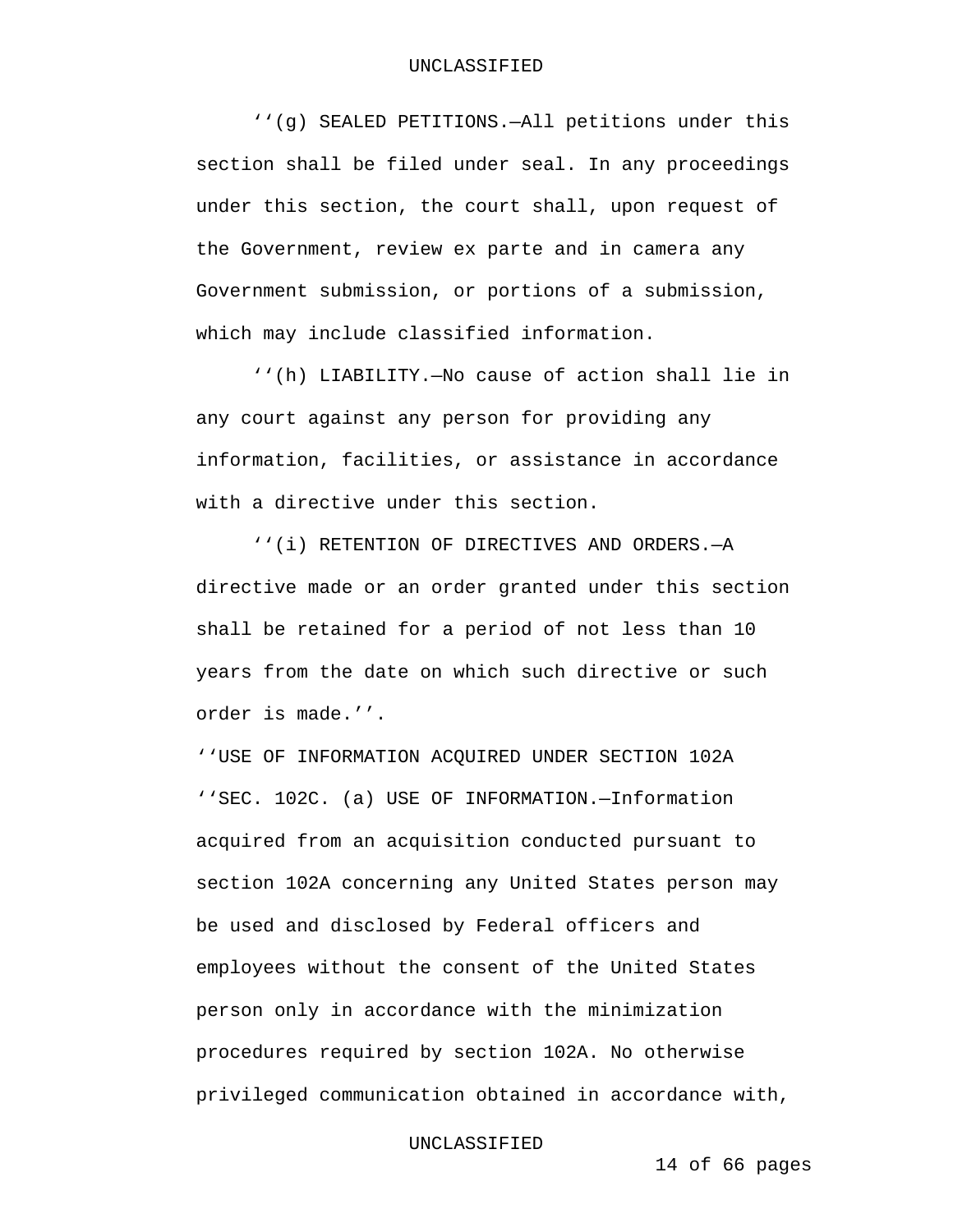or in violation of, the provisions of section 102A shall lose its privileged character. No information from an acquisition pursuant to section 102A may be used or disclosed by Federal officers or employees except for lawful purposes.

 ''(b) NOTIFICATION BY UNITED STATES.—Whenever the Government intends to enter into evidence or otherwise use or disclose in any trial, hearing, or other proceeding in or before any court, department, officer, agency, regulatory body, or other authority of the United States, against a person who was the target of, or whose communications or activities were subject to, an acquisition authorized pursuant to section 102A, any information obtained or derived from such acquisition, the Government shall, prior to the trial, hearing, or other proceeding or at a reasonable time prior to an effort to disclose or so use that information or submit it in evidence, notify such person and the court or other authority in which the information is to be disclosed or used that the Government intends to so disclose or so use such information.

 ''(c) NOTIFICATION BY STATES OR POLITICAL SUBDIVISION.—Whenever any State or political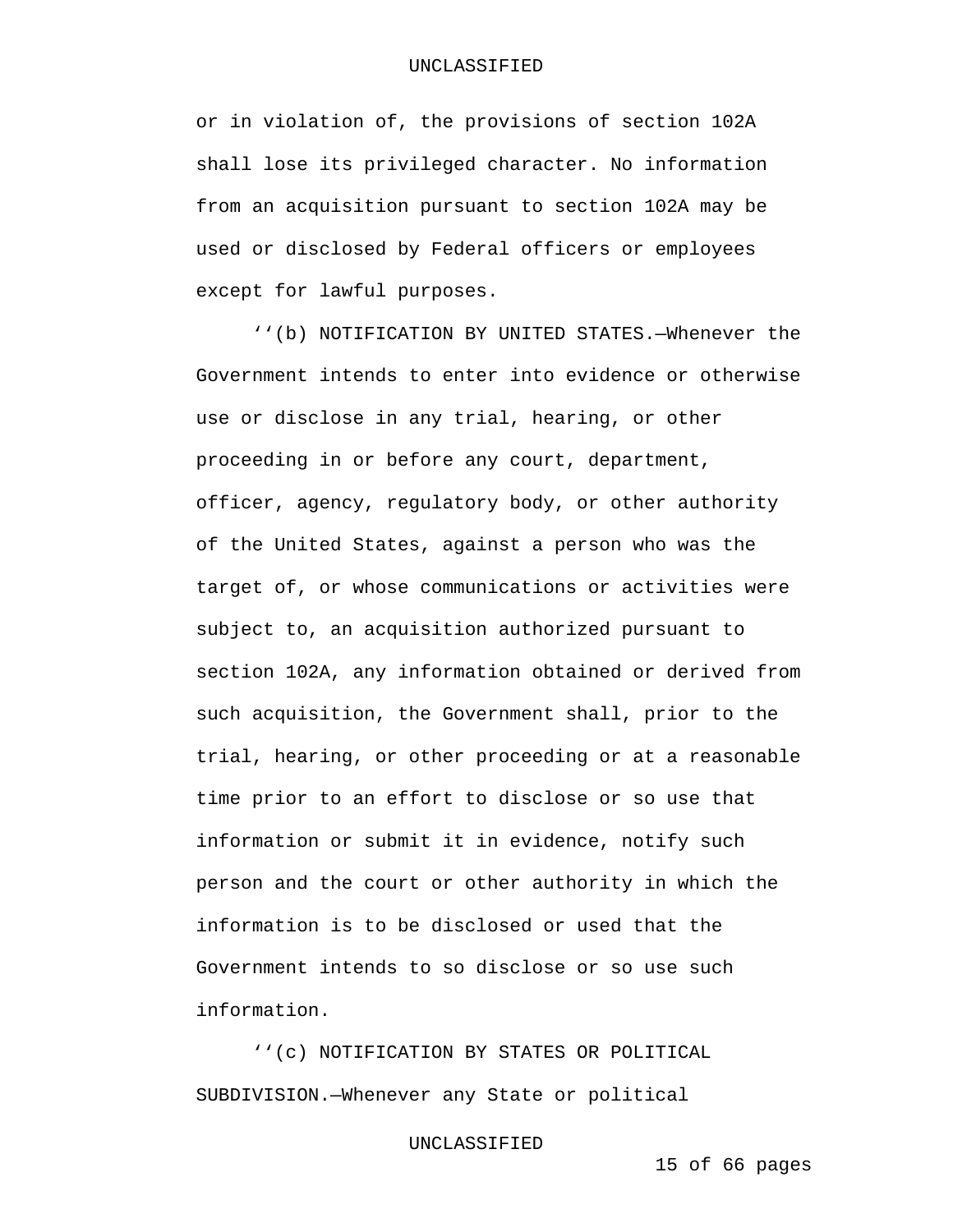subdivision thereof intends to enter into evidence or otherwise use or disclose in any trial, hearing, or other proceeding in or before any court, department, officer, agency, regulatory body, or other authority of a State or a political subdivision thereof, against a person who was the target of, or whose communications or activities were subject to, an acquisition authorized pursuant to section 102A, any information obtained or derived from such acquisition, the State or political subdivision thereof shall notify such person, the court, or other authority in which the information is to be disclosed or used, and the Attorney General that the State or political subdivision thereof intends to so disclose or so use such information.

 ''(d) MOTION TO SUPPRESS.—(1) Any person against whom evidence obtained or derived from an acquisition authorized pursuant to section 102A is to be, or has been, introduced or otherwise used or disclosed in any trial, hearing, or other proceeding in or before any court, department, officer, agency, regulatory body, or other authority of the United States, a State, or a political subdivision thereof, may move to suppress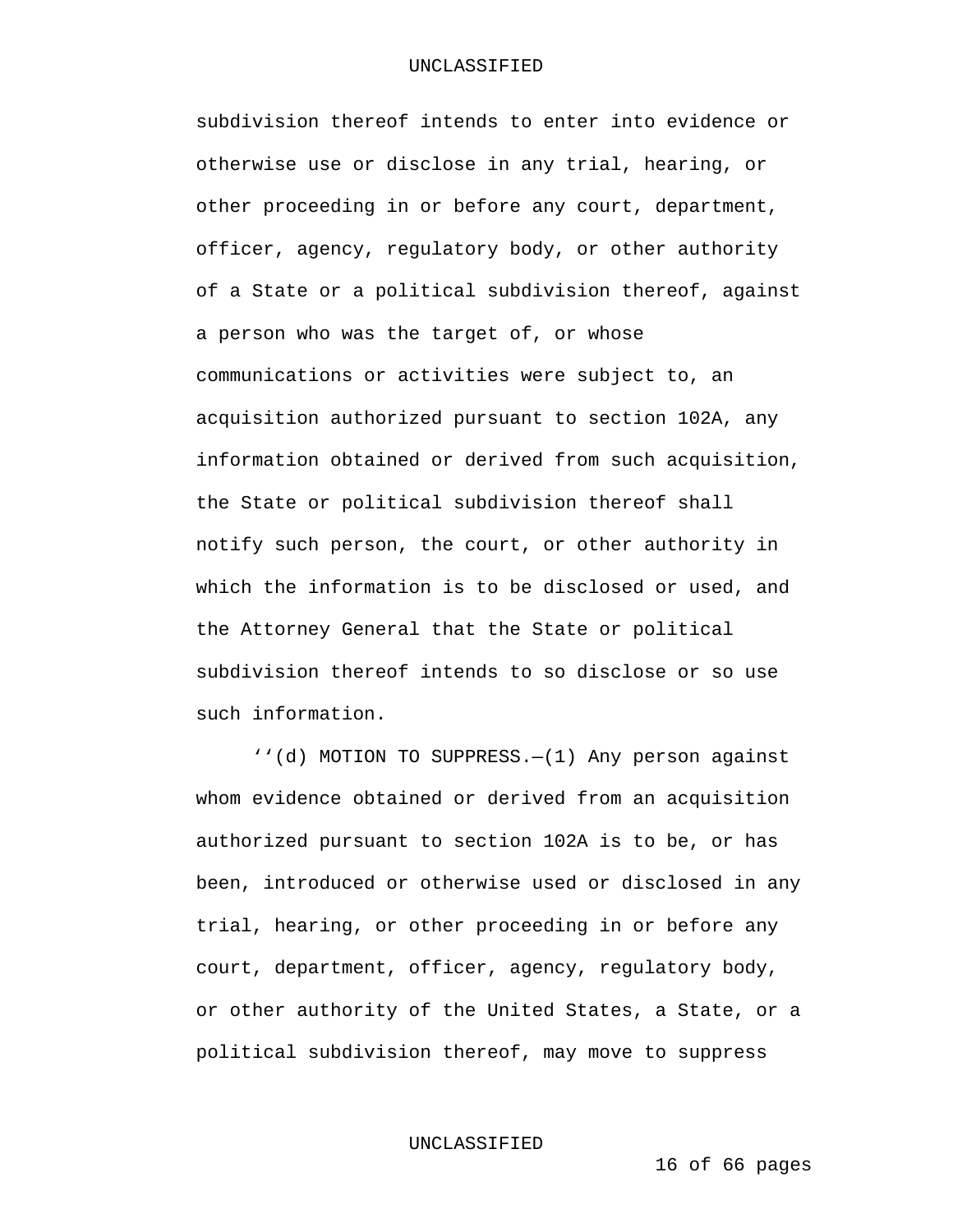### UNCLASSIFIED

the evidence obtained or derived from such acquisition on the grounds that—

> ''(A) the information was unlawfully acquired; or

''(B) the acquisition was not properly made in conformity with an authorization under section 102A.

''(2) A person moving to suppress evidence under paragraph (1) shall make the motion to suppress the evidence before the trial, hearing, or other proceeding unless there was no opportunity to make such a motion or the person was not aware of the grounds of the motion.

 ''(e) IN CAMERA AND EX PARTE REVIEW BY DISTRICT COURT.—Whenever a court or other authority is notified pursuant to subsection (b) or (c) of this section, or whenever a motion is made pursuant to subsection (d) of this section, or whenever any motion or request is made pursuant to any other statute or rule of the United States or any State by a person who was the target of, or whose communications or activities were subject to, an acquisition authorized pursuant to section 102A before any court or other authority of the United States or any State—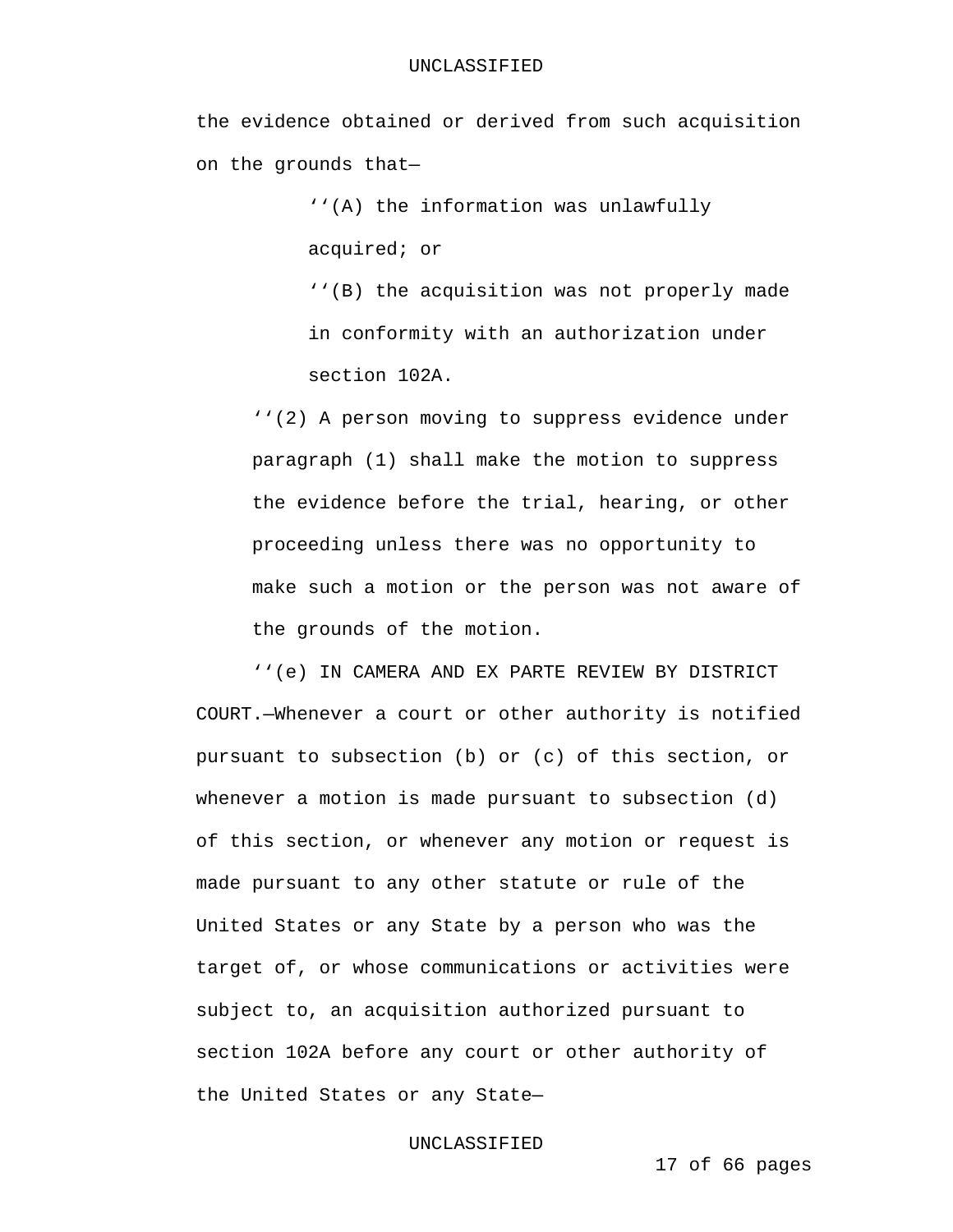''(1) to discover or obtain applications or orders or other materials relating to an acquisition authorized pursuant to section 102A, or

''(2) to discover, obtain, or suppress evidence or information obtained or derived from an acquisition authorized pursuant to section 102A, the United States district court or, where the motion is made before another authority, the United States district court in the same district as the authority, shall, notwithstanding any other law, if the Attorney General files an affidavit under oath that disclosure or an adversary hearing would harm the national security of the United States, review in camera and ex parte the application, order, and such other materials relating to the acquisition as may be necessary to determine whether such acquisition was lawfully authorized and conducted. In making this determination, the court may disclose to the person who was the target of, or whose communications or activities were subject to, an acquisition authorized pursuant to section 102A, under appropriate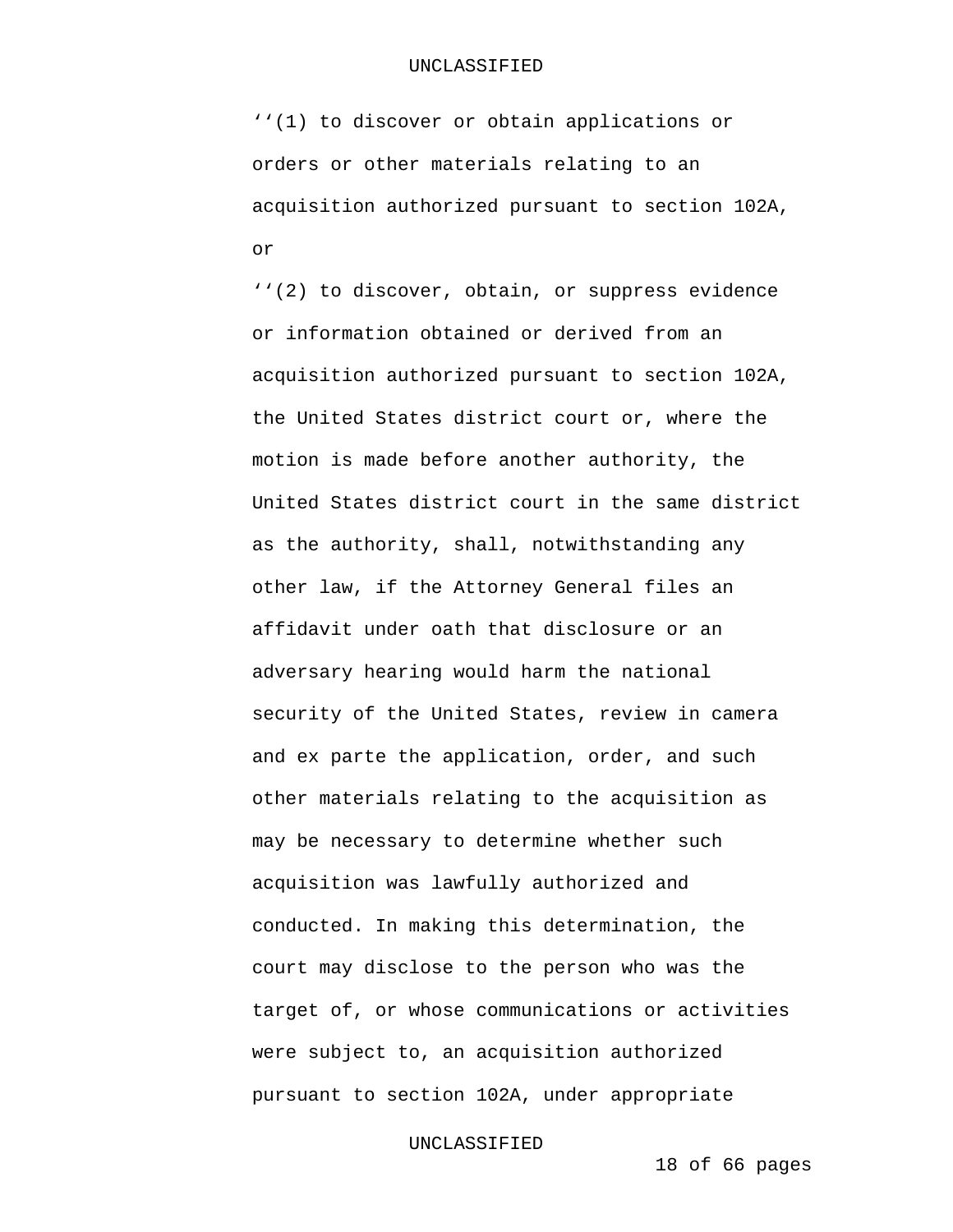security procedures and protective orders, portions of the application, order, or other materials relating to the acquisition only where such disclosure is necessary to make an accurate determination of the legality of the acquisition.

''(f) SUPPRESSION OF EVIDENCE; DENIAL OF MOTION.—

If the United States district court, pursuant to subsection (e) of this section, determines that an acquisition authorized pursuant to section 102A was not lawfully authorized or conducted, it shall, in accordance with the requirements of law, suppress the evidence which was unlawfully obtained or derived from the acquisition or otherwise grant the motion of the person who was the target of, or whose communications or activities were subject to, an acquisition authorized pursuant to section 102A. If the court determines that such acquisition was lawfully authorized and conducted, it shall deny the motion of the person who was the target of, or whose communications or activities were subject to, an acquisition authorized pursuant to section 102A except to the extent that due process requires discovery or disclosure.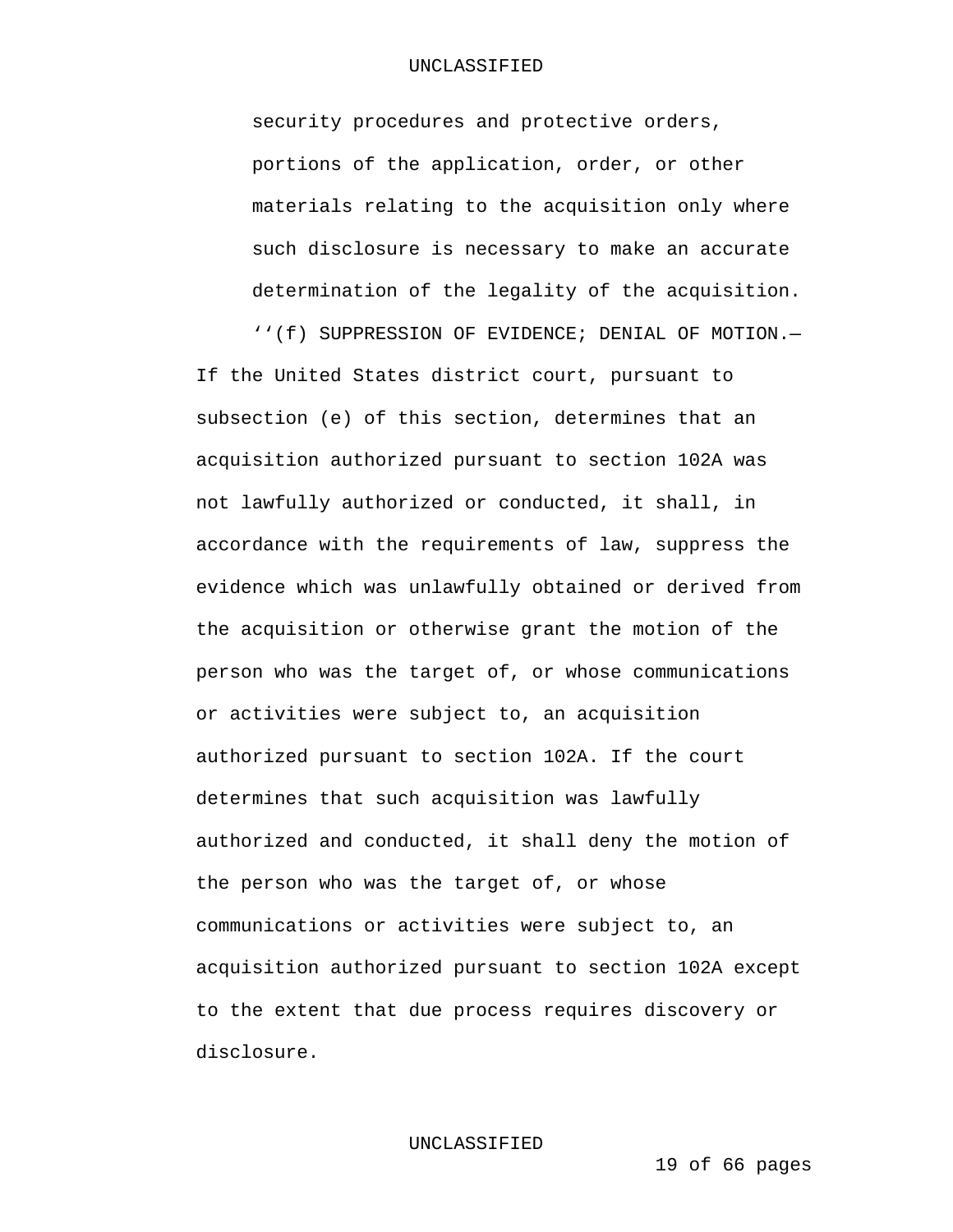''(g) FINALITY OF ORDERS.—Orders granting motions or requests under subsection (f) of this section, decisions under this section that an acquisition was not lawfully authorized or conducted, and orders of the United States district court requiring review or granting disclosure of applications, orders, or other materials relating to an acquisition shall be final orders and binding upon all courts of the United States and the several States except a United States court of appeals and the Supreme Court.

 ''(h) CONSULTATION WITH LAW ENFORCEMENT OFFICERS.—(1). Federal officers who acquire foreign intelligence information pursuant to section 102A may consult with Federal law enforcement officers or law enforcement personnel of a State or political subdivision of a State (including the chief executive officer of that State or political subdivision who has the authority to appoint or direct the chief law enforcement officer of that State or political subdivision) to coordinate efforts to investigate or protect against—

> ''(A) actual or potential attack or other grave hostile acts of a foreign power or an agent of a foreign power;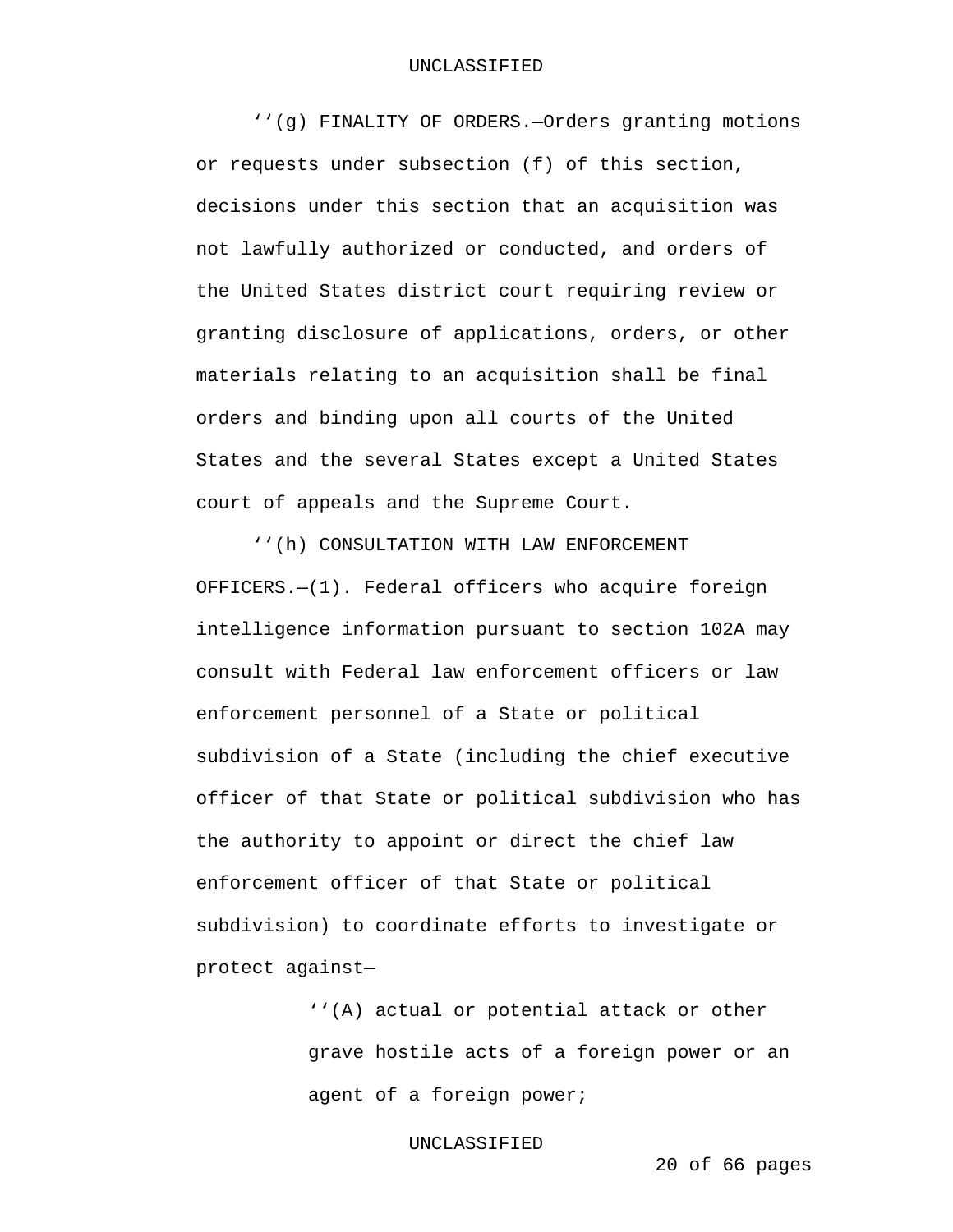''(B) sabotage, international terrorism, or the international proliferation of weapons of mass destruction by a foreign power or an agent of a foreign power; or ''(C) clandestine intelligence activities by an intelligence service or network of a foreign power or by an agent of a foreign power.

''(2) Coordination authorized under paragraph (1) shall not preclude the certification required by section 102A.

"(i) PROTECTIVE ORDERS AND PRIVILEGES.—Nothing in this section shall prevent the United States from seeking protective orders or asserting privileges ordinarily available to the United States to protect against the disclosure of classified information.".

(b) TABLE OF CONTENTS.—The table of contents in the first section of the Foreign Intelligence Surveillance Act of 1978 (50 U.S.C. 1801 et seq.) is amended by inserting after the item relating to section 102 the following:

''102A. Authorization for acquisition of foreign intelligence information.

''102B. Directives relating to electronic surveillance and other acquisitions of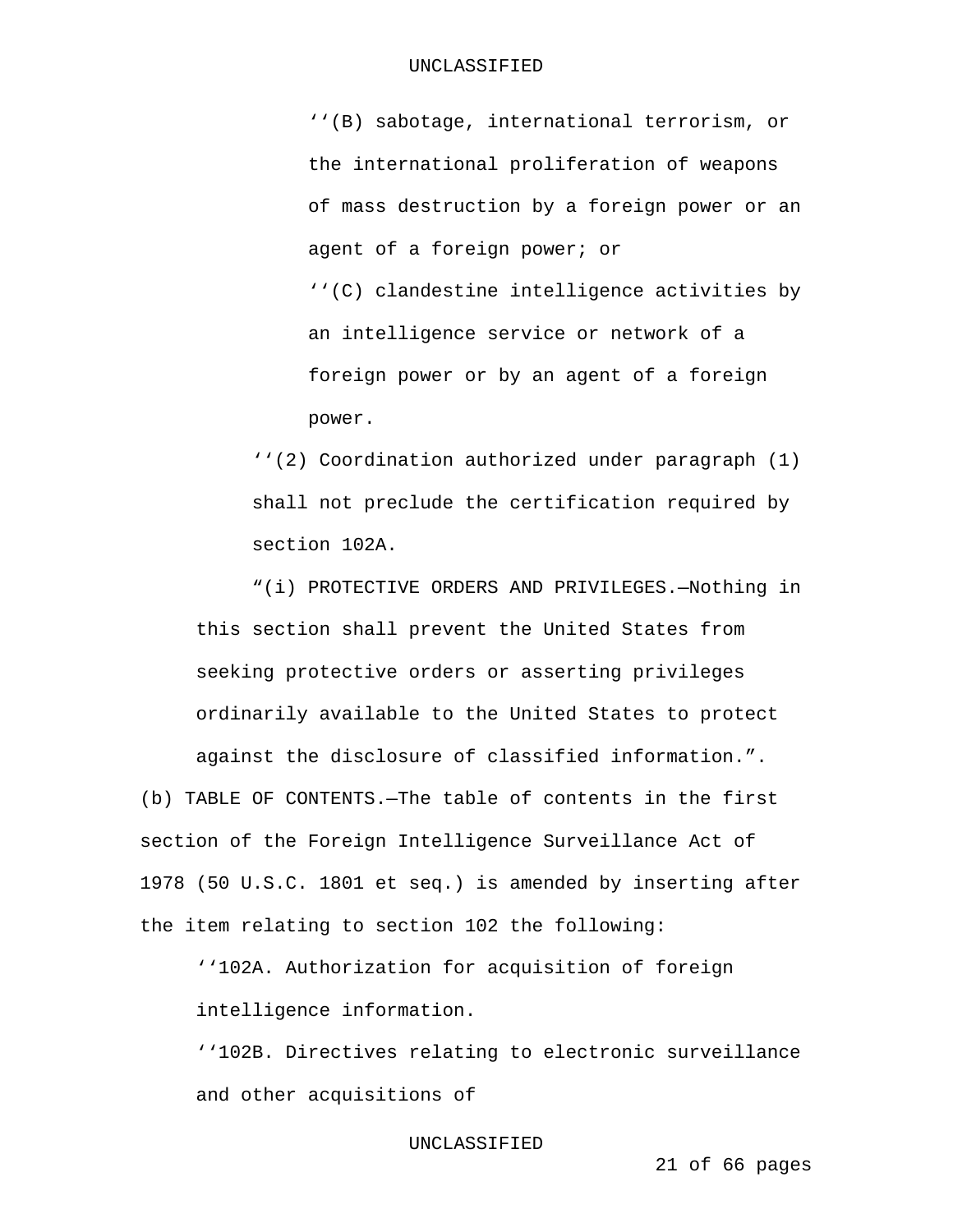foreign intelligence information.

 "102C. Use of information acquired under section 102A."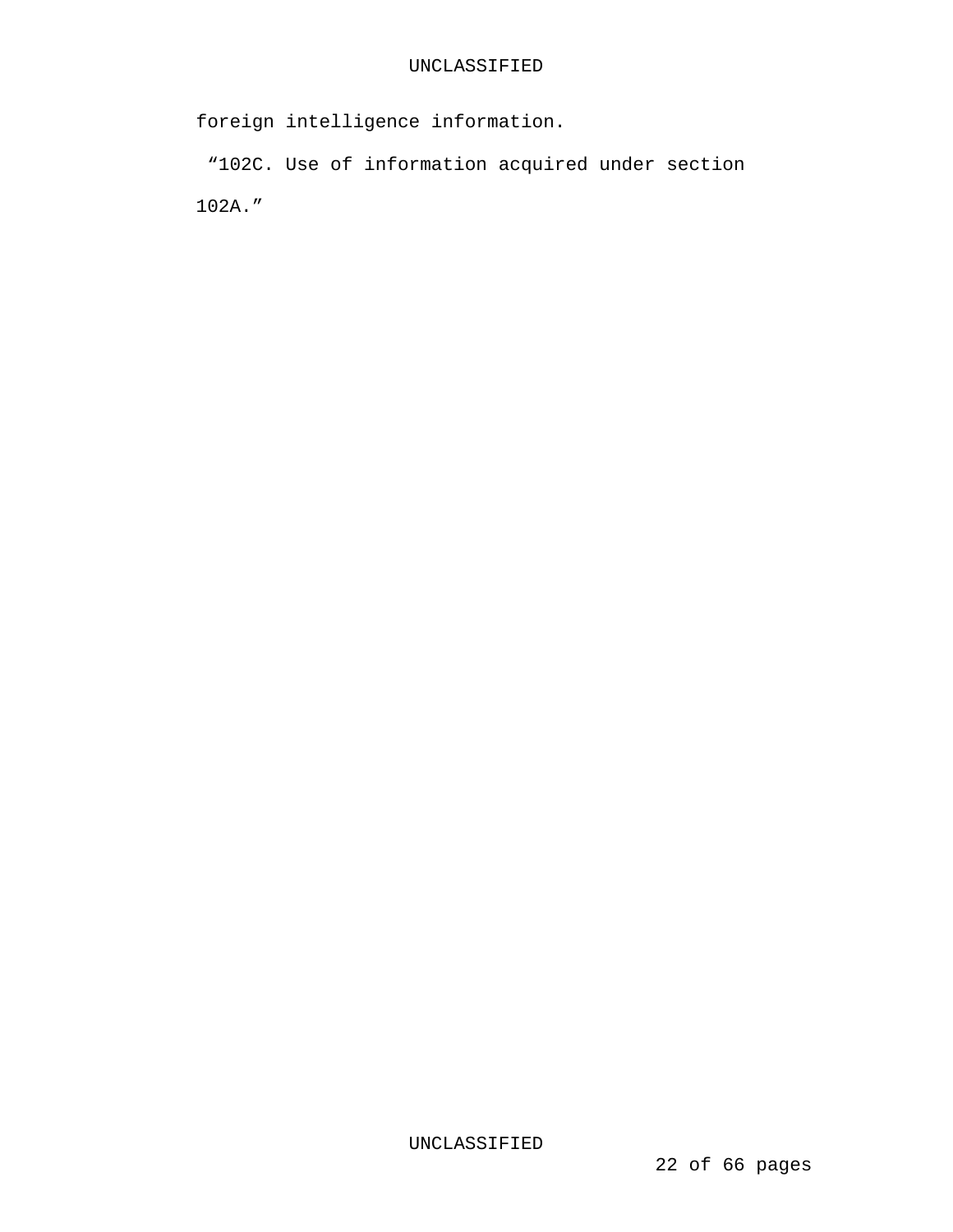## **SEC. 403. JURISDICTION OF FISA COURT.**

Section 103 of the Foreign Intelligence Surveillance Act of 1978 (50 U.S.C. 1803) is amended—

(1) in subsection (a), by inserting ''at least'' before ''seven of the United States judicial circuits''; and

(2) by adding at the end the following new subsection:

 ''(g) Applications for a court order under section 104 of this title are authorized if the Attorney General approves such applications to the court having jurisdiction under this section, and a judge to whom an application is made may, notwithstanding any other law, grant an order, in conformity with section 105, approving electronic surveillance of a foreign power or an agent of a foreign power for the purpose of obtaining foreign intelligence information.''.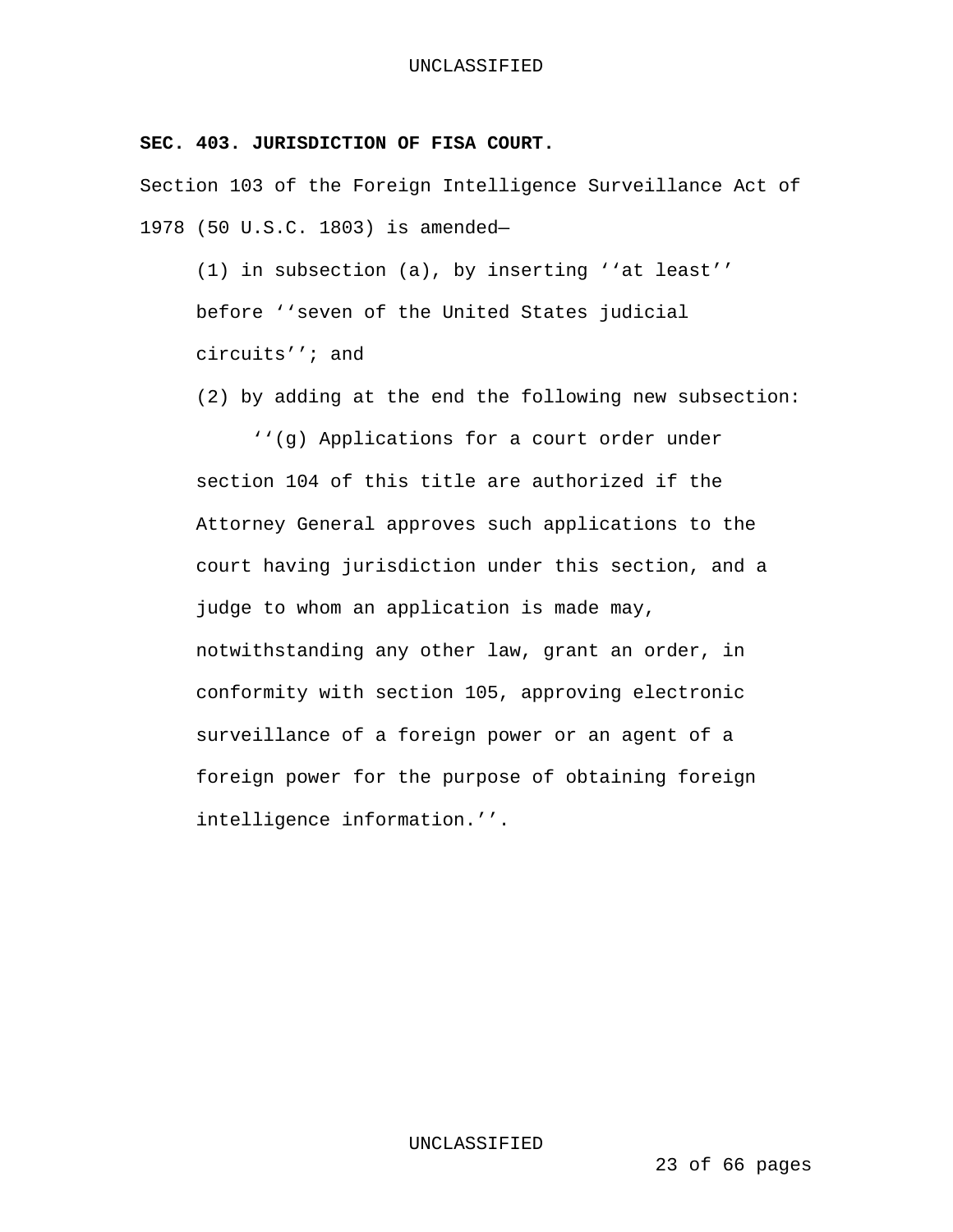# **SEC. 404. APPLICATIONS FOR COURT ORDERS.**

Section 104 of the Foreign Intelligence Surveillance Act of 1978 (50 U.S.C. 1804) is amended—

 $(1)$  in subsection  $(a)$ -

(A) by striking paragraphs  $(2)$  and  $(11)$ ;

(B) by redesignating paragraphs (3) through (10) as paragraphs (2) through (9), respectively; (C) in paragraph (5), as redesignated by subparagraph (B), by striking ''detailed description'' and inserting ''summary description'';

(D) in paragraph (6), as redesignated by subparagraph (B)—

> (i) in the matter preceding subparagraph (A), by striking ''or officials designated'' and all that follows through ''consent of the Senate'' and inserting ''designated by the President to authorize electronic surveillance for foreign intelligence purposes'';

(ii) in subparagraph (C), by striking ''techniques;'' and inserting ''techniques; and'';

(iii) by striking subparagraph (D); and

UNCLASSIFIED

24 of 66 pages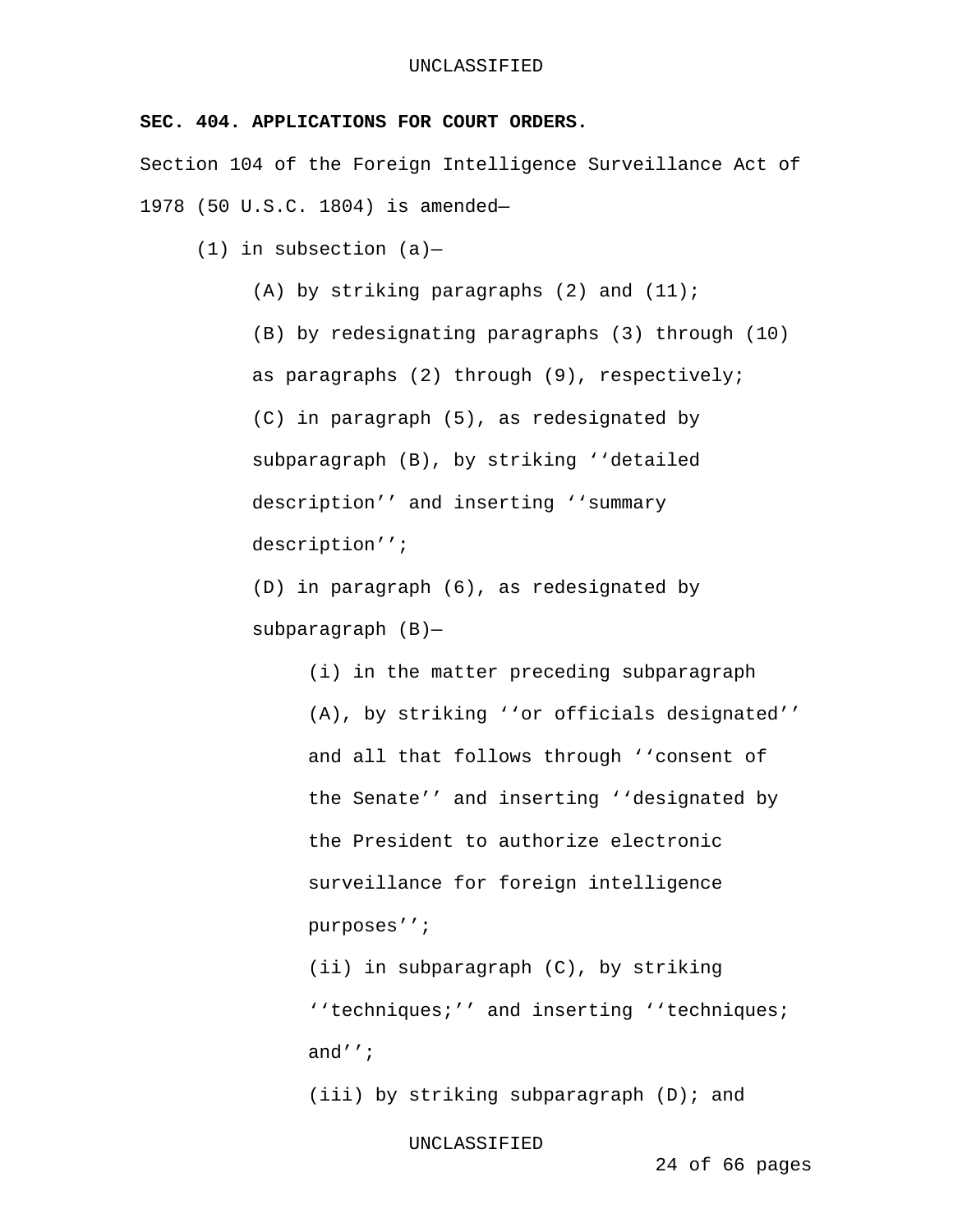(iv) by redesignating subparagraph (E) as subparagraph (D);

(E) in paragraph (7), as redesignated by subparagraph (B), by striking ''a statement of the means'' and inserting ''a summary statement of the means'';

(F) in paragraph (8), as redesignated by subparagraph (B)—

> (i) by striking ''a statement'' and inserting ''a summary statement''; and (ii) by striking ''application;'' and inserting ''application; and''; and

(G) in paragraph (9), as redesignated by subparagraph (B), by striking "; and" and inserting "."

(2) by striking subsection (b);

(3) by redesignating subsections (c) through (e) as subsections (b) through (d), respectively; and (4) in paragraph (1)(A) of subsection (d), as redesignated by paragraph (3), by striking ''or the Director of National Intelligence'' and inserting ''the Director of National Intelligence, or the Director of the Central Intelligence Agency''.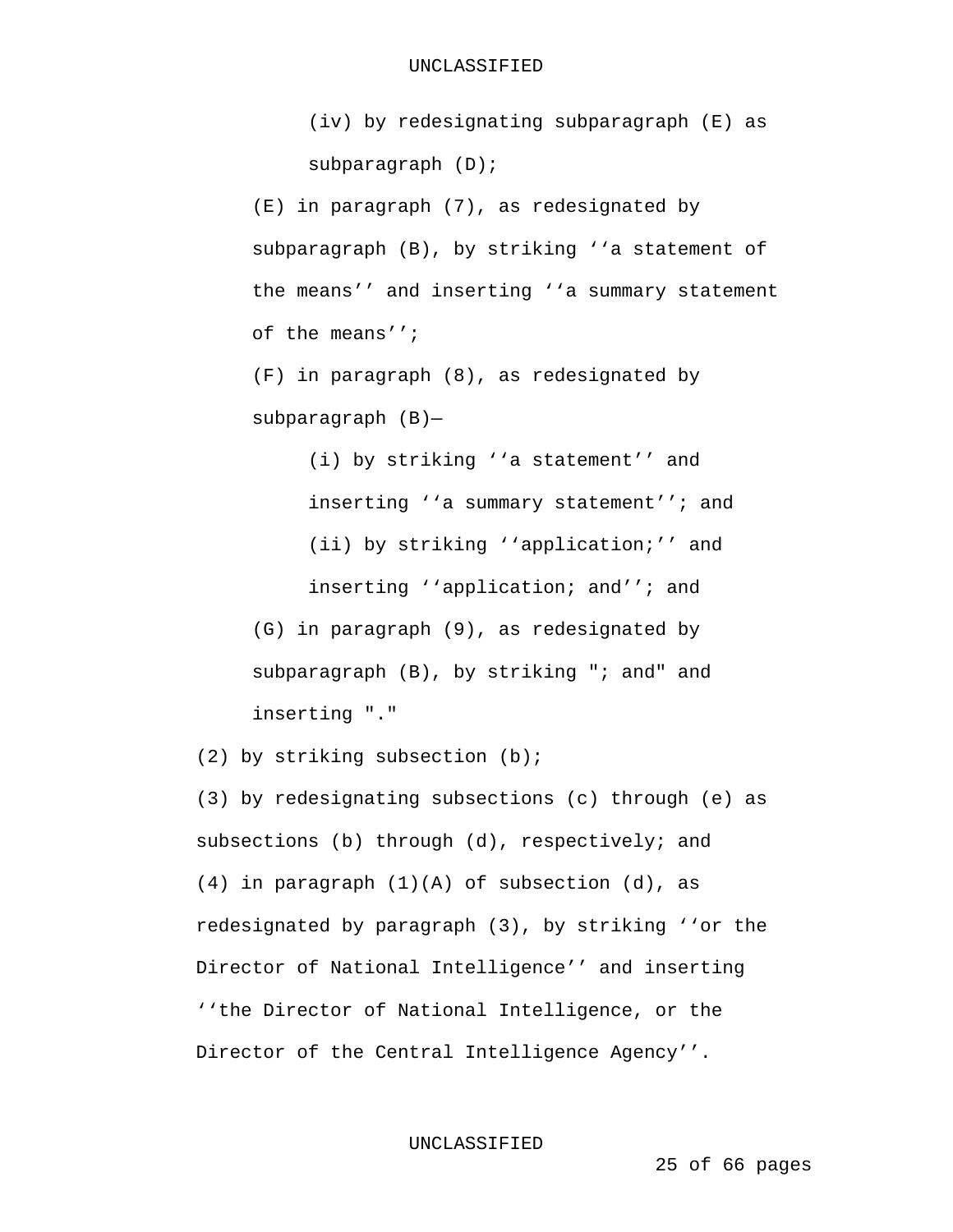## **SEC. 405. ISSUANCE OF AN ORDER.**

Section 105 of the Foreign Intelligence Surveillance Act of 1978 (50 U.S.C. 1805) is amended—

(1) in subsection  $(a)$ -

 $(A)$  by striking paragraph  $(1)$ ; and

(B) by redesignating paragraphs (2) through (5) as paragraphs (1) through (4), respectively;

(2) in paragraph (1) of subsection  $(c)$ -

(A) in subparagraph (D), by striking

''surveillance;'' and inserting ''surveillance; and'';

(B) in subparagraph (E), by striking ''approved; and'' and inserting ''approved.''; and

(C) by striking subparagraph (F).

(3) by striking subsection (d);

(4) by redesignating subsections (e) through (i) as subsections (d) through (h), respectively;

(5) in subsection (d), as redesignated by paragraph  $(4)$ —

 (A) by striking "120 days" and insert "one year", and

 (B) by amending paragraph (2) to read as follows: ''(2) Extensions of an order issued under this title may be granted on the same basis as an original order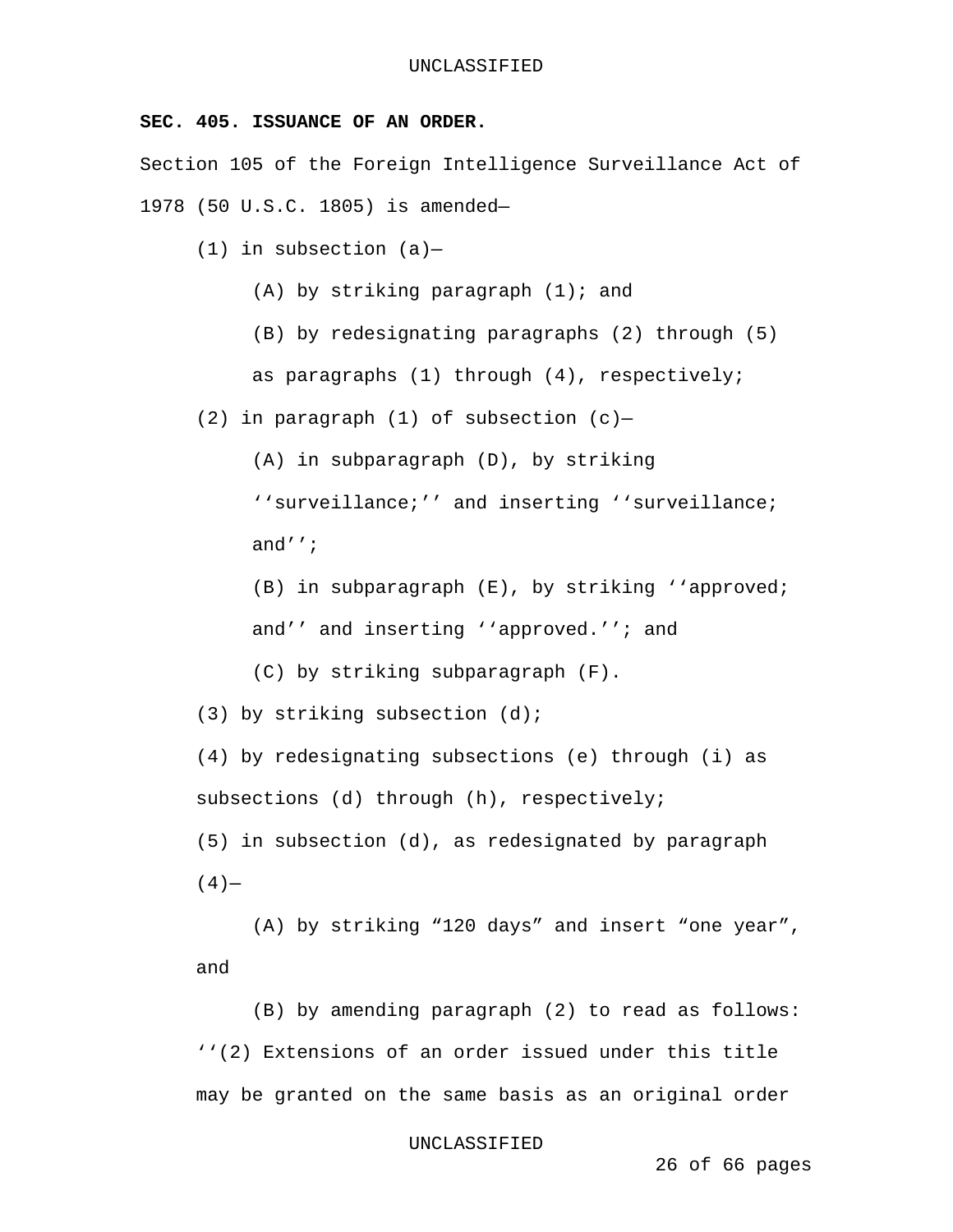upon an application for an extension and new findings made in the same manner as required for an original order and may be for a period not to exceed one year.'';

(6) in subsection (e), as redesignated by paragraph (4), to read as follows:

 ''(e) Notwithstanding any other provision of this title, the Attorney General may authorize the emergency employment of electronic surveillance if the Attorney General—

''(1) determines that an emergency situation exists with respect to the employment of electronic surveillance to obtain foreign intelligence information before an order authorizing such surveillance can with due diligence be obtained; ''(2) determines that the factual basis for issuance of an order under this title to approve such electronic surveillance exists;

''(3) informs a judge having jurisdiction under section 103 at the time of such authorization that the decision has been made to employ emergency electronic surveillance; and

''(4) makes an application in accordance with this title to a judge having jurisdiction under section 103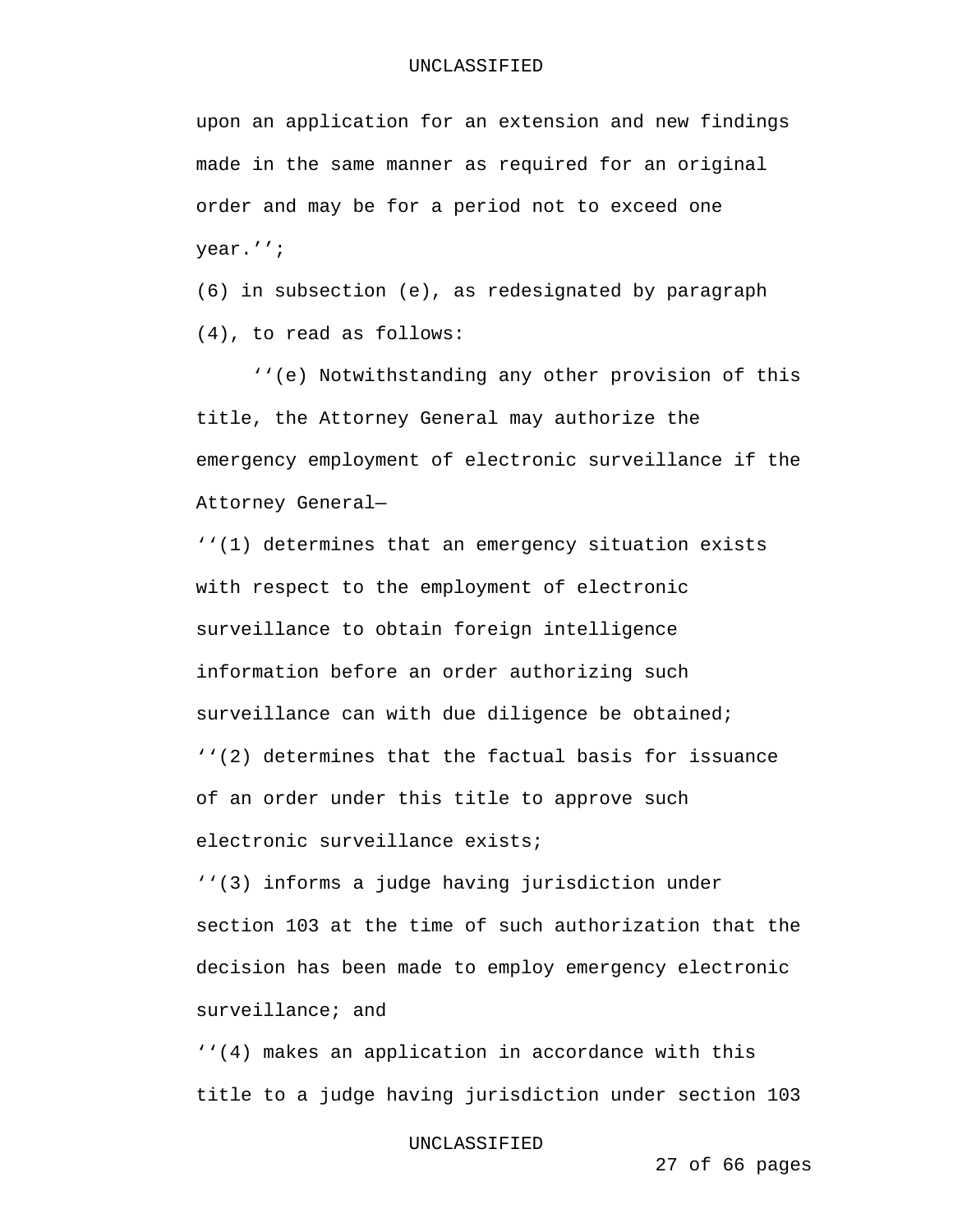as soon as practicable, but not more than 168 hours after the Attorney General authorizes such surveillance. If the Attorney General authorizes such emergency employment of electronic surveillance, the Attorney General shall require that the minimization procedures required by this title for the issuance of a judicial order be followed. In the absence of a judicial order approving such electronic surveillance, the surveillance shall terminate when the information sought is obtained, when the application for the order is denied, or after the expiration of 168 hours from the time of authorization by the Attorney General, which ever is earliest. In the event that such application for approval is denied, or in any other case where the electronic surveillance is terminated and no order is issued approving the surveillance, no information obtained or evidence derived from such surveillance shall be received in evidence or otherwise disclosed in any trial, hearing, or other proceeding in or before any court, grand jury, department, office, agency, regulatory body, legislative committee, or other authority of the United States, a State, or political subdivision thereof, and no information concerning any United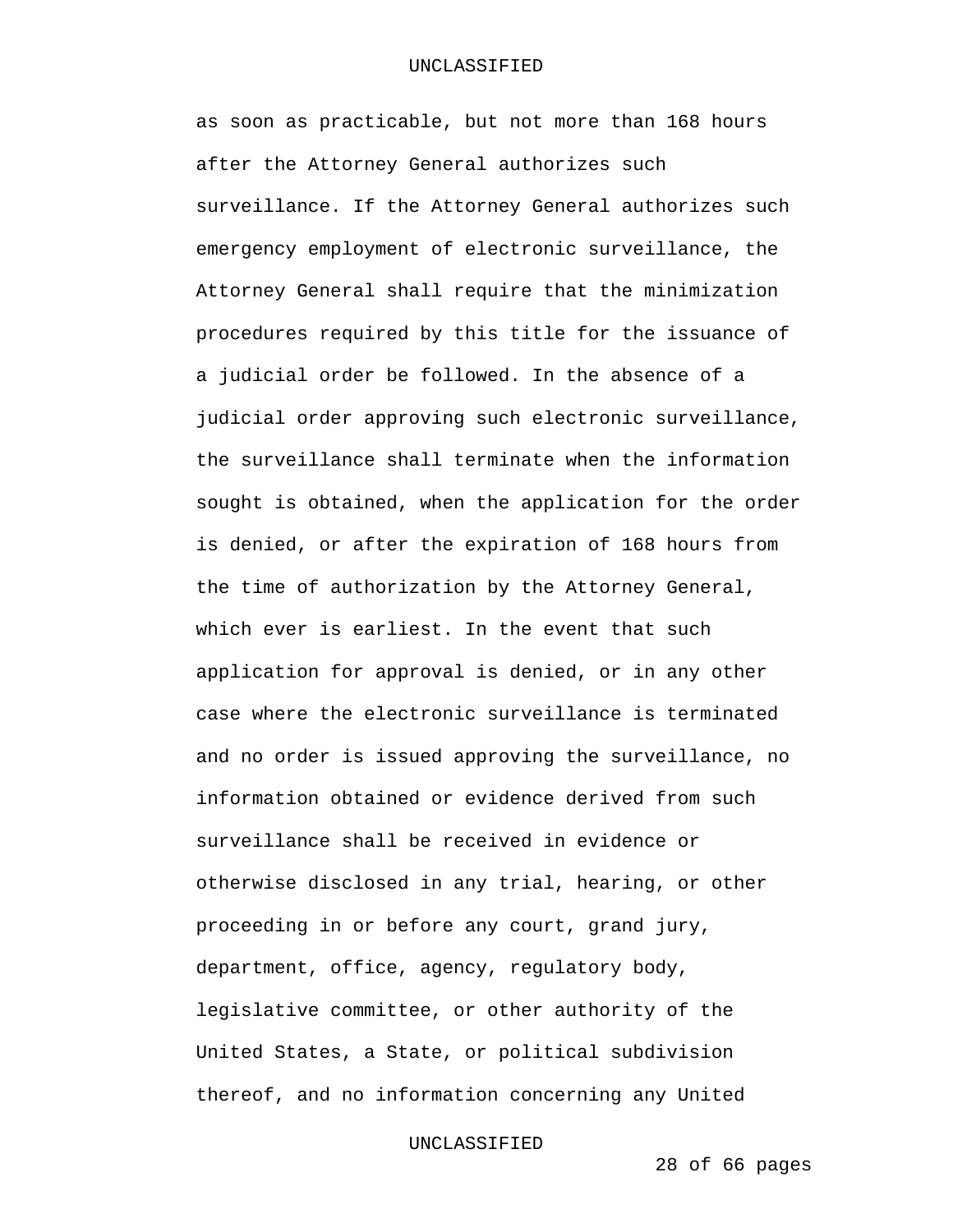States person acquired from such surveillance shall subsequently be used or disclosed in any other manner by Federal officers or employees without the consent of such person, except with the approval of the Attorney General if the information is significant foreign intelligence information or indicates a threat of death or serious bodily harm to any person. The Attorney General shall assess compliance with the requirements of the prior sentence and shall include such assessments in the Attorney General's reports under section 102(b). A denial of the application made under this subsection may be reviewed as provided in section 103.'';

(7) in subsection (h), as redesignated by paragraph  $(4)$ —

(A) by striking ''a wire or'' and inserting ''an''; and

(B) by striking ''physical search'' and inserting ''physical search or in response to a certification by the Attorney General or a designee of the Attorney General seeking information, facilities, or technical assistance from such person under section 102B''; and

(8) by adding at the end the following new subsection:

### UNCLASSIFIED

29 of 66 pages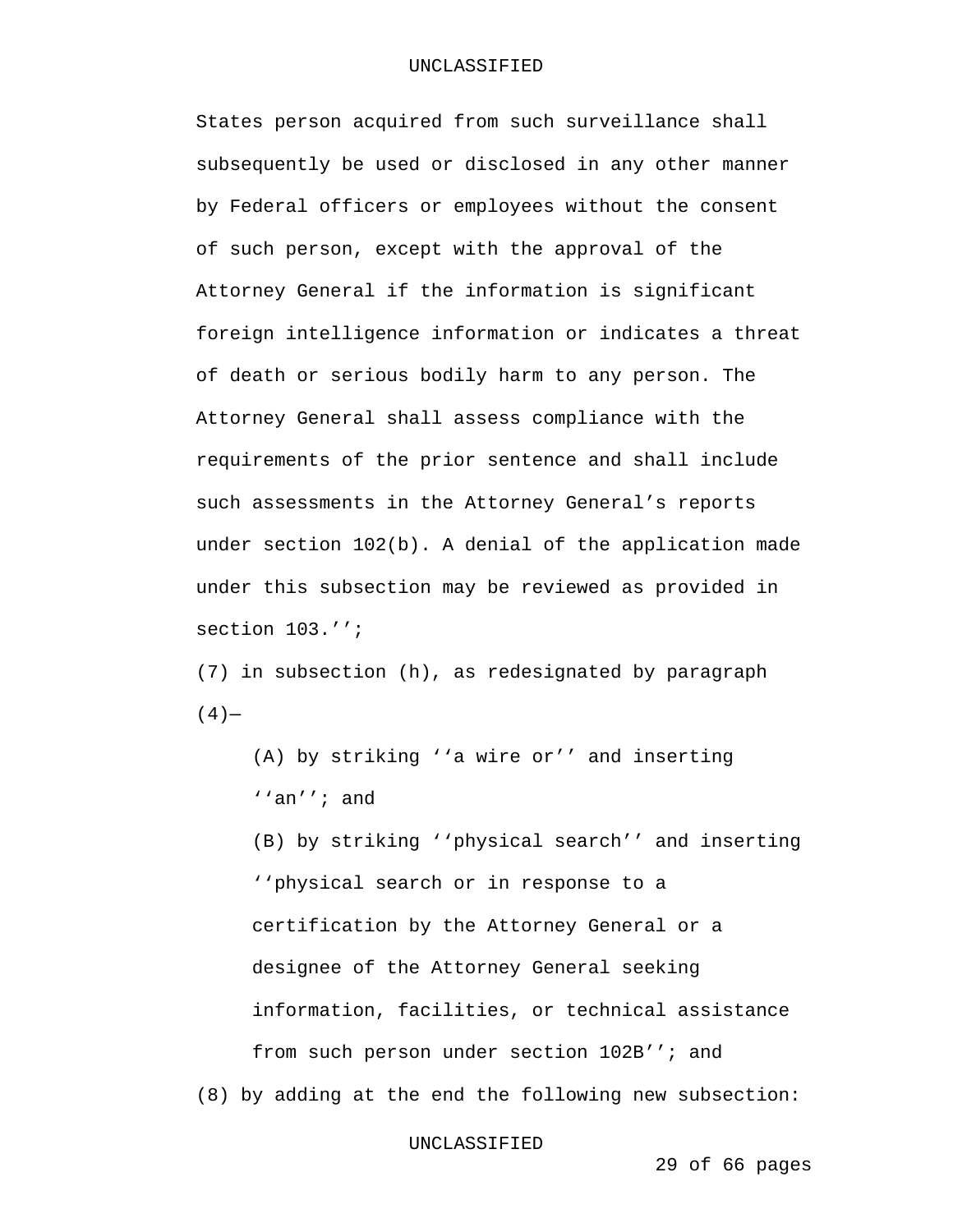''(i) In any case in which the Government makes an application to a judge under this title to conduct electronic surveillance involving communications and the judge grants such application, upon the request of the applicant, the judge shall also authorize the installation and use of pen registers and trap and trace devices, and direct the disclosure of the information set forth in section 1842(d)(2) of this title; such information shall not be subject to minimization procedures.''.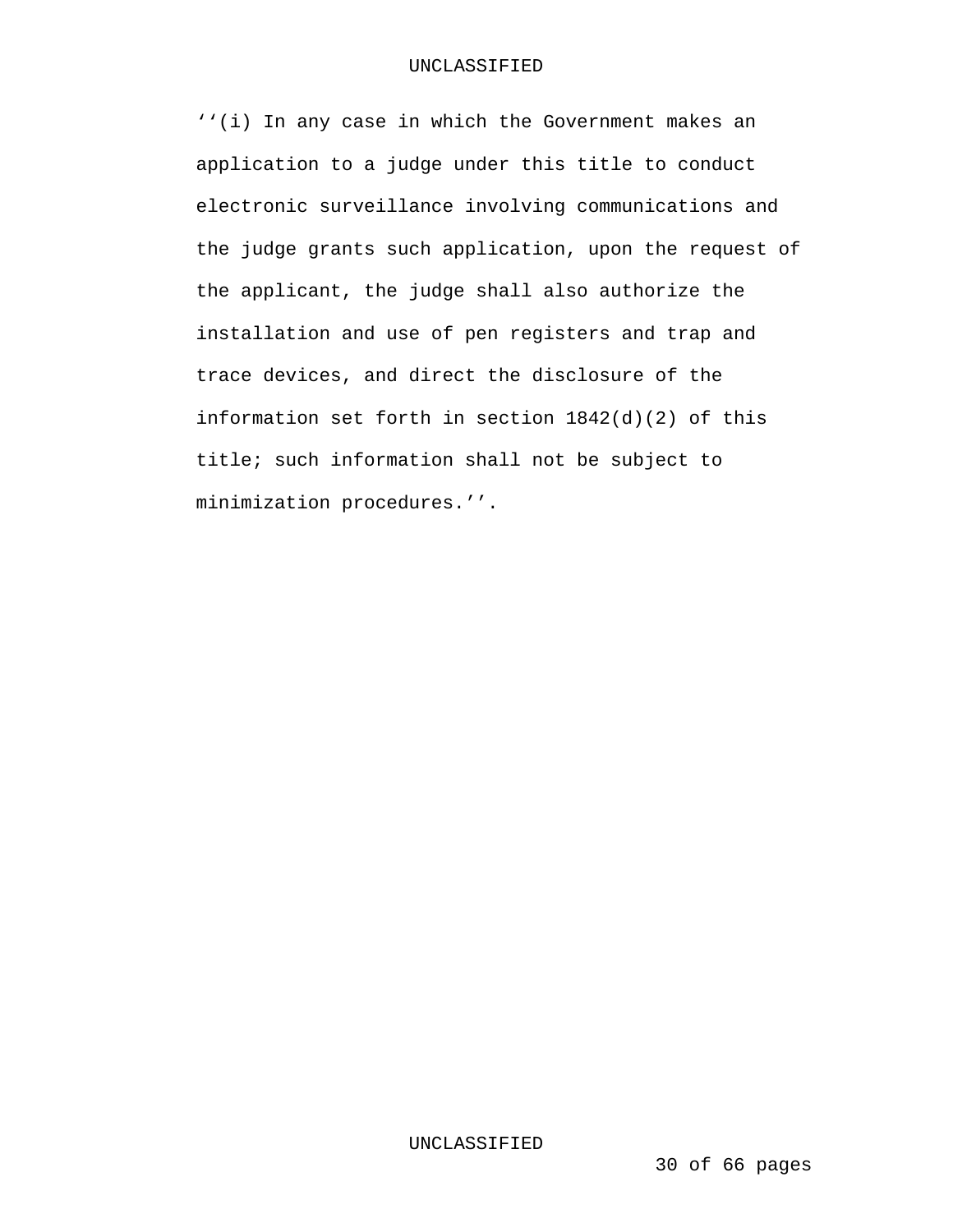# **SEC. 406. USE OF INFORMATION.**

Section 106 of the Foreign Intelligence Surveillance Act of 1978 (50 U.S.C. 1806) is amended—

(1) in subsection (i)—

 (A) by striking ''radio communication'' and inserting ''communication''; and

 [(B) by striking ''contents indicates'' and inserting ''contents contain significant foreign intelligence information or indicate''; and (2) by inserting after subsection (k) the following"]

 "(l) PROTECTIVE ORDERS AND PRIVILEGES.—Nothing in this section shall prevent the United States from seeking protective orders or asserting privileges ordinarily available to the United States to protect against the disclosure of classified information.".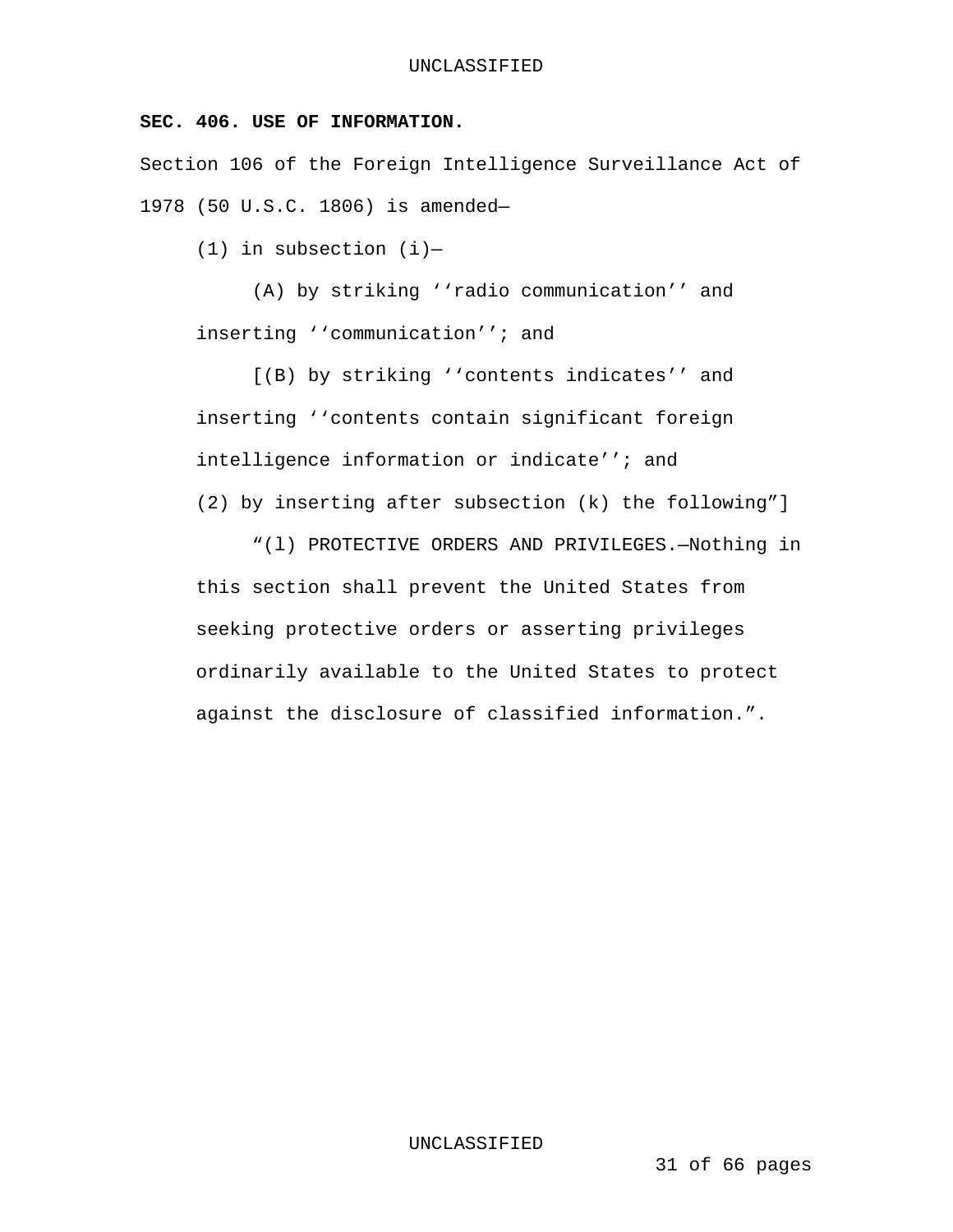**SEC. 407. WEAPONS OF MASS DESTRUCTION.** 

(a) DEFINITIONS.—

(1) Subsection (a)(4) of section 101 of the Foreign Intelligence Surveillance Act of 1978 (50 U.S.C. 1801(a)(4)) is amended by inserting ''or the international proliferation of weapons of mass destruction'' after ''international terrorism''. (2) Subsection (b)(1) of such section (50 U.S.C.

1801(b)(1)) is amended—

(A) in subparagraph (C), by striking ''; or'' and inserting '';''; and

(B) by adding at the end the following new subparagraphs:

''(E) engages in the international proliferation of weapons of mass destruction, or activities in preparation therefor; or

''(F) engages in the international proliferation of weapons of mass destruction, or activities in preparation therefor, for or on behalf of a foreign power; or''.

(3) Subsection (e)(1)(B) of such section (50 U.S.C. 1801(e)(1)(B)) is amended by striking ''sabotage or international terrorism'' and inserting ''sabotage,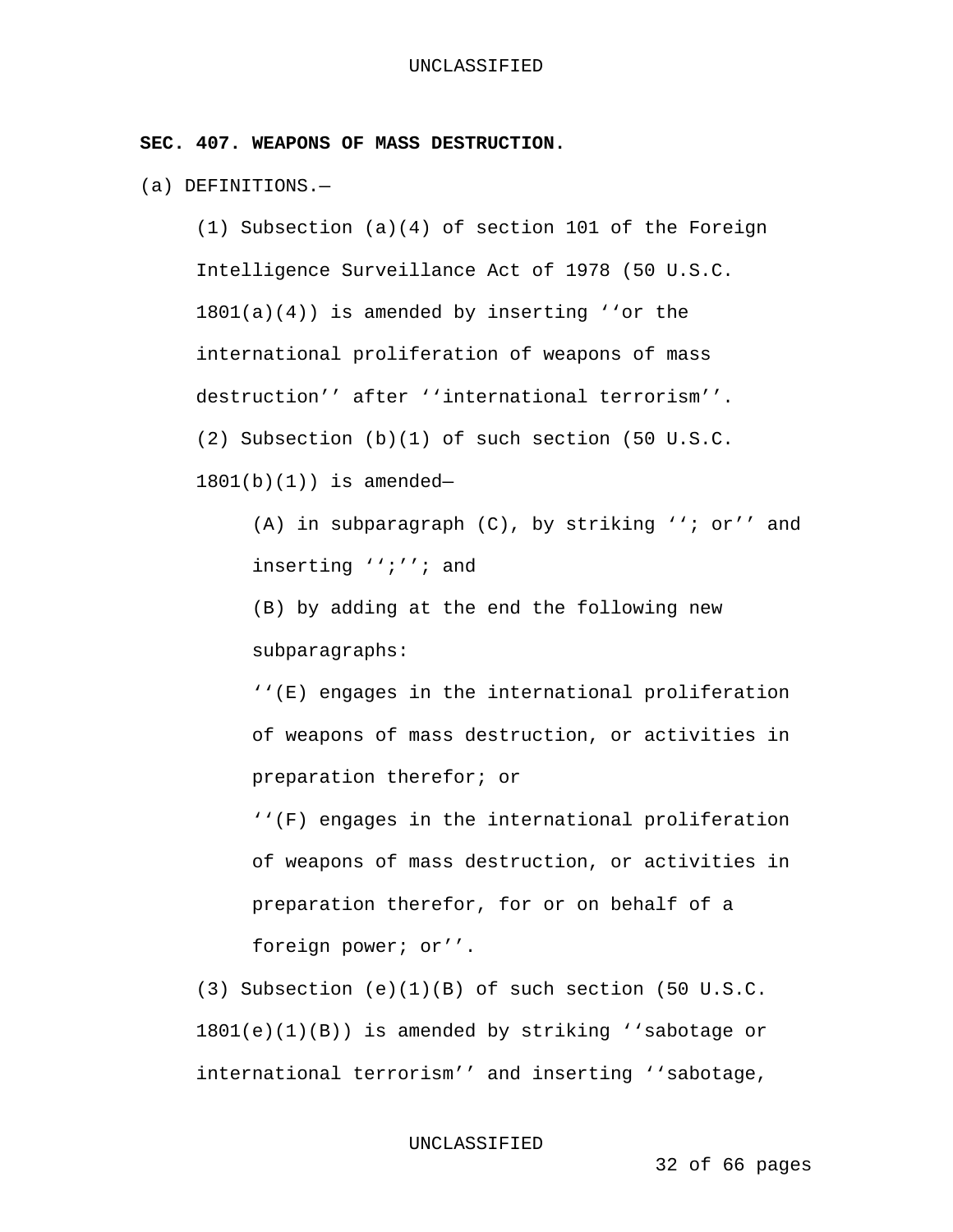### UNCLASSIFIED

international terrorism, or the international proliferation of weapons of mass destruction''.

(4) Subsection (l) of such section (50 U.S.C. 1801(l)) is amended to read as follows:

''(l) 'Weapon of mass destruction' means—

''(1) any destructive device (as such term is defined in section 921 of title 18, United States Code) that is intended or has the capability to cause death or serious bodily injury to a significant number of people;

''(2) any weapon that is designed or intended to cause death or serious bodily injury through the release, dissemination, or impact of toxic or poisonous chemicals or their precursors; ''(3) any weapon involving a biological agent, toxin, or vector (as those terms are defined in section 178 of title 18, United States Code); or ''(4) any weapon that is designed to release radiation or radioactivity at a level dangerous to human life.''.

(b) USE OF INFORMATION.—

(1) Section 106(k)(1)(B) of the Foreign Intelligence Surveillance Act of 1978 (50 U.S.C. 1806(k)(1)(B)) is amended by striking ''sabotage or international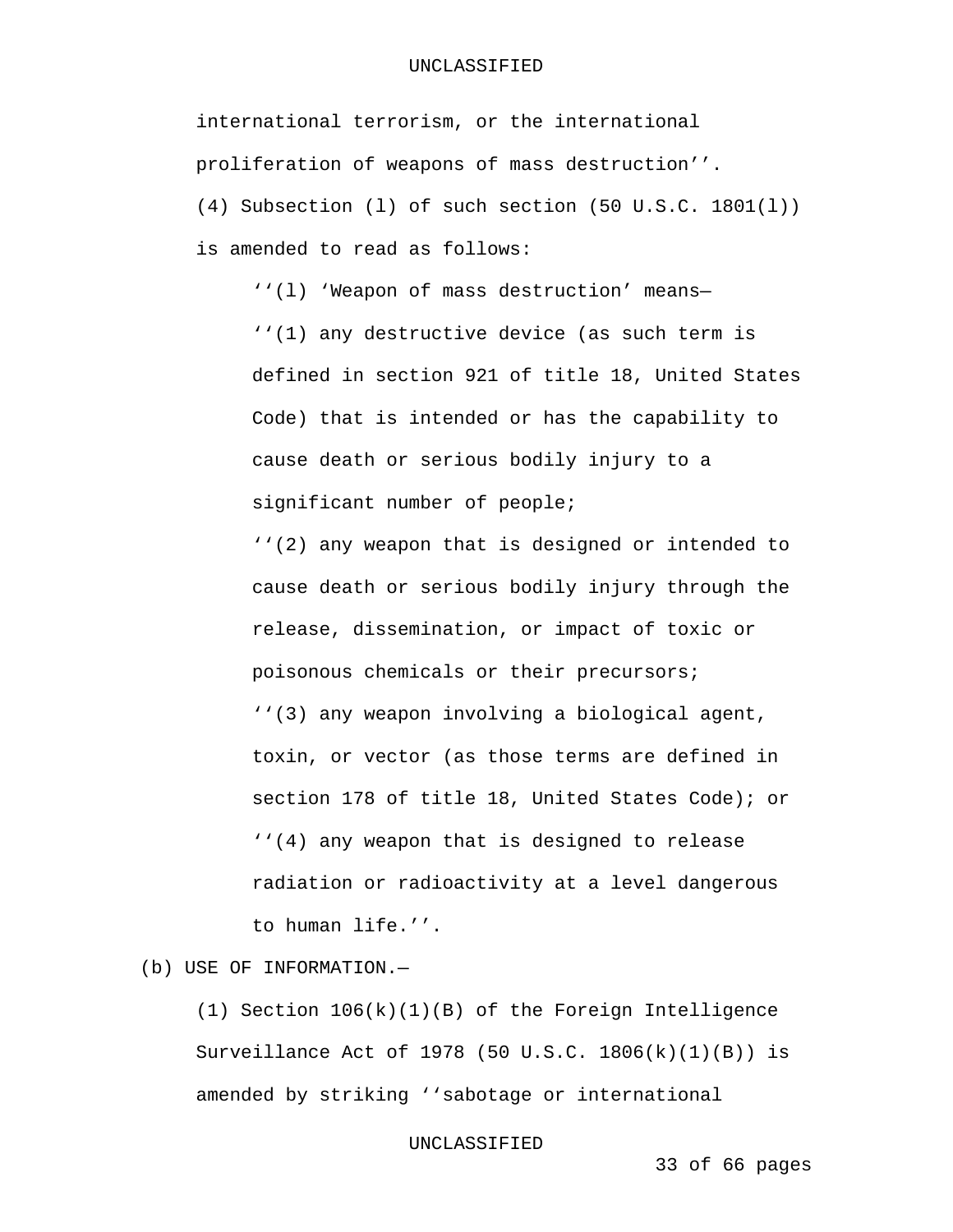### UNCLASSIFIED

terrorism'' and inserting ''sabotage, international terrorism, or the international proliferation of weapons of mass destruction''.

(2) Section 305(k)(1)(B) of such Act (50 U.S.C. 1825(k)(1)(B)) is amended by striking ''sabotage or international terrorism'' and inserting ''sabotage, international terrorism, or the international proliferation of weapons of mass destruction''.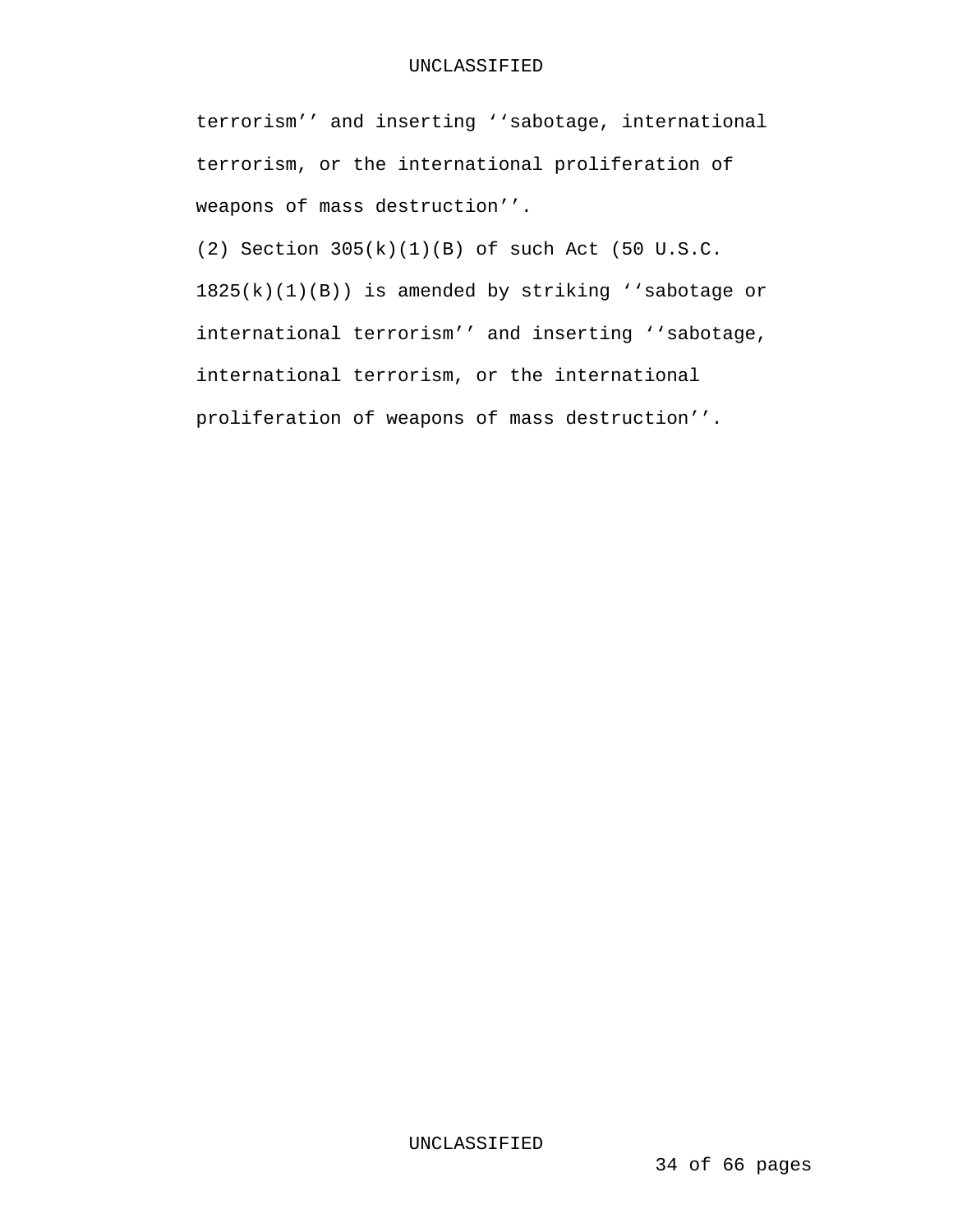## **SEC. 408. LIABILITY DEFENSE.**

 (a) IN GENERAL.—Notwithstanding any other law, and in addition to the immunities, privileges, and defenses provided by any other source of law, no action shall lie or be maintained in any court, and no penalty, sanction, or other form of remedy or relief shall be imposed by any court or any other body, against any person for the alleged provision to an element of the intelligence community of any information (including records or other information pertaining to a customer), facilities, or any other form of assistance, during the period of time beginning on September 11, 2001, and ending on the date that is the effective date of this Act, in connection with any alleged classified communications intelligence activity that the Attorney General or a designee of the Attorney General certifies, in a manner consistent with the protection of State secrets, is, was, would be, or would have been intended to protect the United States from a terrorist attack. This section shall apply to all actions, claims, or proceedings pending on or after the effective date of this Act.

(b) JURISDICTION.—Any action or claim described in subsection (a) that is brought in a State court shall be deemed to arise under the Constitution and laws of the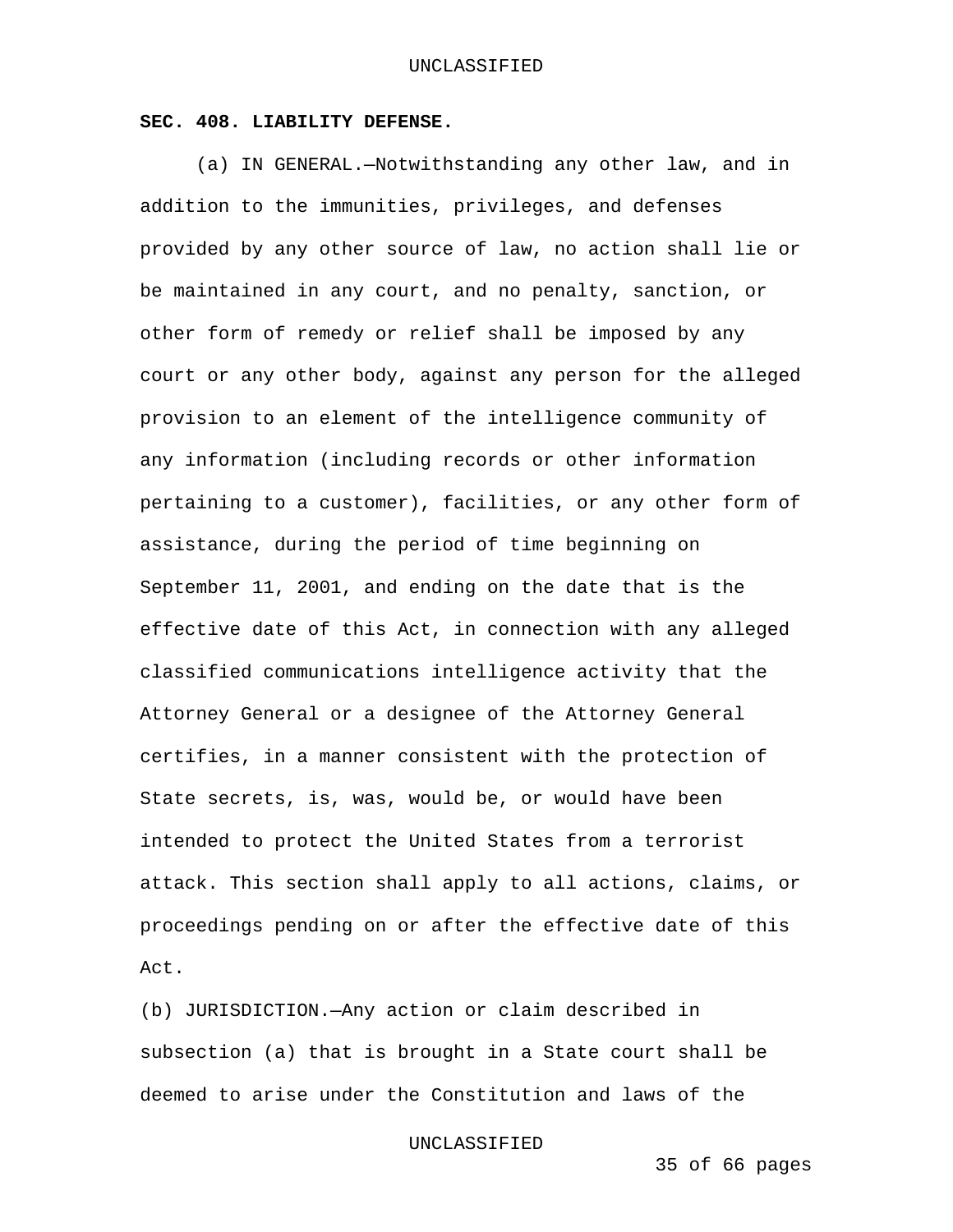United States and shall be removable pursuant to section 1441 of title 28, United States Code.

(c) DEFINITIONS.—In this section:

(1) INTELLIGENCE COMMUNITY.—The term ''intelligence community'' has the meaning given the term in section 3(4) of the National Security Act of 1947 (50 U.S.C. 401a(4)).

(2) PERSON.—The term ''person'' has the meaning given the term in section 2510(6) of title 18, United States Code.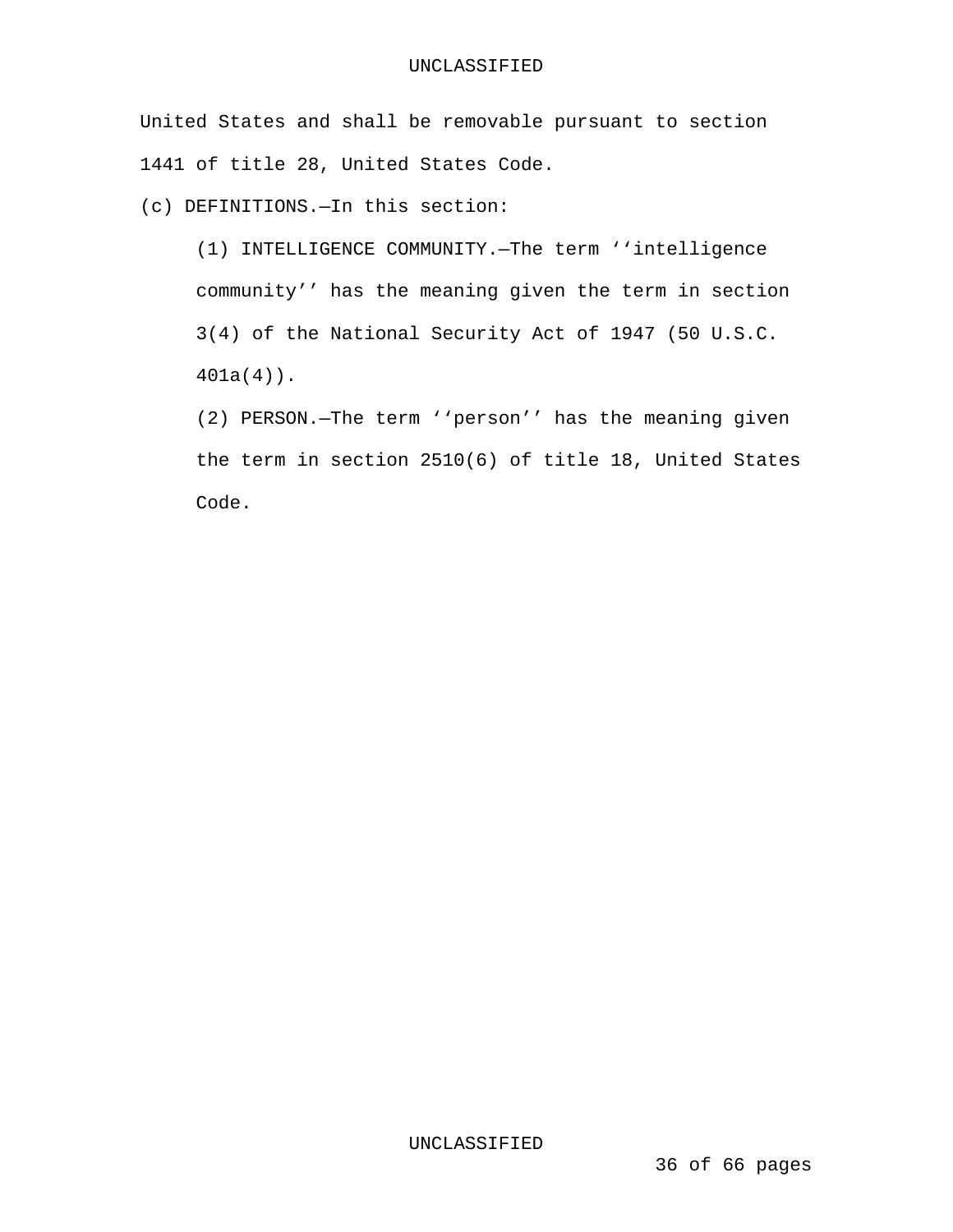# **SEC. 409. AMENDMENTS FOR PHYSICAL SEARCHES.**

 (a) APPLICATIONS.—Section 303 of the Foreign Intelligence Surveillance Act of 1978 (50 U.S.C. 1823) is amended—

 $(1)$  in subsection  $(a)$ -

(A) by striking paragraph (2);

(B) by redesignating paragraphs (3) through (9) as paragraphs (2) through (8), respectively; (C) in paragraph (2), as redesignated by subparagraph (B), by striking ''detailed description'' and inserting ''summary description'';

(D) in paragraph (3)(C), as redesignated by subparagraph (B), by inserting "or is about to be" before "owned";

(E) in paragraph (6), as redesignated by subparagraph (B)—

> (i) in the matter preceding subparagraph (A), by striking ''or officials'' and all that follows through ''consent of the Senate'' and inserting ''designated by the President to authorize physical searches for foreign intelligence purposes'';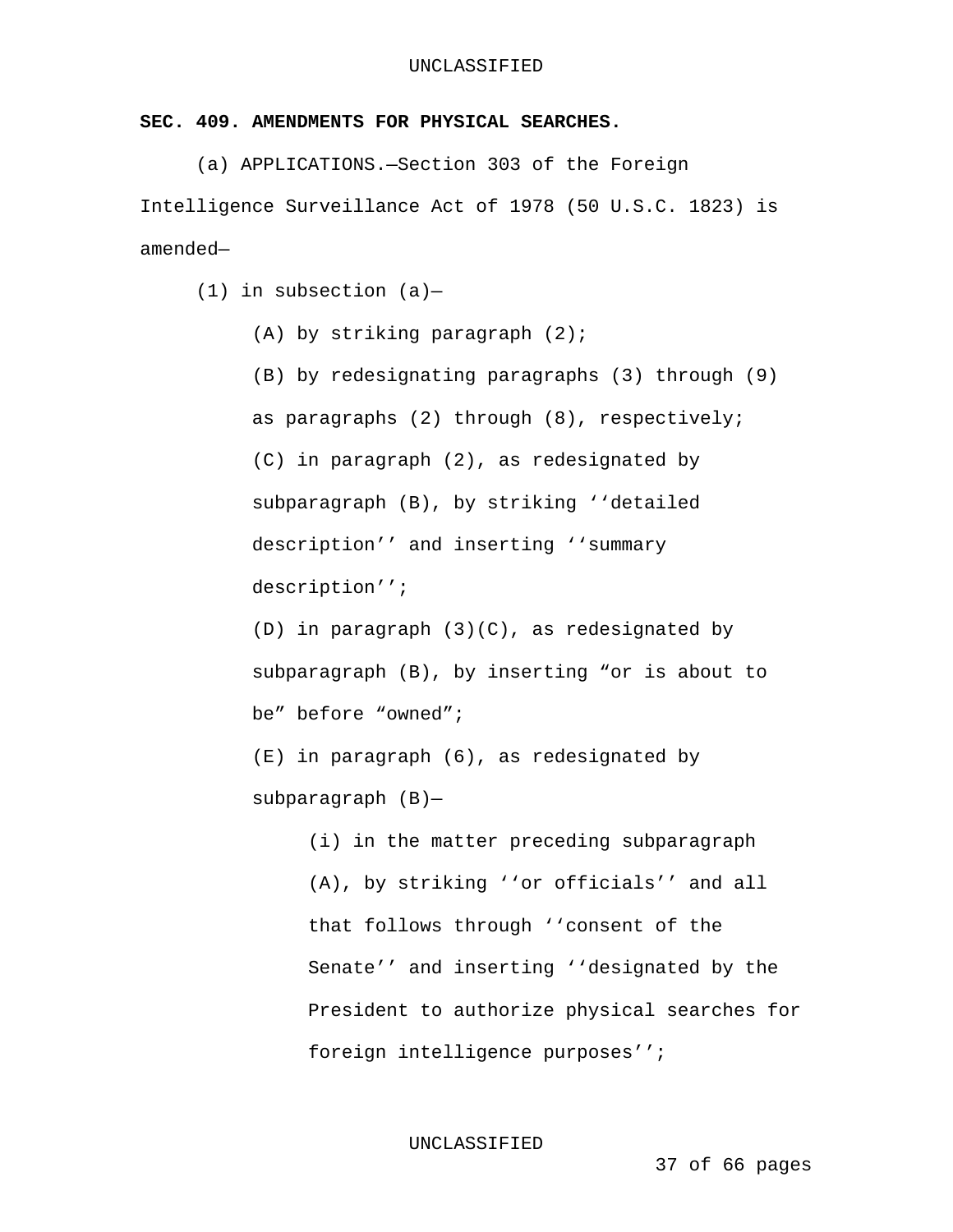(ii) in subparagraph (C), by striking ''techniques;'' and inserting ''techniques; and'';

(iii) by striking subparagraph (D); (iv) by redesignating subparagraph (E) as subparagraph (D); and (v) in subparagraph (D), as redesignated by

clause (iv), by striking ''certifications required by subparagraphs (C) and (D)'' and inserting ''certification required by subparagraph (C)''; and

(F) in paragraph (8), as redesignated by subparagraph (B), by striking ''a statement'' and inserting ''a summary statement''; and

(2) in subsection  $(d)(1)(A)$ , by striking ''or the Director of National Intelligence'' and inserting ''the Director of National Intelligence, or the Director of the Central Intelligence Agency''.

(b) ORDERS.—Section 304 of such Act (50 U.S.C. 1824) is amended—

 $(1)$  in subsection  $(a)$ -

(A) by striking paragraph (1);

(B) by redesignating paragraphs (2) through (5) as paragraphs (1) through (4), respectively; and

UNCLASSIFIED

38 of 66 pages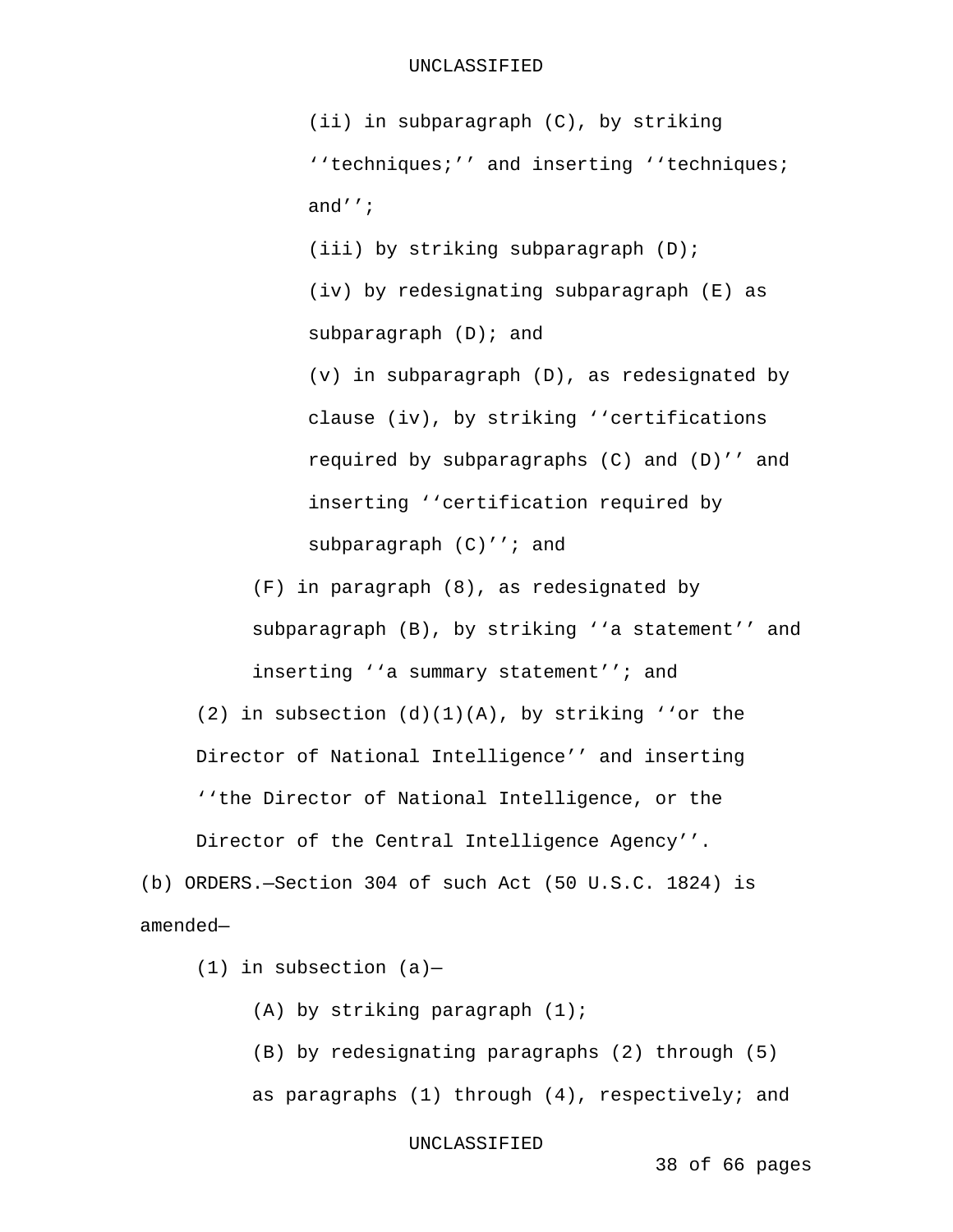(C) in paragraph (2)(B), as redesignated by subparagraph (B), by inserting "or is about to be" before "owned";

(2) in subsection (e), to read as follows:

 ''(e) Notwithstanding any other provision of this title, the Attorney General may authorize the emergency employment of a physical search if the Attorney General—

''(1) determines that an emergency situation exists with respect to the employment of a physical search to obtain foreign intelligence information before an order authorizing such physical search can with due diligence be obtained;

''(2) determines that the factual basis for issuance of an order under this title to approve such physical search exists; ''(3) informs a judge having jurisdiction under section 103 at the time of such authorization that the decision has been made to employ an emergency physical search; and ''(4) makes an application in accordance with this title to a judge having jurisdiction under section 103 as soon as practicable, but not more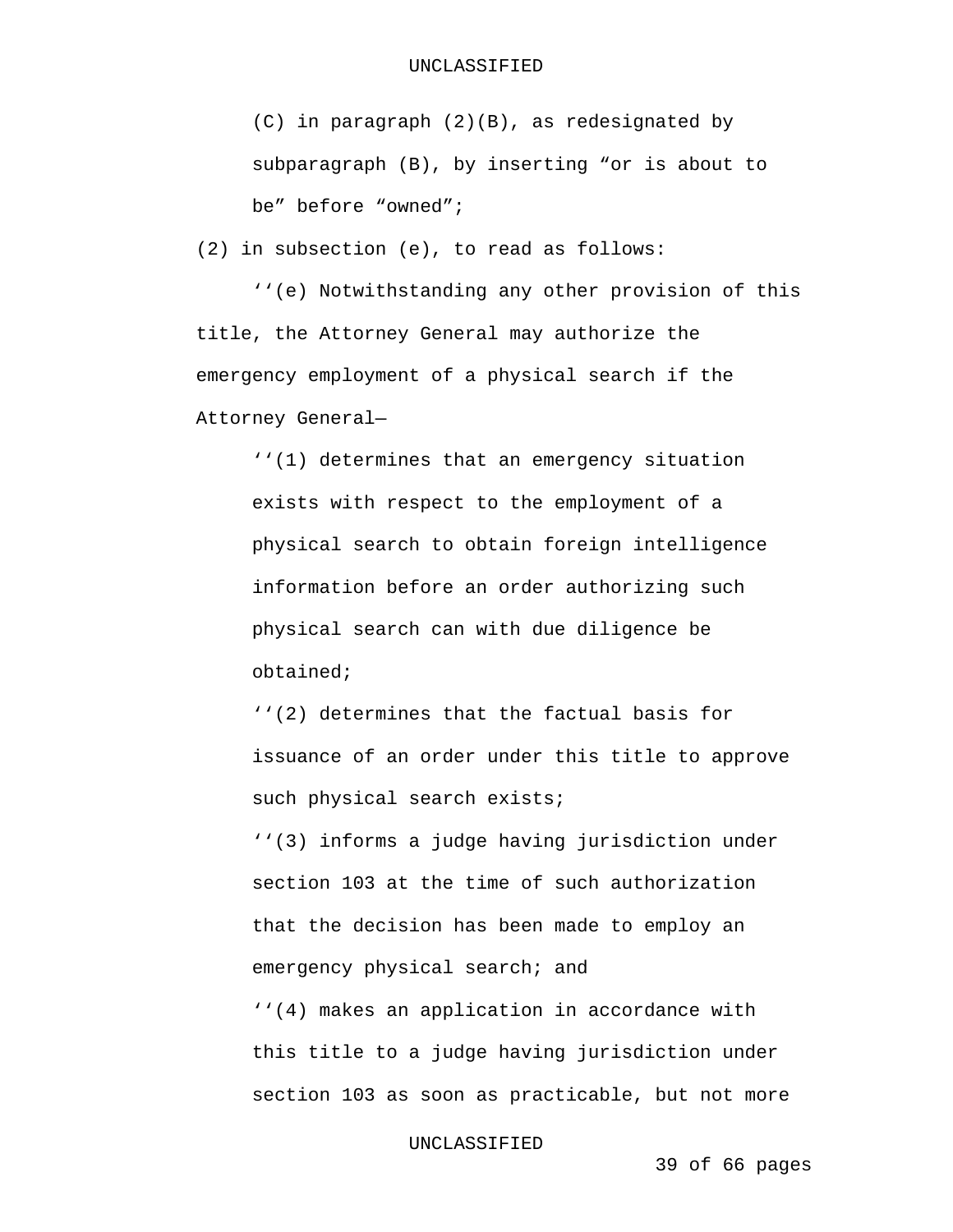### UNCLASSIFIED

than 168 hours after the Attorney General authorizes such physical search. If the Attorney General authorizes such emergency employment of a physical search, the Attorney General shall require that the minimization procedures required by this title for the issuance of a judicial order be followed. In the absence of a judicial order approving such physical search, the physical search shall terminate when the information sought is obtained, when the application for the order is denied, or after the expiration of 168 hours from the time of authorization by the Attorney General, whichever is earliest. In the event that such application for approval is denied, or in any other case where the physical search is terminated and no order is issued approving the physical search, no information obtained or evidence derived from such physical search shall be received in evidence or otherwise disclosed in any trial, hearing, or other proceeding in or before any court, grand jury, department, office, agency, regulatory body, legislative committee, or other authority of the United States, a State, or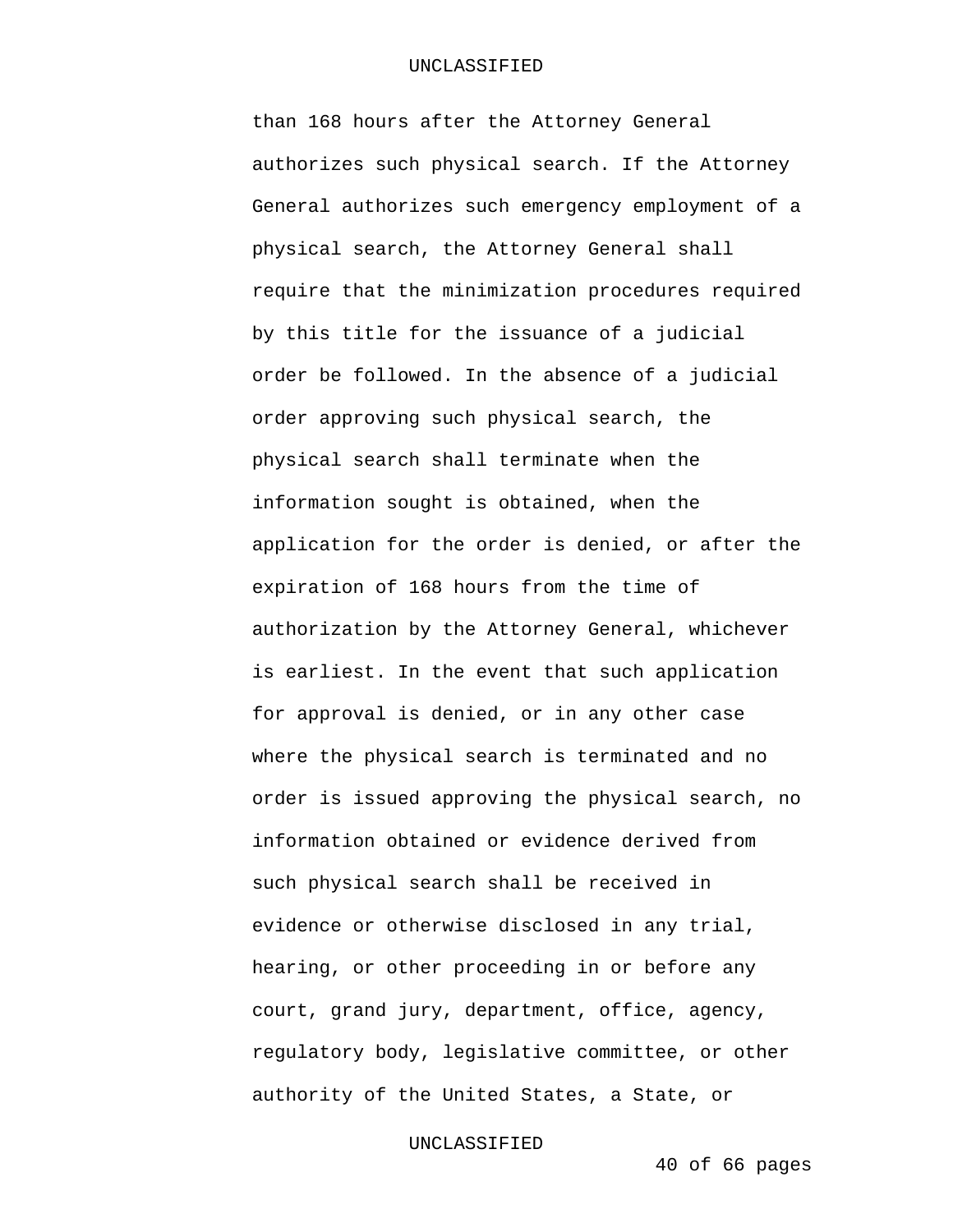political subdivision thereof, and no information concerning any United States person acquired from such physical search shall subsequently be used or disclosed in any other manner by Federal officers or employees without the consent of such person, except with the approval of the Attorney General if the information is significant foreign intelligence information or indicates a threat of death or serious bodily harm to any person. The Attorney General shall assess compliance with the requirements of the prior sentence and shall include such assessments in the Attorney General's reports under section 302(a)(2). A denial of the application made under this subsection may be reviewed as provided in section 103.''.

 (c) CONFORMING AMENDMENTS.—The Foreign Intelligence Surveillance Act of 1978 (50 U.S.C. 1801 et seq.) is further amended—

(1) in section  $304(a)(5)$ , by striking ''303(a)(7)(E)'' and inserting ''303(a)(6)(E)''; and (2) in section  $305(k)(2)$ , by striking ''303(a)(7)'' and inserting ''303(a)(6)''.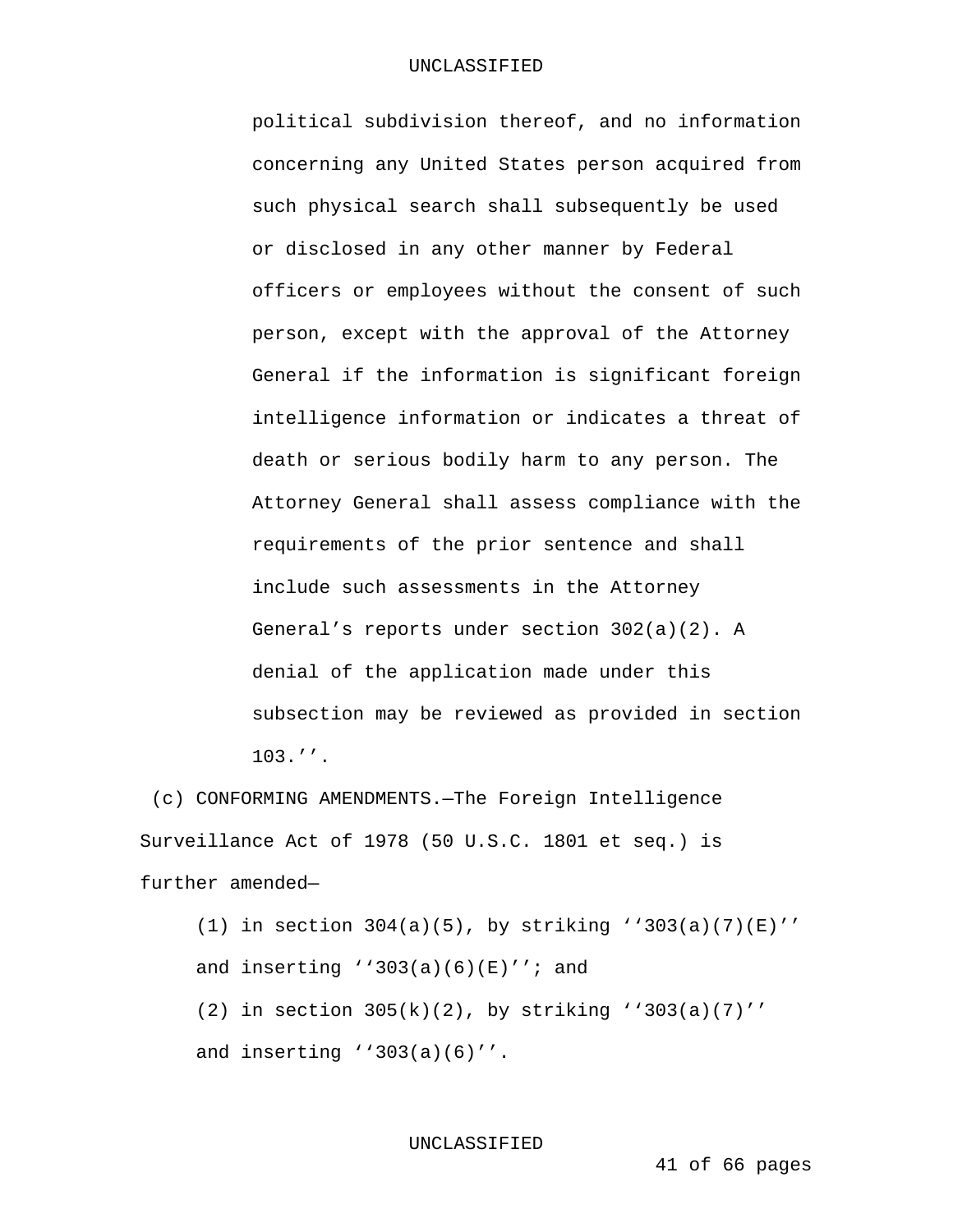**SEC. 410. AMENDMENTS FOR EMERGENCY PEN REGISTERS AND TRAP AND TRACE DEVICES.** 

(a) Section 403 of the Foreign Intelligence Surveillance Act of 1978 (50 U.S.C. 1843) is amended—

 (1) in subsection (a)(2) by striking "48 hours" and inserting "168 hours"; and

(2) in subsection  $(c)(1)(C)$  by striking "48 hours" and inserting "168 hours".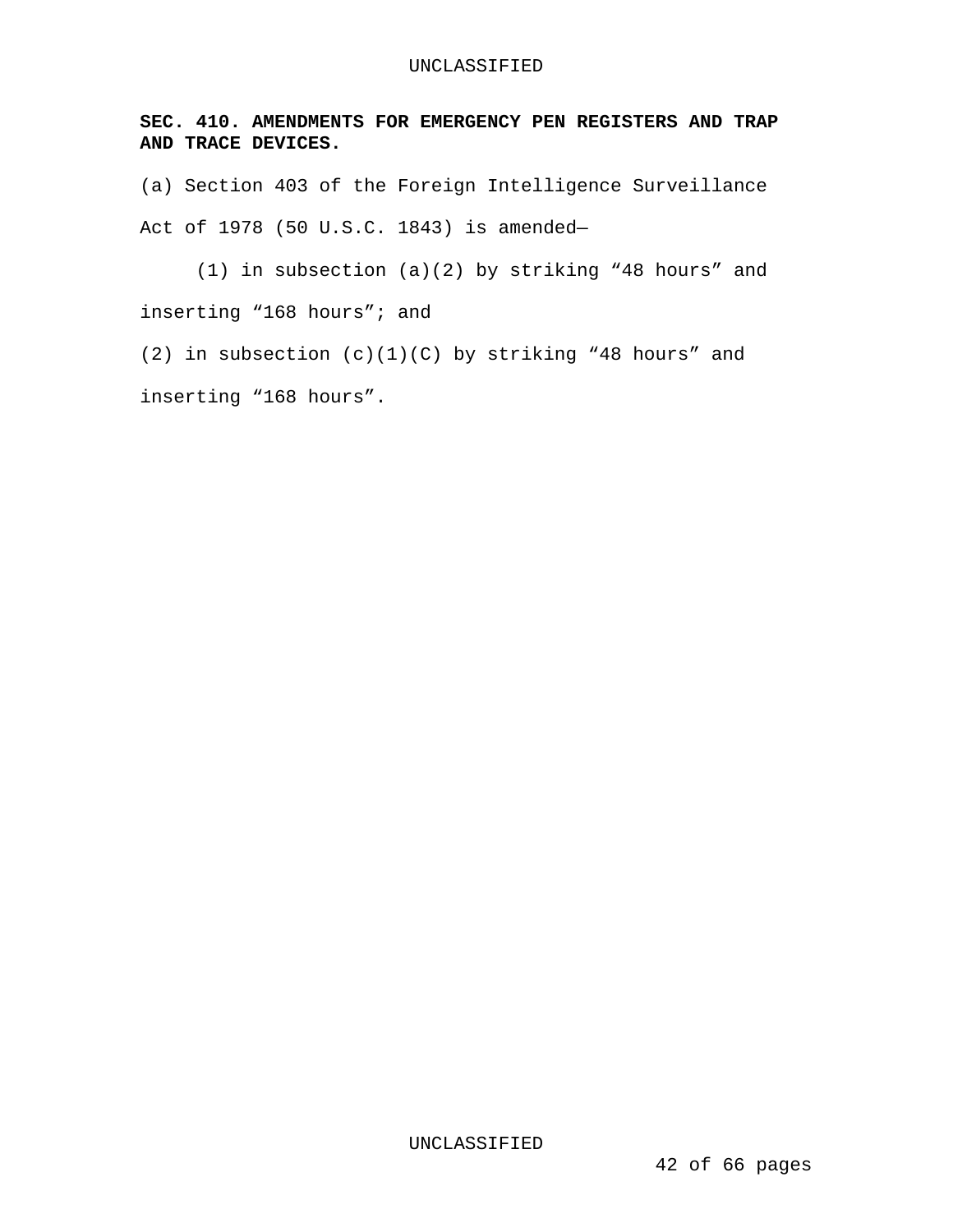## **SEC. 411. MANDATORY TRANSFER FOR REVIEW.**

(a) IN GENERAL.—In any case before any court challenging the legality of a classified communications intelligence activity relating to a foreign threat, or in which the legality of any such activity is in issue, if the Attorney General files an affidavit under oath that the case should be transferred to the Foreign Intelligence Surveillance Court because further proceedings in the originating court would harm the national security of the United States, the originating court shall transfer the case to the Foreign Intelligence Surveillance Court for further proceedings under this section.

(b) PROCEDURES FOR REVIEW.—The Foreign Intelligence Surveillance Court shall have jurisdiction as appropriate to determine standing and the legality of the communications intelligence activity to the extent necessary for resolution of the underlying case. All proceedings under this paragraph shall be conducted in accordance with the procedures set forth in section  $106(f)$ of the Foreign Intelligence Surveillance Act of 1978, except that the Foreign Intelligence Surveillance Court shall not require the disclosure of national security information to any person without the approval of the

UNCLASSIFIED

43 of 66 pages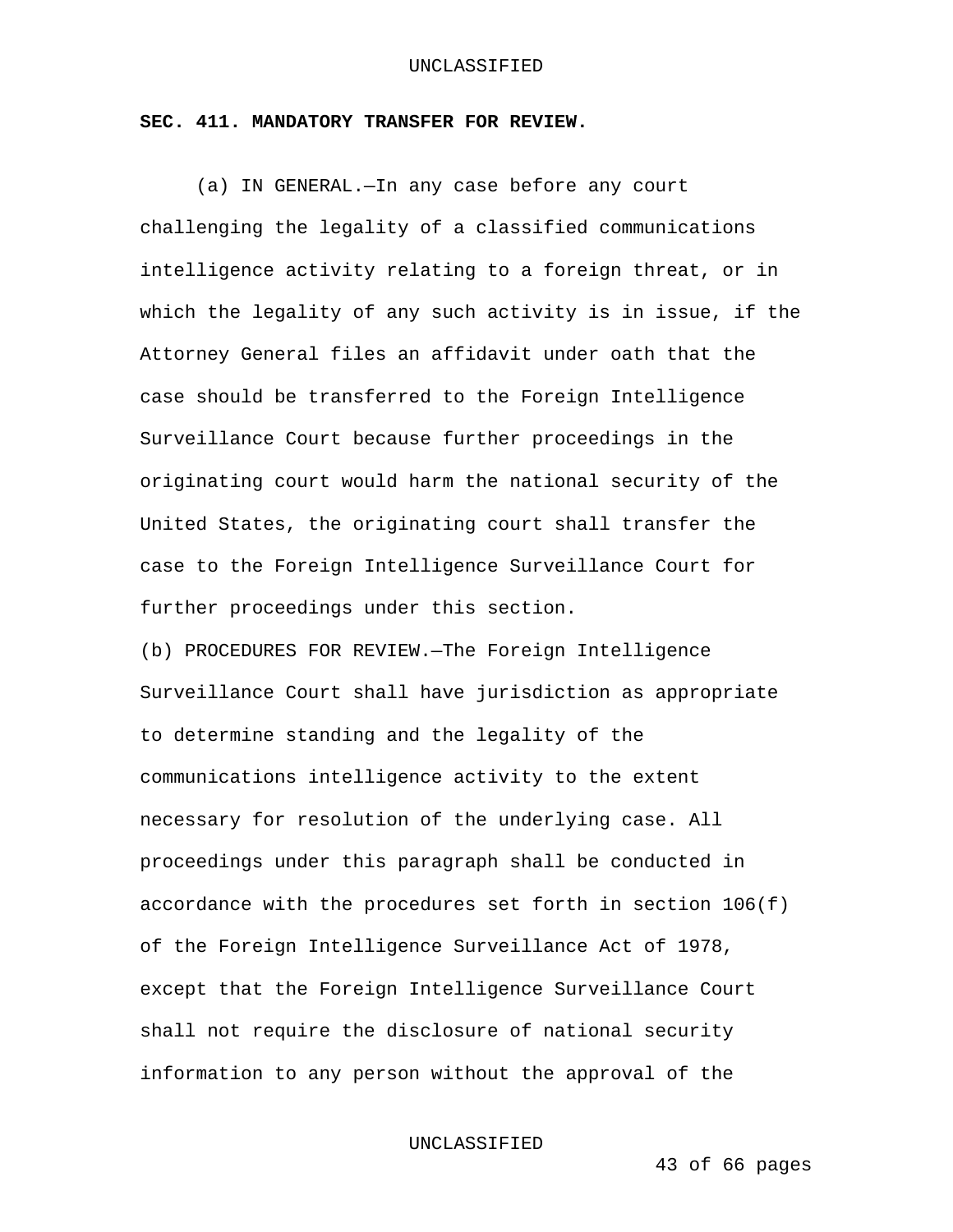Director of National Intelligence or the Attorney General, unless in the context of a criminal proceeding, disclosure would be constitutionally required. Any such constitutionally required disclosure shall be governed by the Classified Information Procedures Act, Pub. L. No. 96- 456, 94 Stat. 2025 (1980), or if applicable, Title 18, United States Code, Section 2339B(f).

(c) APPEAL, CERTIORARI, AND EFFECTS OF DECISIONS.—The decision of the Foreign Intelligence Surveillance Court made under paragraph (b), including a decision that the disclosure of national security information is constitutionally required, shall be subject to review by the Court of Review established under section 103(b) of the Foreign Intelligence Surveillance Act. The Supreme Court of the United States shall have jurisdiction to review decisions of the Court of Review by writ of certiorari granted upon the petition of the United States. The decision by the Foreign Intelligence Surveillance Court shall otherwise be binding in all other courts. (d) DISMISSAL.—The Foreign Intelligence Surveillance Court or a court that is an originating court under paragraph (a) may dismiss a challenge to the legality of a classified

communications intelligence activity for any reason provided for under law.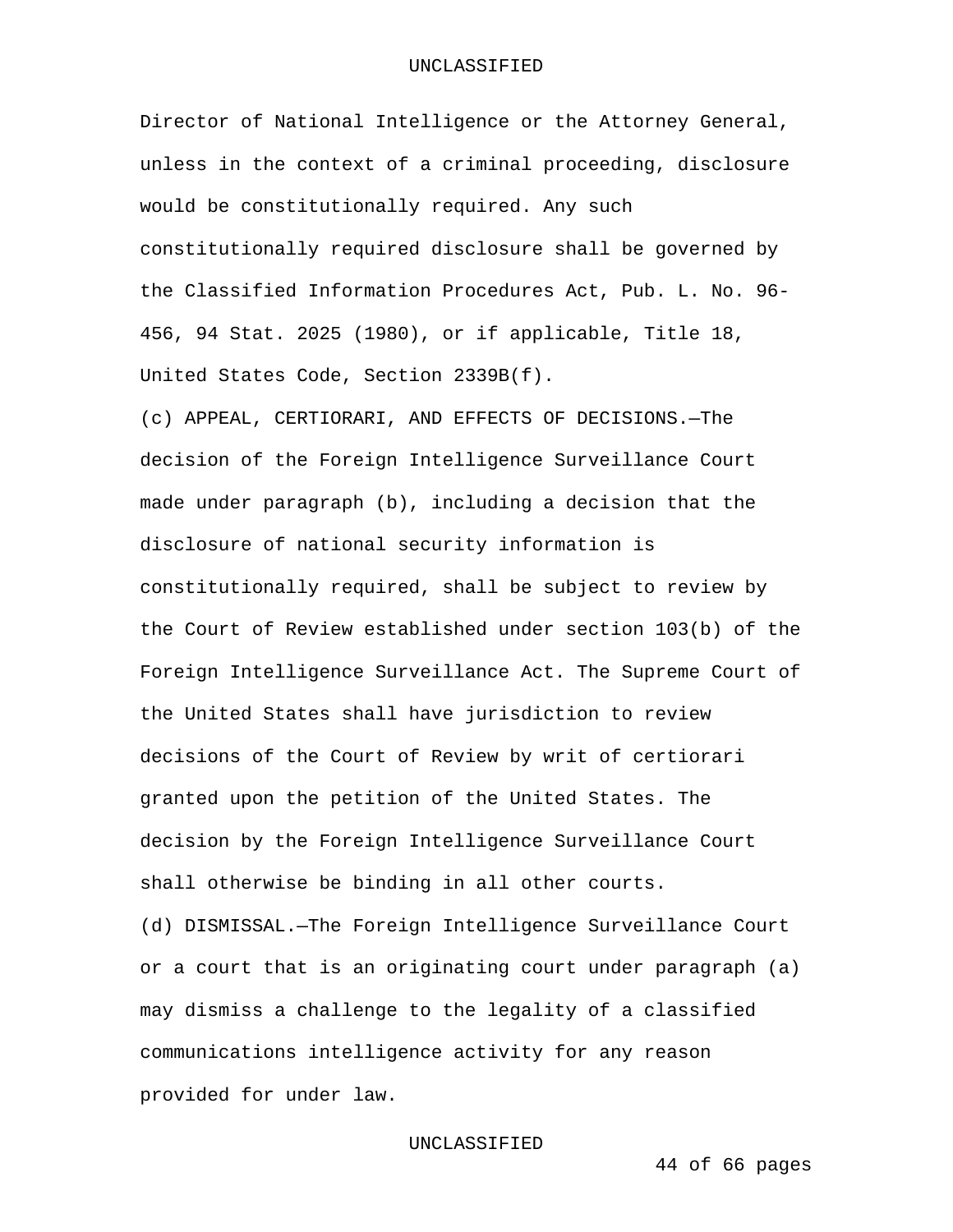(e) PRESERVATION OF LITIGATION PRIVILEGES.—All litigation privileges shall be preserved in the originating court and in the Foreign Intelligence Surveillance Court, the Foreign Intelligence Court of Review, and the Supreme Court of the United States, in any case that is transferred and received under this section.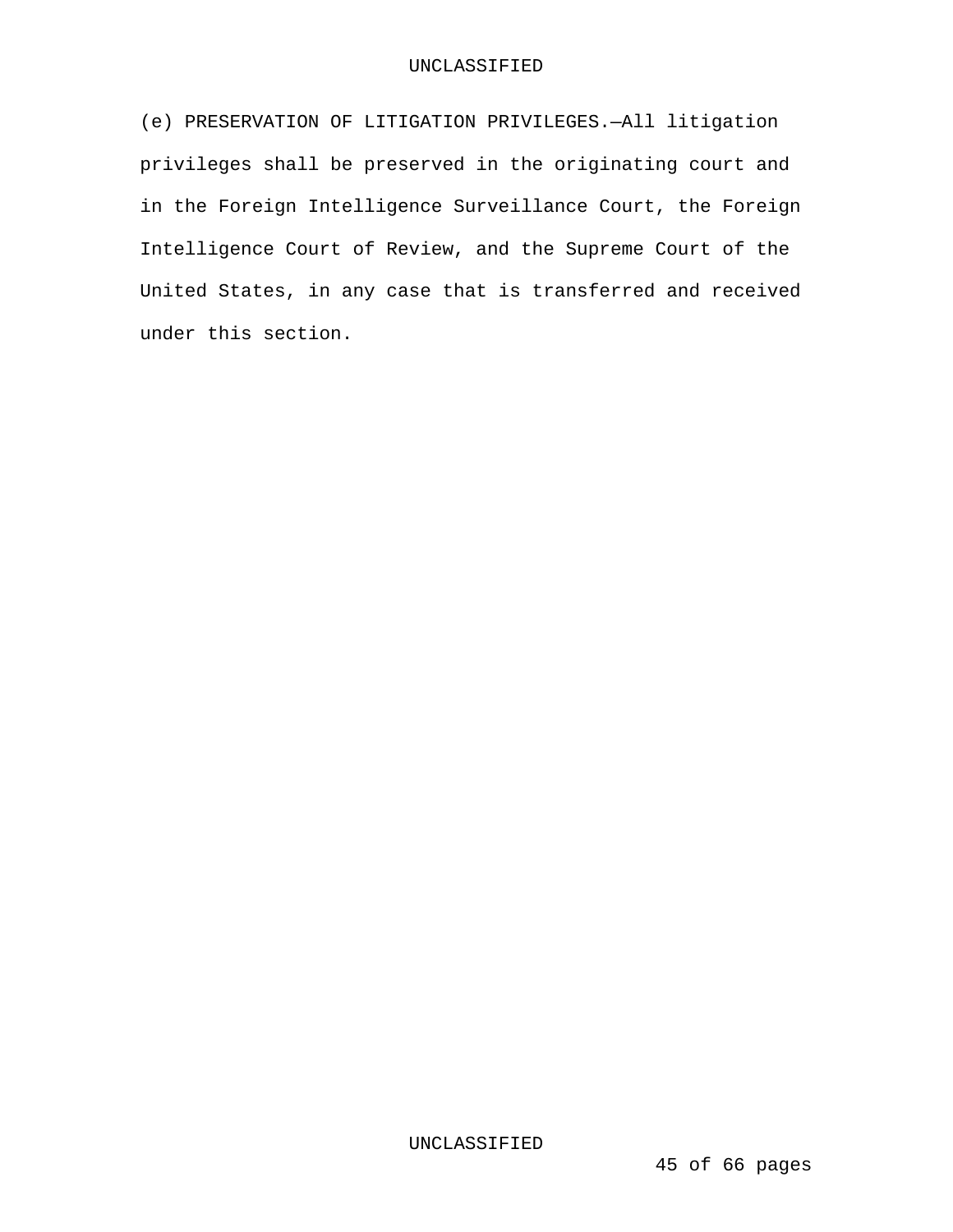# **SEC. 412. TECHNICAL AND CONFORMING AMENDMENTS.**

The Foreign Intelligence Surveillance Act of 1978 (50 U.S.C. 1801 et seq.) is further amended—

(1) in section  $103(e)$ -

(A) in paragraph  $(1)$ , by striking ''501 $(f)(1)'$ ' and inserting  $'102B(d)$  or  $501(f)(1)'$ ; and

(B) in paragraph  $(2)$ , by striking ''501(f)(1)'' and inserting ''102B(d) or 501(f)(1)'';

(2) in section 105—

 $(A)$  in subsection  $(a)(4)$ , as redesignated by section  $105(1)(B)$ -

> (i) by striking  $'104(a)(7)(E)'$  and inserting  $'104(a)(6)(D)''$ ; and (ii) by striking ''104(d)'' and inserting ''104(c)'';

 $(B)$  in subsection  $(c)(1)(A)$ , by striking

''104(a)(3)'' and inserting ''104(a)(2)'';

(3) in section 106—

(A) in subsection (j), in the matter preceding paragraph (1), by striking ''105(e)'' and inserting ''105(d)''; and (B) in subsection (k)(2), by striking ''104(a)(7)(B)'' and inserting ''104(a)(6)(B)''; and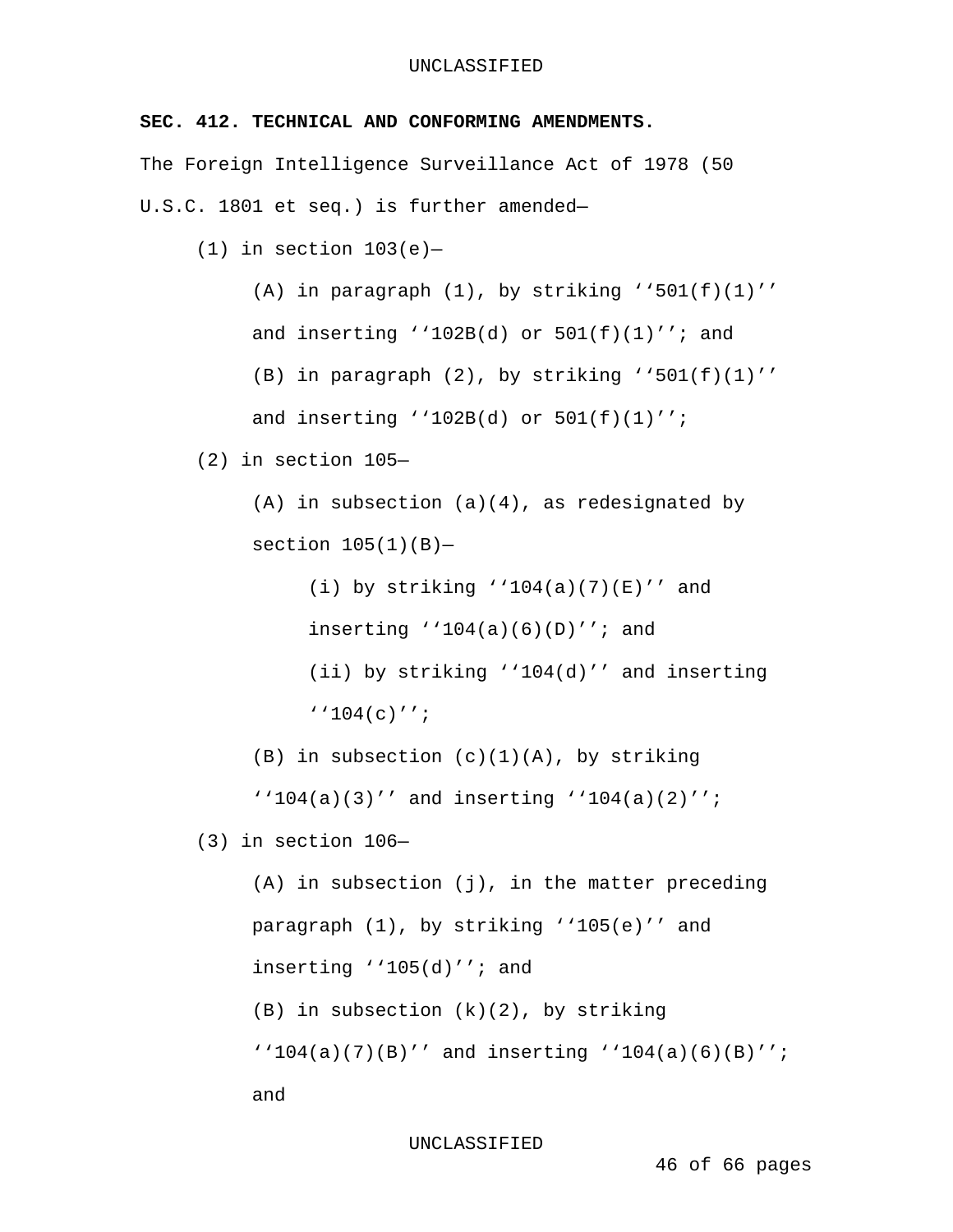```
(4) in section 108(a)(2)(C), by striking ''105(f)'' 
and inserting ''105(e)''.
```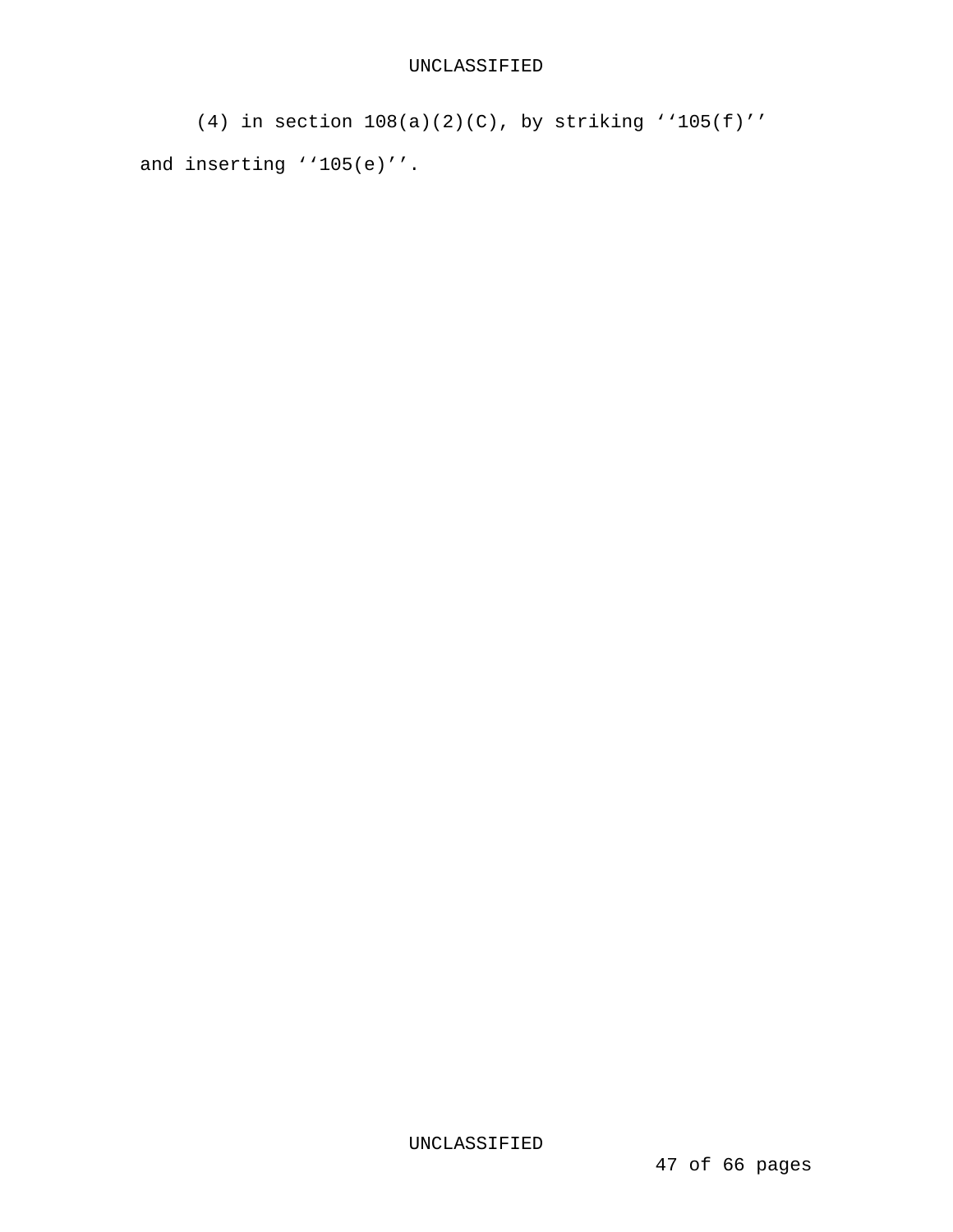## **SEC. 413. EFFECTIVE DATE.**

(a) Except as otherwise provided, the amendments made by this Act shall take effect 90 days after the date of the enactment of this Act.

(b) Notwithstanding any other provision of this Act, any order in effect on the date of enactment of this Act issued pursuant to the Foreign Intelligence Surveillance Act of 1978 (50 U.S.C. 1801 et seq.) shall remain in effect until the date of expiration of such order, and, at the request of the applicant, the court established under section 103 (a) of such Act (50 U.S.C. 1803(a)) may reauthorize such order as long as the facts and circumstances continue to justify issuance of such order under the provisions of the Foreign Intelligence Surveillance Act of 1978, as in effect on the day before the applicable effective date of this Act. The court established under section 103(a) of such Act shall extinguish any such order at the request of the applicant.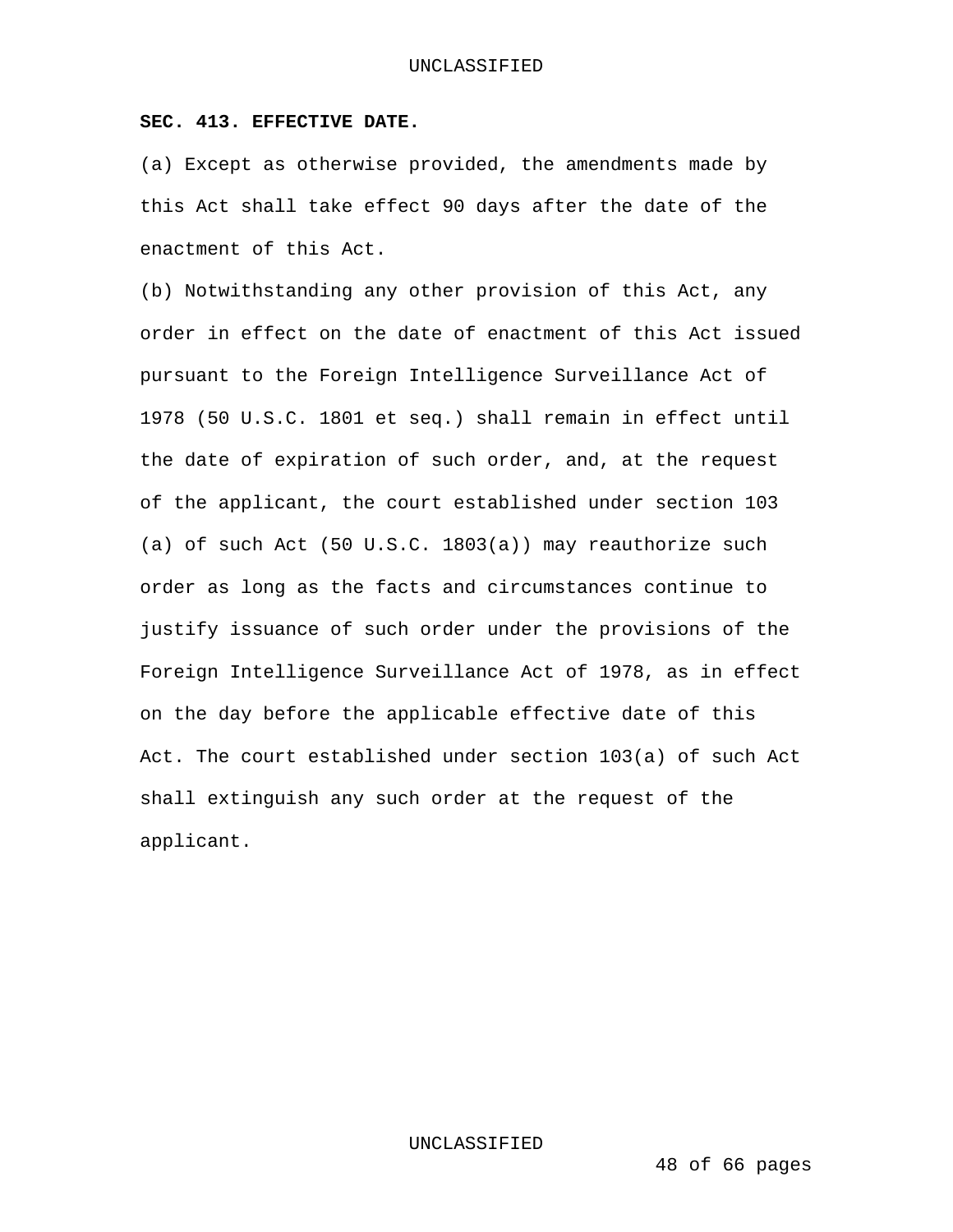# **SEC. 414. CONSTRUCTION; SEVERABILITY.**

Any provision of this Act held to be invalid or unenforceable by its terms, or as applied to any person or circumstance, shall be construed so as to give it the maximum effect permitted by law, unless such holding shall be one of utter invalidity or unenforceability, in which event such provision shall be deemed severable from this Act and shall not affect the remainder thereof or the application of such provision to other persons not similarly situated or to other, dissimilar circumstances.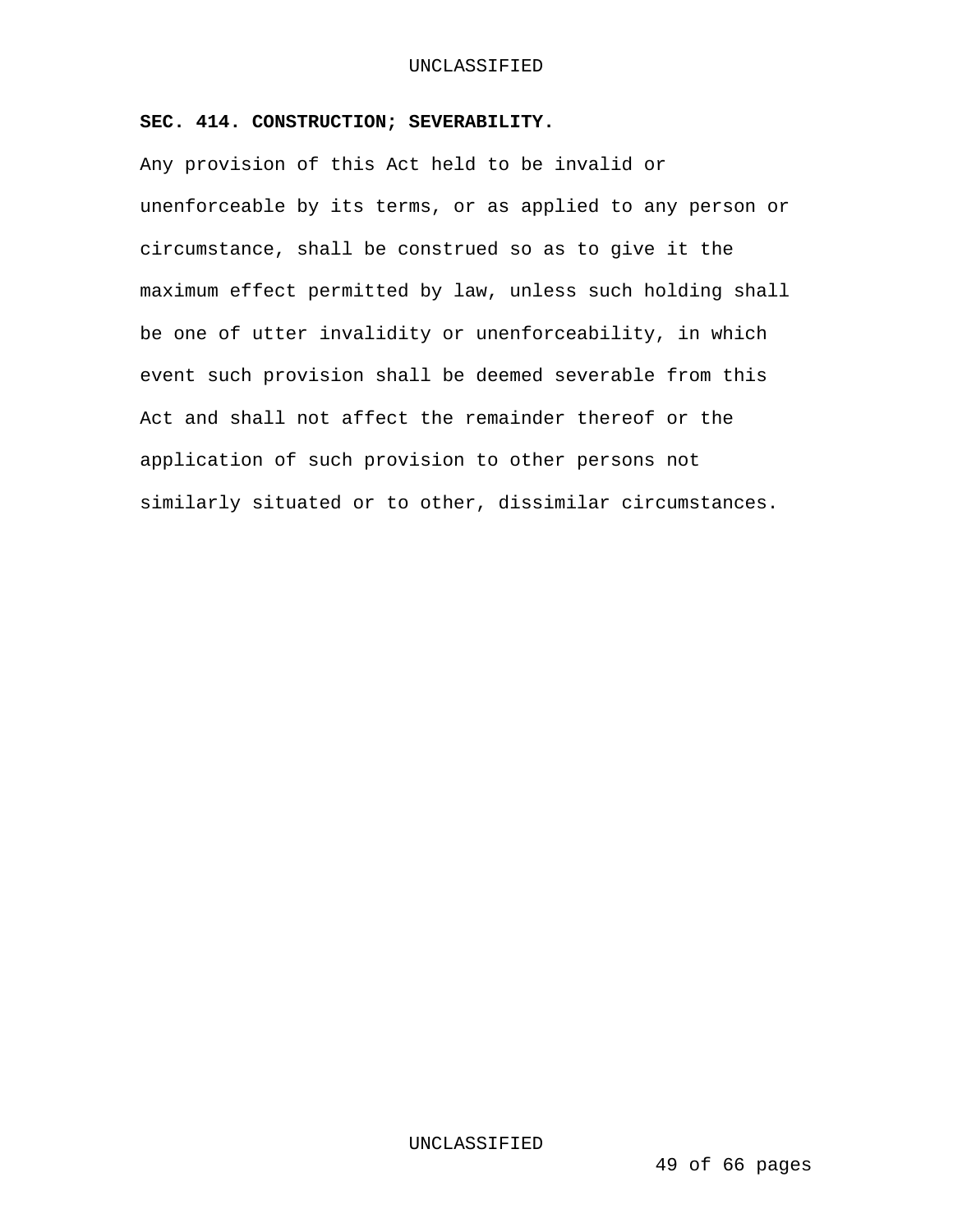# **FISA MODERNIZATION PROVISIONS OF THE PROPOSED FISCAL YEAR 2008 INTELLIGENCE AUTHORIZATION**

# **SECTIONAL ANALYSIS**

*Sec. 400. Short title.* 

 This section sets forth the title of this portion of the bill as the ''Foreign Intelligence Surveillance Modernization Act of 2007''.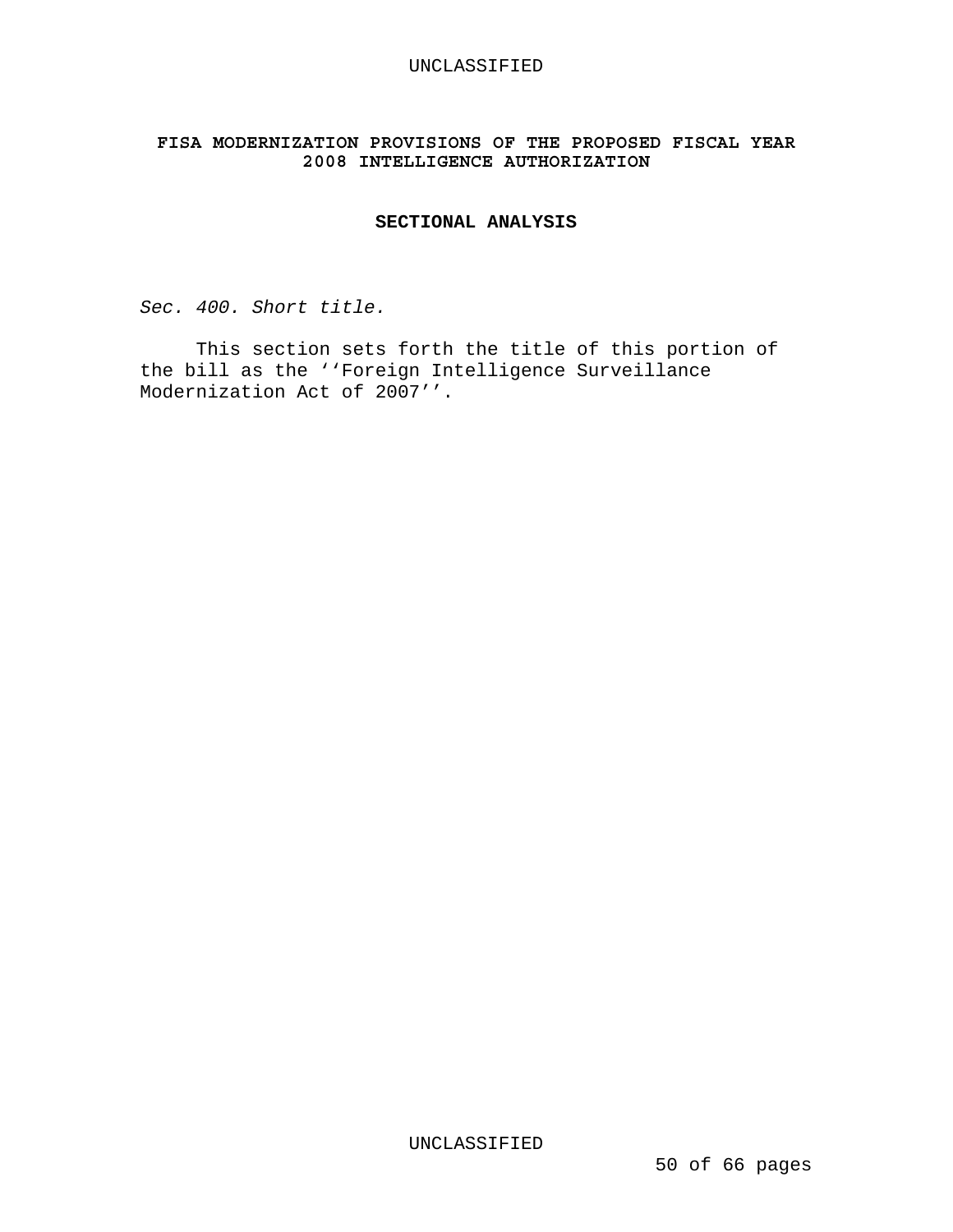*Sec. 401. Definitions.*

Section 401 amends the definitions of several terms used in the Foreign Intelligence Surveillance Act (FISA) (50 U.S.C. 1801-1871).

Subsection 401(a) amends FISA's definition of "agent of a foreign power" to include non-U.S. persons who possess or receive significant foreign intelligence information while in the United States. This amendment fills a gap in FISA's current definition to address circumstances in which a foreign individual is known to have valuable foreign intelligence information, but the individual's relationship to a foreign power is unclear. Collection of information from such an individual would be subject to the approval of the Foreign Intelligence Surveillance Court (FISC).

 Subsection 401(b) also amends FISA's definition of "electronic surveillance." When FISA was enacted in 1978, Congress used language that was technology-dependent and related specifically to the telecommunications systems that existed at that time. As a result of revolutions in communications technology since 1978, and not any considered judgment of Congress, the current definition of "electronic surveillance" sweeps in surveillance activities that Congress intended to exclude from FISA's scope. Subsection 401(b) provides a new, technologically neutral definition of "electronic surveillance" focused on the core question of who is the subject of the surveillance, rather than on how or where the communication is intercepted. Under the amended definition, "electronic surveillance" would mean: "(1) the installation or use of an electronic, mechanical, or other surveillance device for acquiring information by intentionally directing surveillance at a particular, known person who is reasonably believed to be located within the United States under circumstances in which that person has a reasonable expectation of privacy and a warrant would be required for law enforcement purposes; or (2) the intentional acquisition of the contents of any communication under circumstances in which a person has a reasonable expectation of privacy and a warrant would be required for law enforcement purposes, if both the sender and all intended recipients are reasonably believed to be located within the United States." In addition to enhancing our intelligence capabilities, this change would advance the privacy rights of Americans, as it would focus the resources of the FISC and the Government on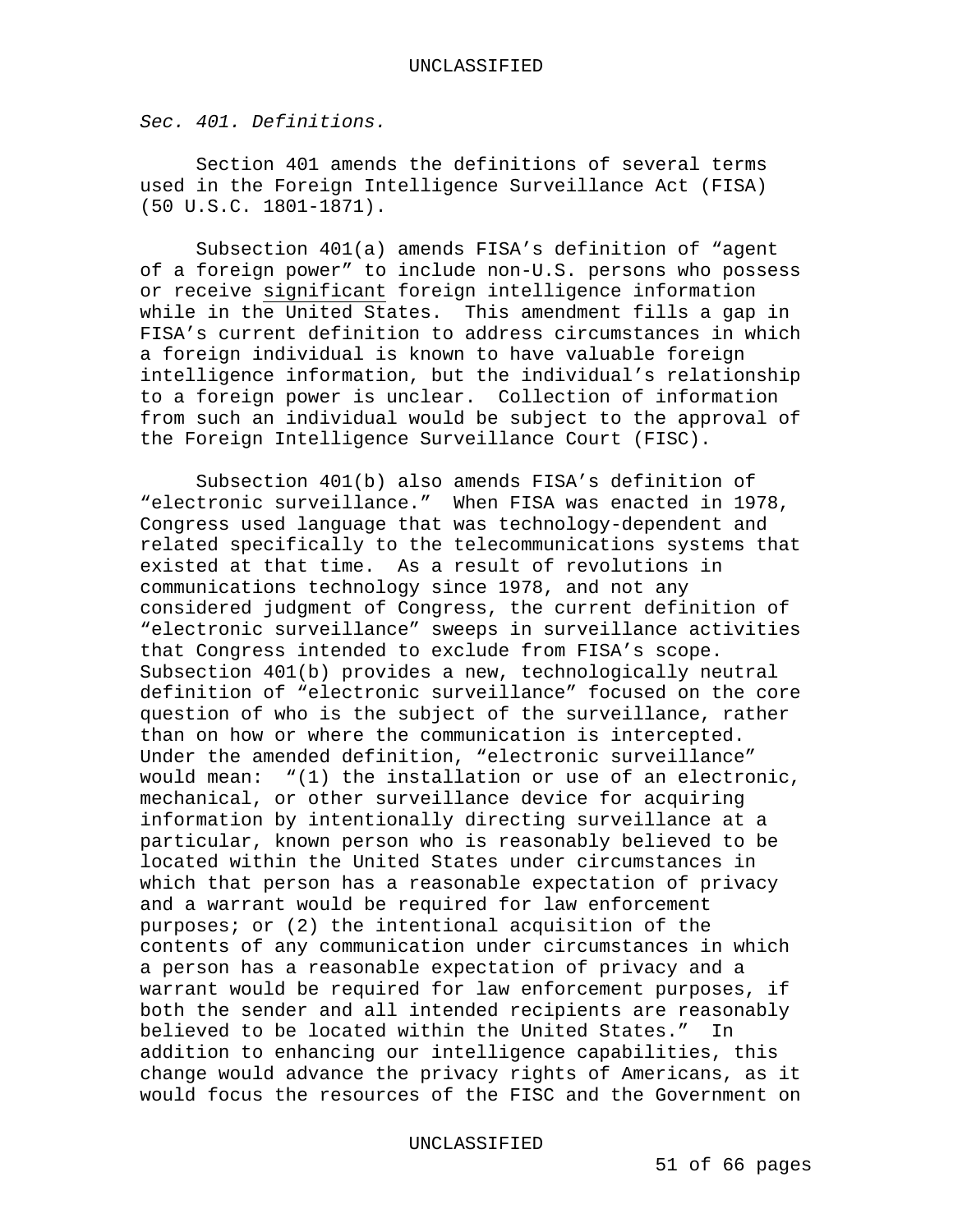the review of applications to conduct surveillance that most directly implicate the privacy interests of persons in the United States. This would restore FISA to its original focus and would do so in a way that no longer depends on unforeseeable technological changes.

Additionally, section 401 strikes FISA's current definition of "wire communication". Reference to this term is unnecessary under the new technologically neutral definition of "electronic surveillance".

Section 401 also amends the definition of the term "minimization procedures." This amendment is intended to conform the definition to changes to be made to subsection 102(a) of FISA.

Additionally, section 401 amends the definition of the term "contents" to make that definition consistent with the definition of the same term in Title III (18 U.S.C. 2510), which pertains to interception of communications in criminal investigations. This change would address an inconsistency between subchapter III of FISA (pertaining to pen registers and trap and trace devices) and subchapter I of FISA (pertaining to electronic surveillance). Currently, the definitions of the terms "pen register" and "trap and trace device" in subchapter III of FISA incorporate the definitions provided in 18 U.S.C. 3127. Those definitions, in turn, use the term "contents," which is defined under Title III (18 U.S.C. 2510) to include "any information concerning the substance, purport, or meaning" of a communication. Section 401 would apply this definition of "contents," which Congress already has incorporated into subchapter III of FISA, to the rest of the statute. This change would therefore remove ambiguity from the current definitions.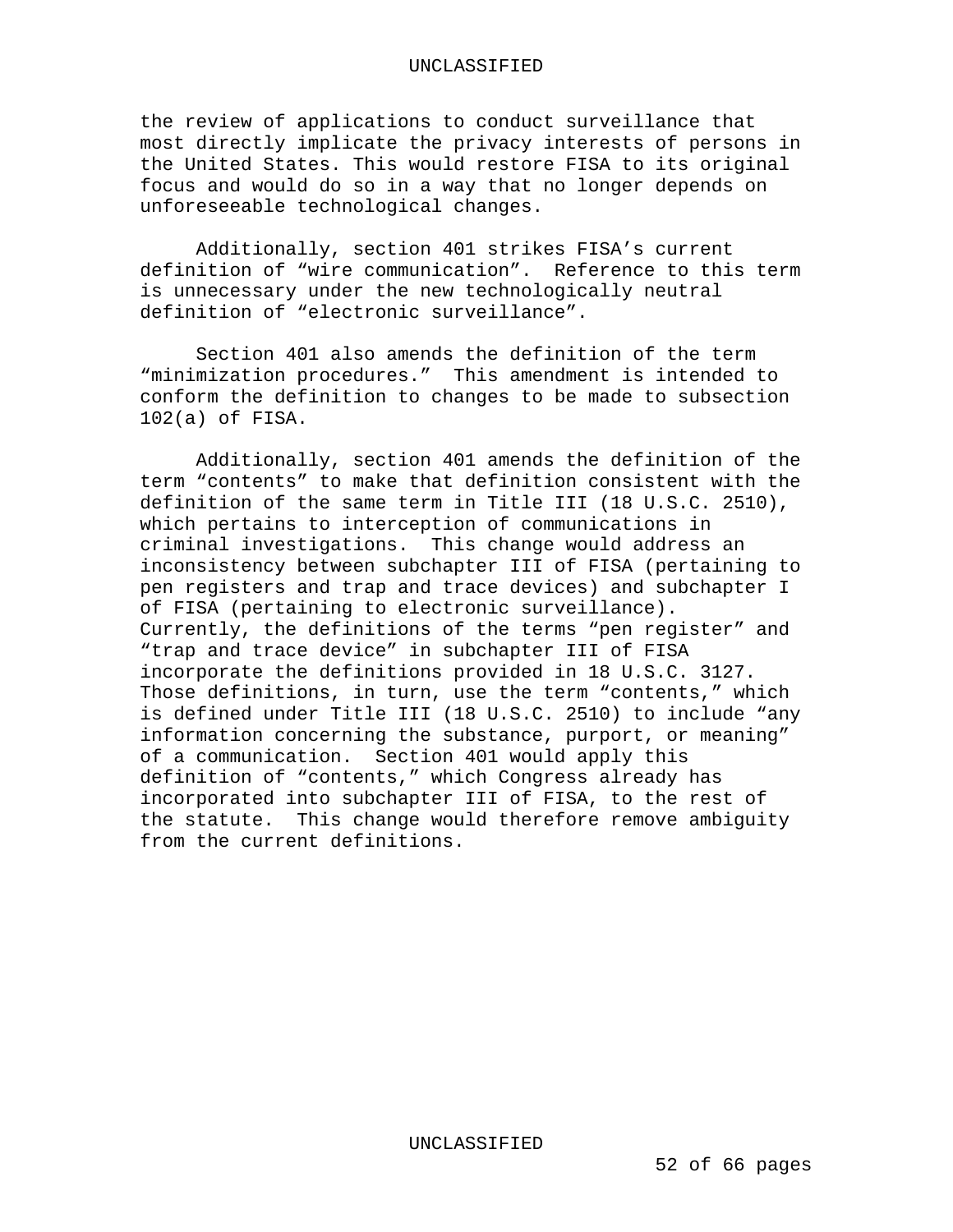*Sec. 402. Attorney General Authorization for Electronic Surveillance.* 

 Section 402 amends section 102 of FISA (50 U.S.C. 1802).

 With regard to foreign intelligence targets located within the United States, section 402 alters the circumstances in which the Attorney General can exercise his authority to authorize electronic surveillance without a court order under section 102 of FISA. Currently, subsection 102(a) allows the Attorney General to authorize electronic surveillance without a court order where the surveillance is "solely directed" at the acquisition of the contents of communications "transmitted by means of communications used exclusively" between or among certain types of traditional foreign powers. Changes in communications technology and practices have seriously eroded the usefulness of the current version.

 Importantly, this amendment does not change the types of "foreign powers" to which this authority applies nor does it change the handling of incidental information concerning U.S. persons. Any communications involving U.S. persons that are intercepted will be handled in accordance with minimization procedures that are equivalent to those that govern Court-ordered collection.

Section 402 also adds new procedures (section 102A) pursuant to which the Attorney General could authorize the acquisition of foreign intelligence information concerning persons reasonably believed to be outside the United States under circumstances in which the acquisition does not constitute "electronic surveillance" under FISA. An acquisition under new section 102A must involve obtaining foreign intelligence information from or with the assistance of a communications provider, custodian, or other person who has access to such communications. Appropriate minimization procedures also must be followed.

Finally, Section 402 provides the means through which the Attorney General can compel cooperation with authorizations made under the amended 102(a) or 102A as well as procedures governing the use of information gathered pursuant to section 102A. These are found in section 102B and 102C, respectively. Presently, the Attorney General is authorized to direct a communications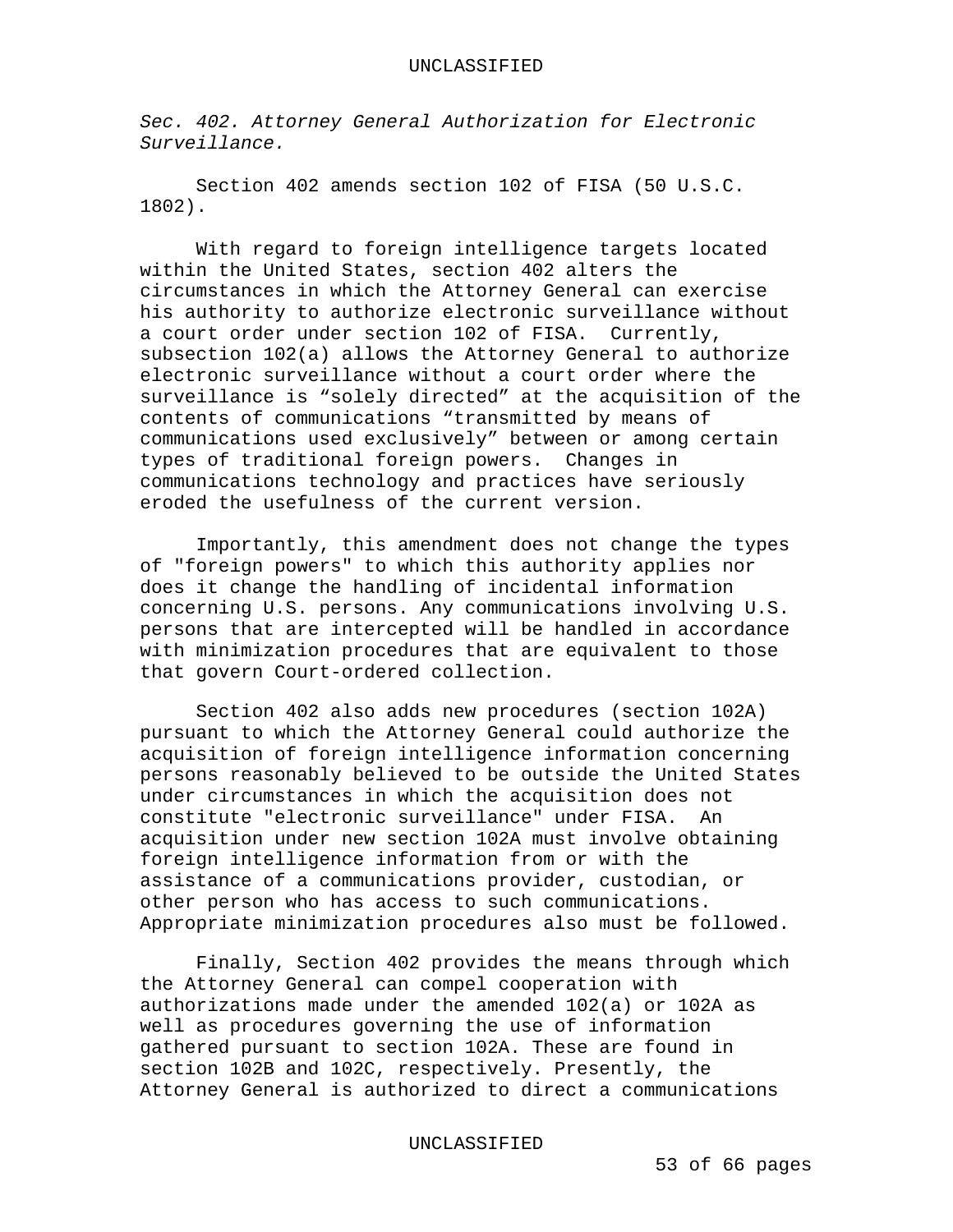carrier to assist the government with the exercise of electronic surveillance authorized under section 102(a). However, FISA does not currently provide a means by which the Attorney General can seek court assistance to compel compliance with a directive or for recipients of such directives to challenge them in court. The new procedures remedy these deficiencies.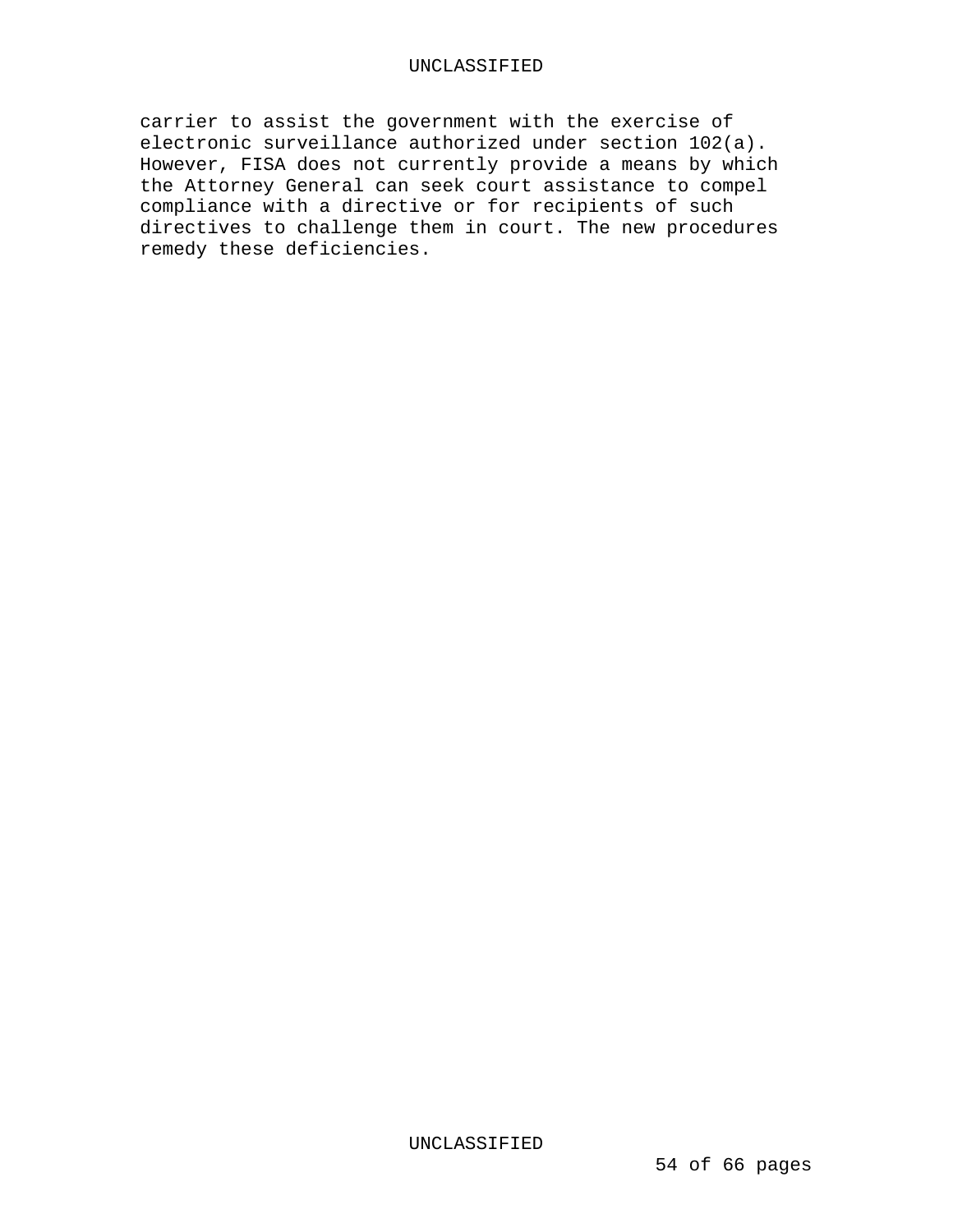*Sec. 403. Jurisdiction of FISA Court.* 

 Section 403 amends section 103 of FISA (50 U.S.C. 1803).

Subsection 403(a) amends section 103(a) to provide that judges on the FISC shall be drawn from "at least seven" of the United States judicial circuits, rather than the current requirement that judges be drawn from seven of the circuits.

 Subsection 403(b) moves (with minor amendments) a provision that currently appears in section 102 to the section that pertains to the jurisdiction of the FISC.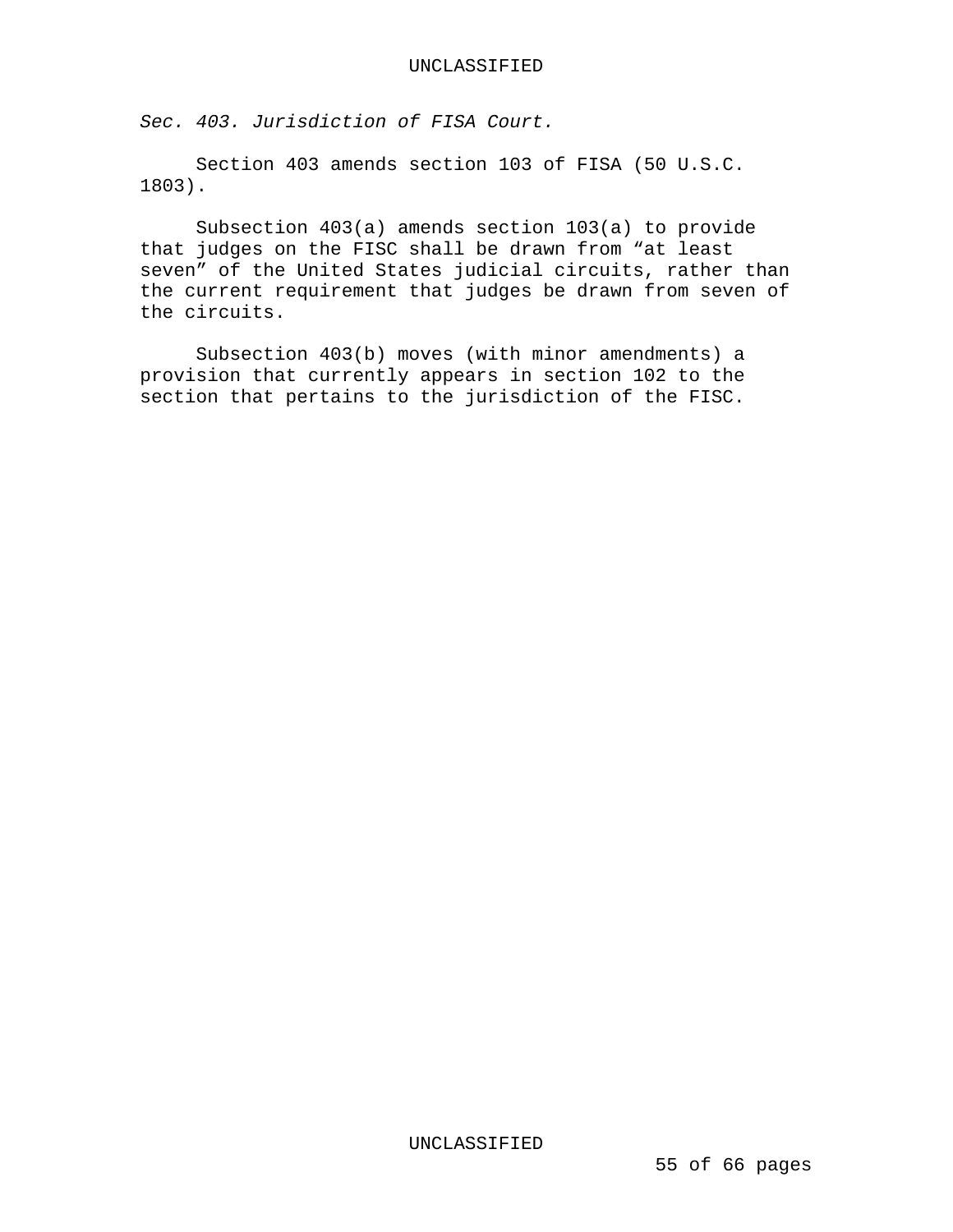*Sec. 404. Applications for Court Orders.* 

 The current procedure for applying to the FISC for a surveillance order under section 104 of FISA (50 U.S.C. 1804) should be streamlined. Currently, the government has to provide significant amounts of information that serves little or no purpose in safeguarding civil liberties. Section 404 streamlines the FISA application process to increase the efficiency of the process while still providing the FISC the information it needs in considering whether to authorize the surveillance. For example, subsection 404(1) amends the current FISA provisions requiring that the application contain a "detailed description of the nature of the information sought," and allows the government to submit a summary description of such information. Subsection 404(1) similarly amends the current requirement that the application contain a "statement of facts concerning all previous applications" involving the target, and instead permits the government to provide a summary of those facts.

 Section 404 also would allow FISA certifications to be made by individuals specifically designated by the President. This change would help resolve a current bottleneck in the FISA process caused by the fact that few officials currently can certify FISA applications. In view of the requirement of a presidential designation, civil liberties still would be protected.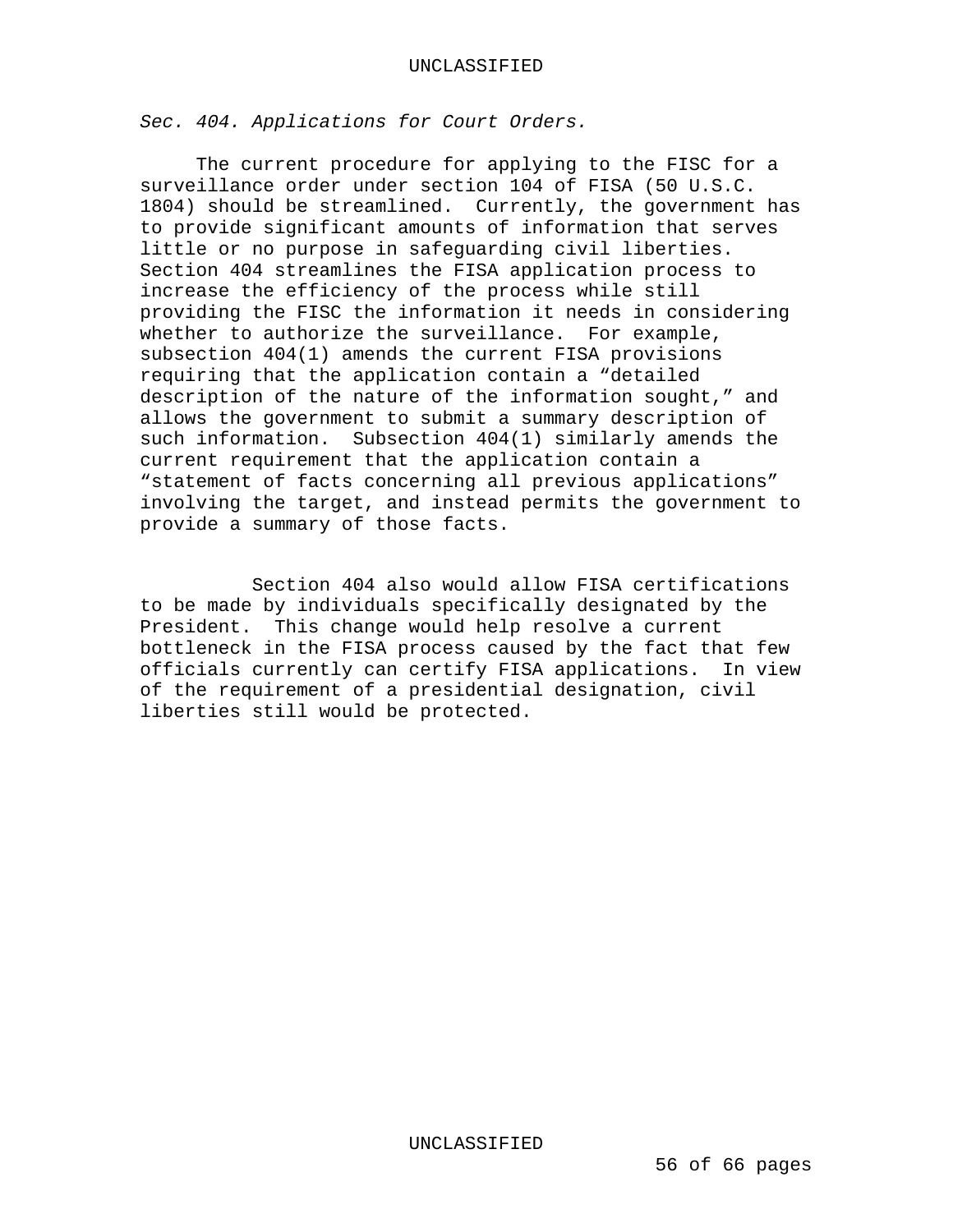*Sec. 405. Issuance of an Order.* 

 Section 405 amends the procedures for the issuance of an order under section 105 of FISA (50 U.S.C. 1805) to conform with the changes to the application requirements that would be effected by changes to section 104. It also would extend the initial term of authorization for electronic surveillance of a non-U.S. person who is an agent of a foreign power from 120 days to one year. This change will reduce time spent preparing applications for renewals relating to non-U.S. persons thereby allowing more resources to be devoted to cases involving U.S. persons.

 Additionally, subsection 405(6) amends the procedures for the emergency authorization of electronic surveillance without a court order, to allow the Executive Branch seven days to obtain court approval after surveillance is initially authorized by the Attorney General. (The current period is 72 hours.) This change will help ensure that the Executive Branch has sufficient time in an emergency situation to prepare an application, obtain the required approvals of senior officials, apply for a court order, and satisfy the court that the application should be granted. Subsection 405(6) also would allow for the retention of information if it "contains significant foreign intelligence information."

 Subsection 405(8) also adds a new paragraph that requires the FISC, when granting an application for electronic surveillance, to simultaneously authorize the installation and use of pen registers and trap and trace devices if requested by the government. This change merely saves paperwork, as the standard to obtain a court order for electronic surveillance is substantially higher than the pen-register standard.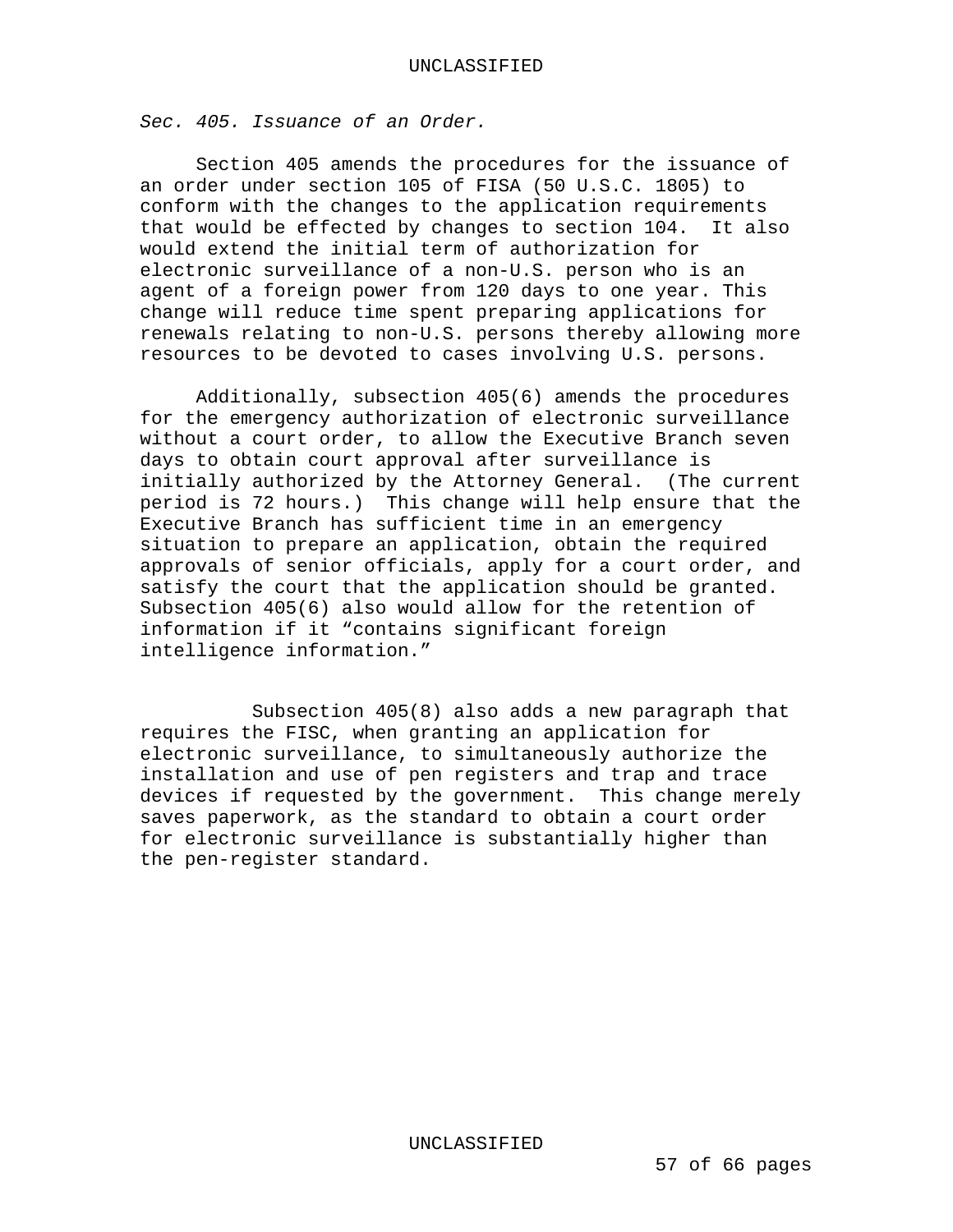*Sec. 406. Use of Information.* 

 Section 406 amends subsection 106(i) of FISA (50 U.S.C. 1806(i)) which pertains to limitations regarding the use of unintentionally acquired information. Currently, subsection 106(i) provides that unintentionally acquired radio communications between persons located in the United States be destroyed unless the Attorney General determines that the communications indicate a threat of death or serious bodily harm. Section 406 amends subsection 106(i) by making it technology neutral – the same rule should apply no matter how the communication is transmitted. [It would also allow for the retention of information if it "contains significant foreign intelligence information." This ensures that the government can retain and act upon valuable foreign intelligence information that is collected unintentionally, rather than being required to destroy all such information that does not fall within the current exception.]

 Section 406 also clarifies that FISA does not preclude the government from seeking protective orders or asserting privileges ordinarily available to protect against the disclosure of classified information.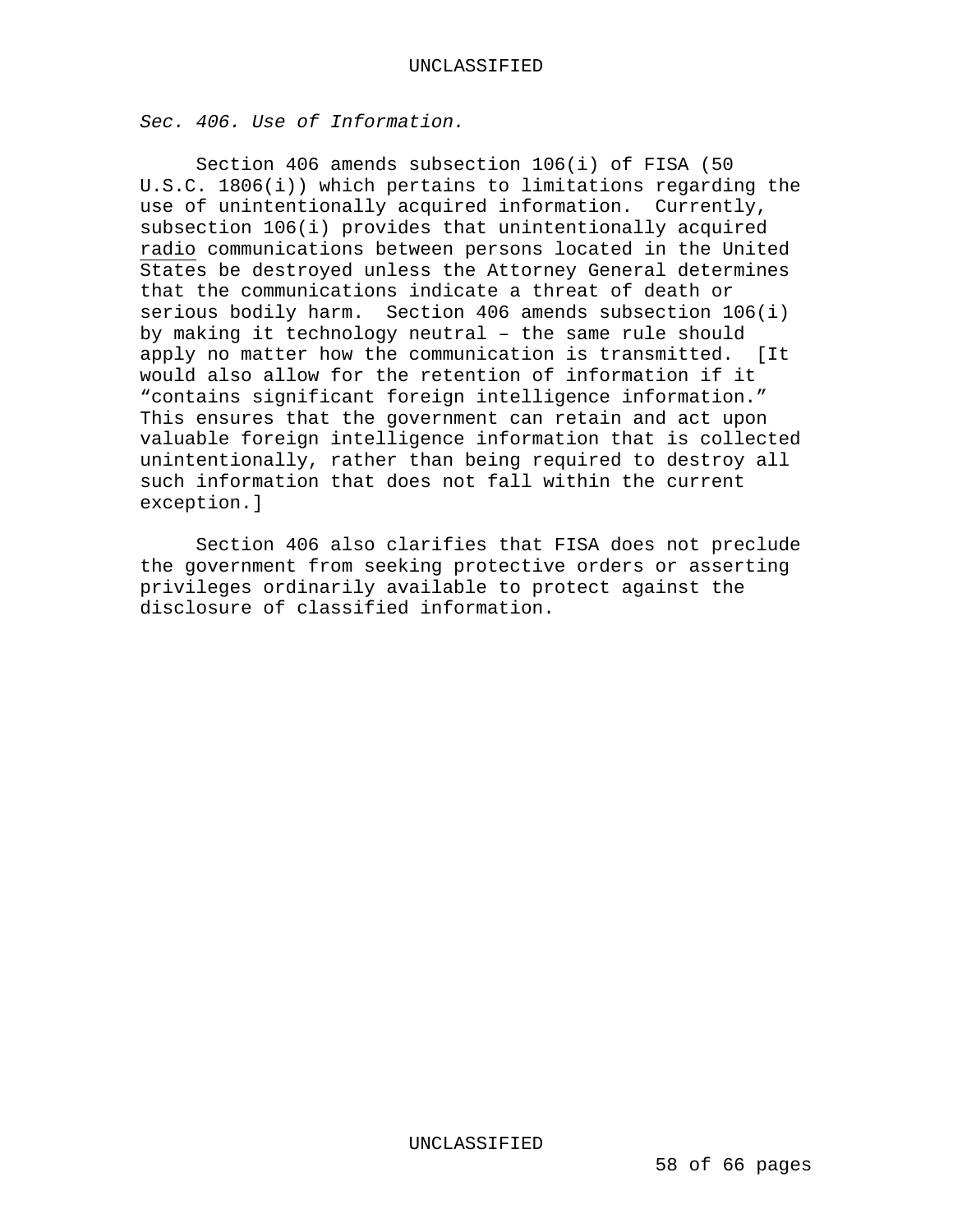*Sec. 407. Weapons of Mass Destruction.*

 Section 407 amends sections 101, 106, and 305 of FISA (50 U.S.C. 1801, 1806, 1825) to address weapons of mass destruction. These amendments reflect the threat posed by these catastrophic weapons and extend FISA to apply to individuals and groups engaged in the international proliferation of such weapons.

 Subsection 407(a) amends section 101 of FISA to include a definition of the term "weapon of mass destruction." Subsection 407(a) also amends the section 101 definitions of "foreign power" and "agent of a foreign power" to include groups and individuals engaged in the international proliferation of weapons of mass destruction. Subsection 407(a) similarly amends the definition of "foreign intelligence information."

 Subsection 407(b) also amends sections 106 and 305 of FISA to cover the use of information regarding international proliferation of weapons of mass destruction.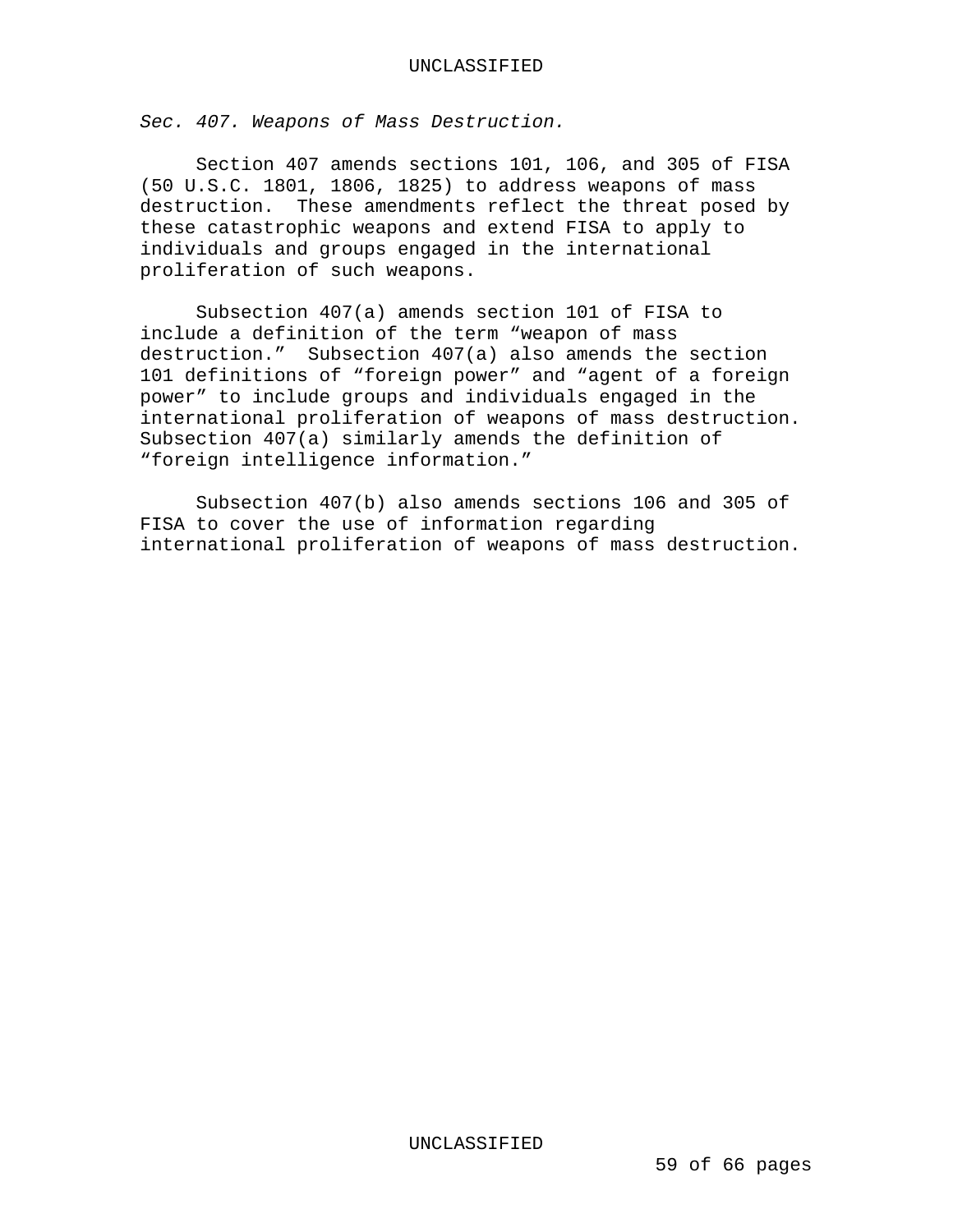*Sec. 408. Liability Defense.* 

 Telecommunications providers who are alleged to have assisted the government with intelligence activities after September  $11^{th}$  have faced numerous lawsuits as a result of their alleged activities in support of the government's efforts to prevent another terrorist attack. Companies that cooperate with the Government in the war on terror deserve our appreciation and protection – not litigation. This provision would protect providers from liability based upon allegations that they assisted the government in connection with alleged classified communications intelligence activities intended to protect the United States from a terrorist attack since September 11, 2001. Section 408 also provides for the removal of any such actions from state to federal court.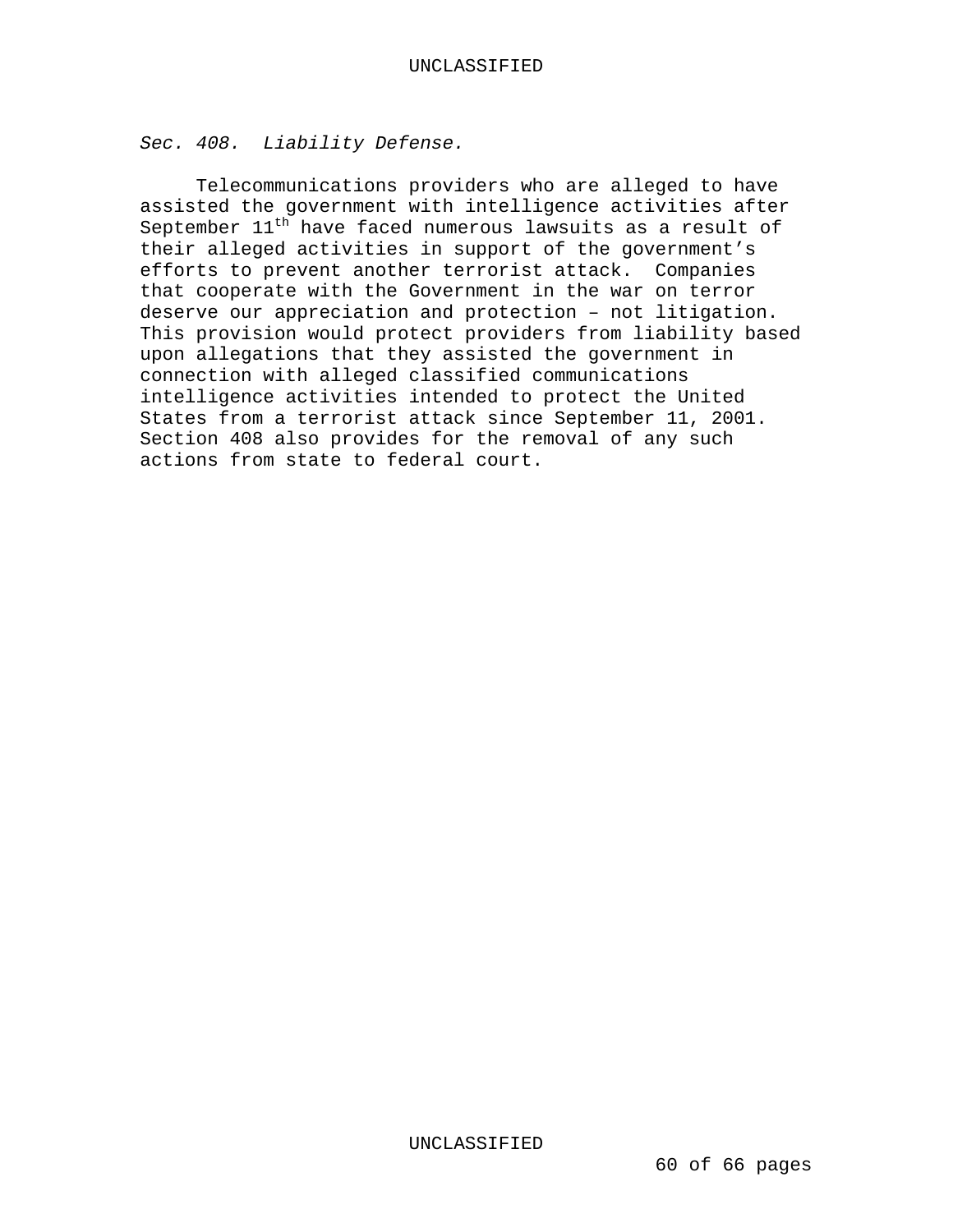*Sec. 409. Amendments for Physical Searches.* 

 Section 409 amends section 303 of FISA (50 U.S.C. 1823) to streamline the application process for physical searches, update and augment the emergency authorization provisions, and increase the potential number of officials who can certify FISA applications. These changes parallel those proposed to the electronic surveillance application process.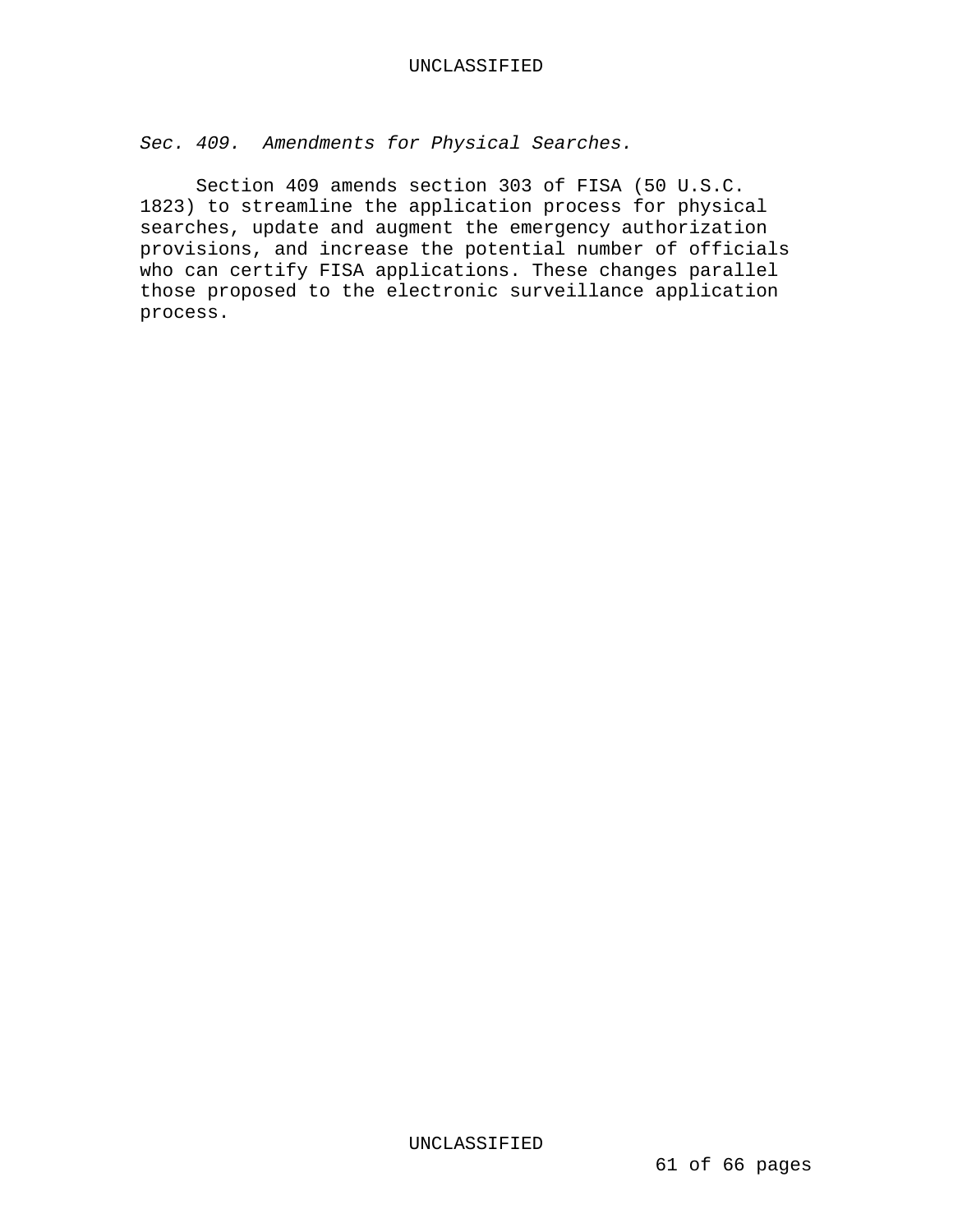*Sec. 410. Amendments for Emergency Pen Registers and Trap and Trace Devices.* 

 Section 410 amends the FISA section 403 (50 U.S.C. 1843) procedures regarding the emergency use of pen registers and trap and trace devices without court approval to allow the Executive Branch seven days to obtain court approval after the emergency use is initially authorized by the Attorney General. (The current period is 48 hours.) This change would ensure the same flexibility for these techniques as would be available for electronic surveillance and physical searches.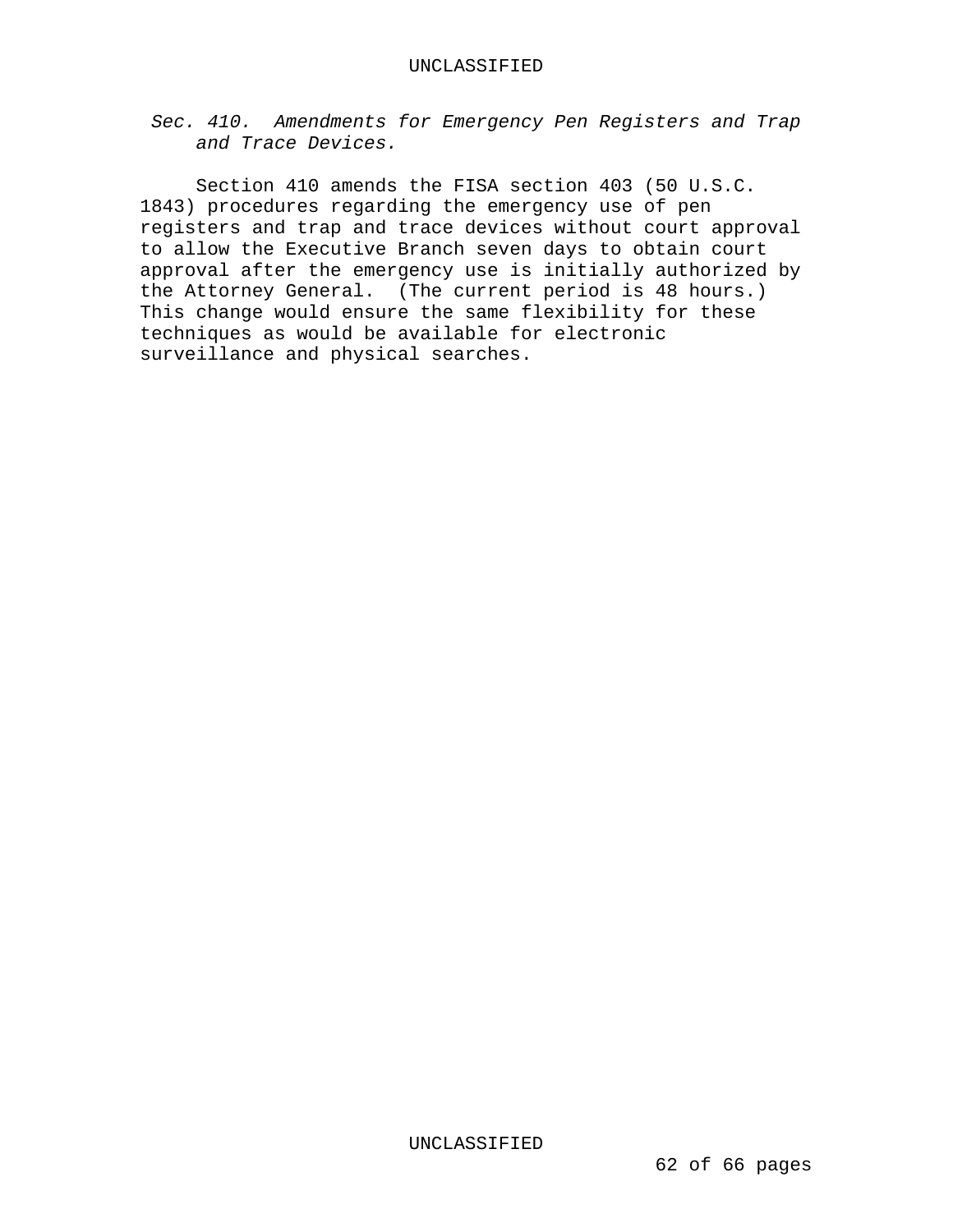*Sec. 411. Mandatory Transfer for Review.* 

 Section 411 would allow for the transfer of sensitive national security litigation to the Foreign Intelligence Surveillance Court. This provision requires courts to transfer a case to the FISC if: (1) the case is challenging the legality of a classified communications intelligence activity relating to a foreign threat, or the legality of any such activity is at issue in the case, and (2) the Attorney General files an affidavit under oath that the case should be transferred because further proceedings in the originating court would harm the national security of the United States. By providing for the transfer of such cases to the FISC, section 411 ensures that, if needed, judicial review may proceed before the court most familiar with communications intelligence activities and most practiced in safeguarding the type of national security information involved.

 Section 411 also provides that the decisions of the FISC in cases transferred under this provision would be subject to review by the FISA Court of Review and the Supreme Court of the United States.

 Additionally, section 411 provides that all litigation privileges are preserved in the originating court, the FISC, the FISA Court of Review, and the Supreme Court of the United States, in any case transferred under that section.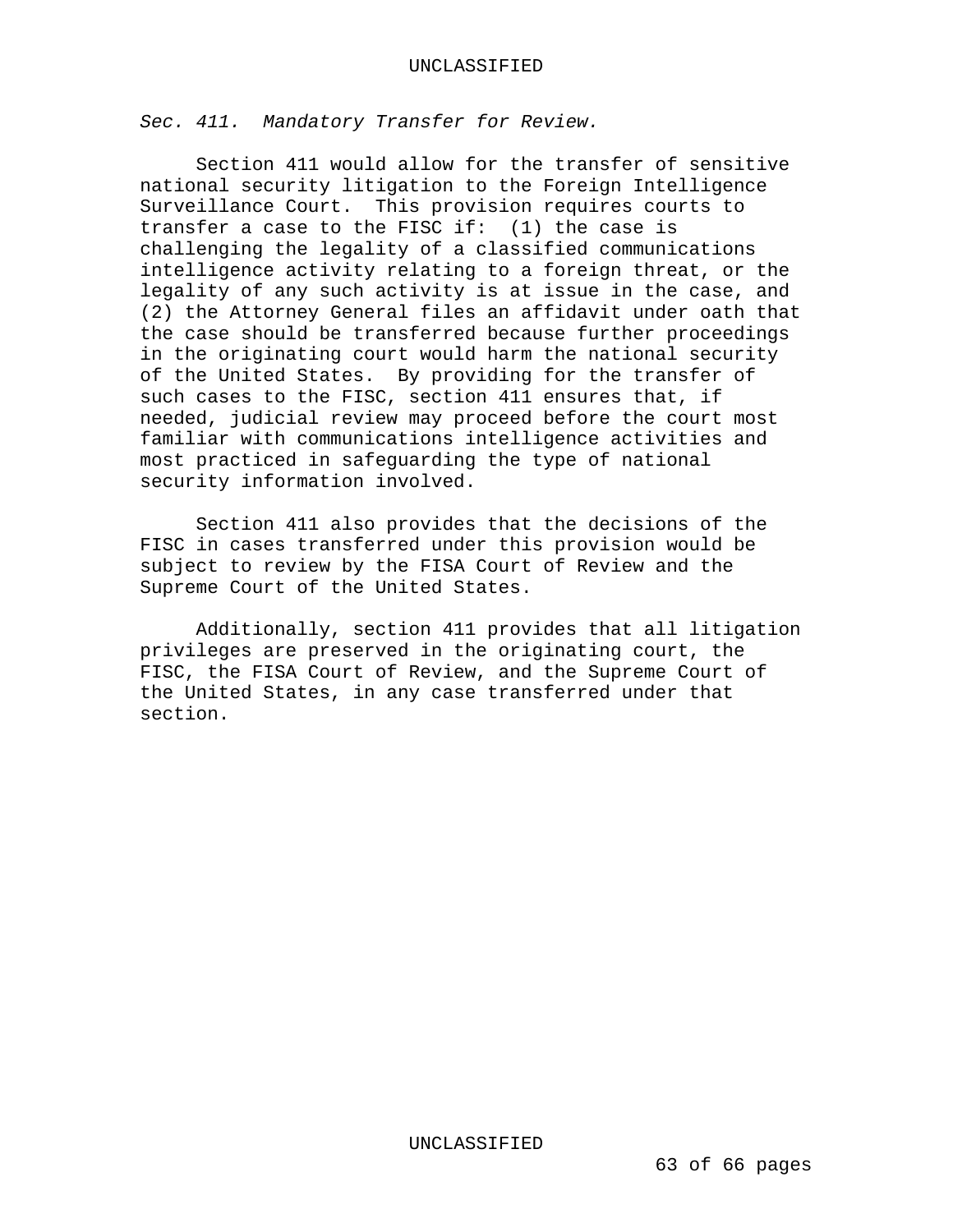*Sec. 412. Technical and Conforming Amendments.* 

 Section 412 makes technical and conforming amendments to sections 103, 105, 106, and 108 of FISA (50 U.S.C. 1803, 1805, 1806, 1808).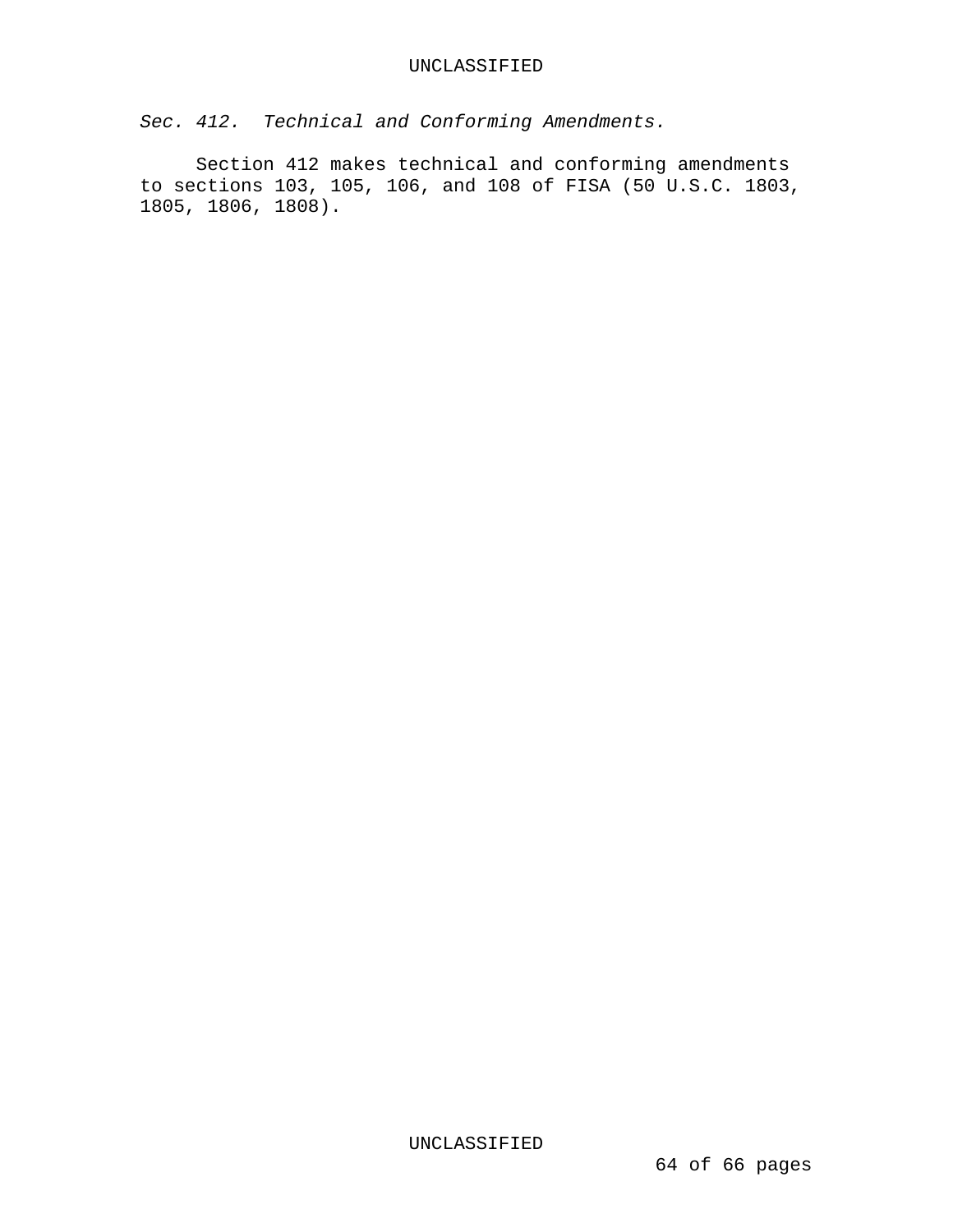*Sec. 413. Effective Date.* 

 Section 413 provides that these amendments shall take effect 90 days after the date of enactment of the Act, and that orders in effect on that date shall remain in effect until the date of expiration. It would also allow for a smooth transition after the changes take effect.